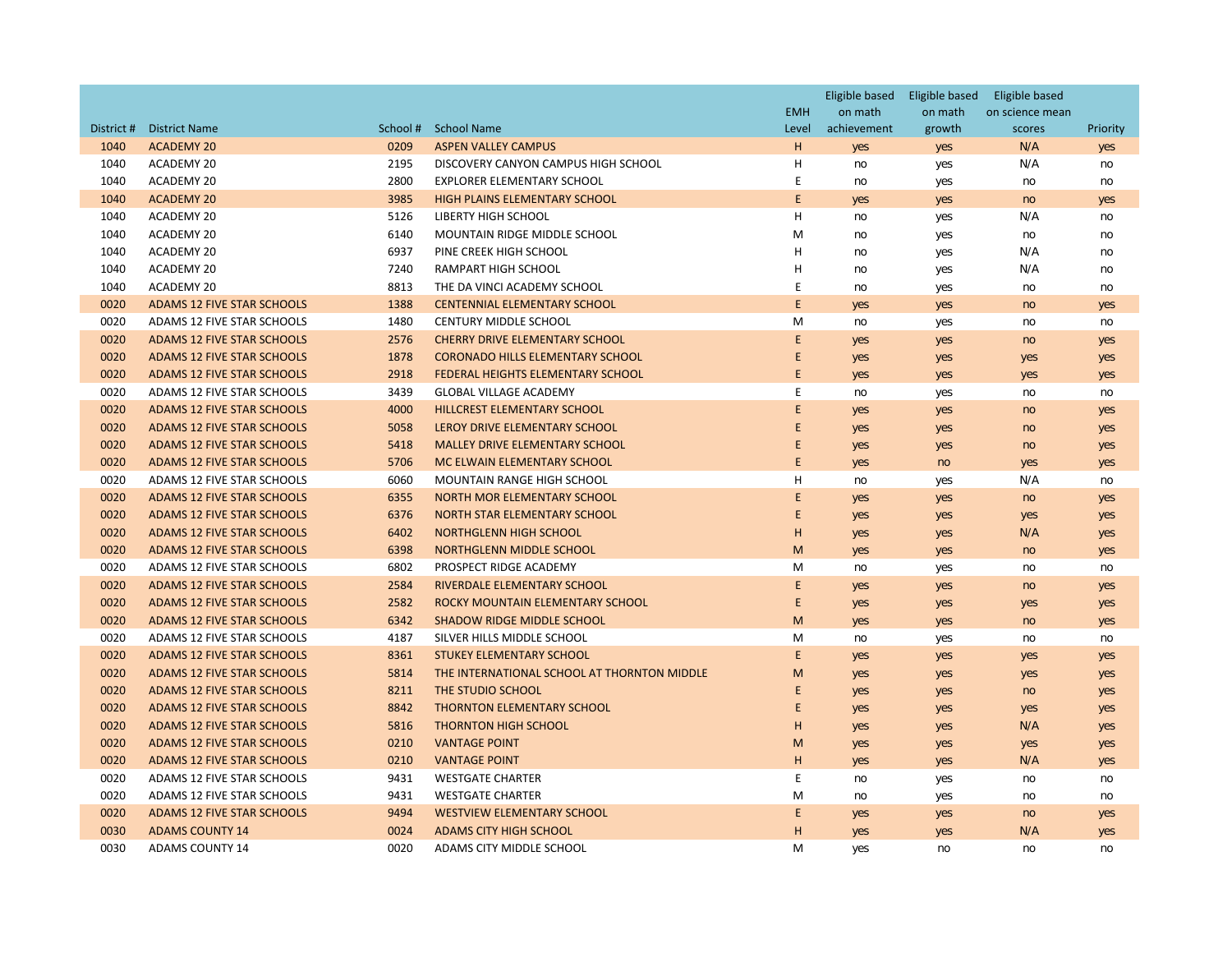| 0030 | <b>ADAMS COUNTY 14</b>    | 0186 | ALSUP ELEMENTARY SCHOOL                 | E | yes | yes | yes | yes |
|------|---------------------------|------|-----------------------------------------|---|-----|-----|-----|-----|
| 0030 | <b>ADAMS COUNTY 14</b>    | 1426 | <b>CENTRAL ELEMENTARY SCHOOL</b>        | E | yes | yes | no  | yes |
| 0030 | <b>ADAMS COUNTY 14</b>    | 2308 | <b>DUPONT ELEMENTARY SCHOOL</b>         | E | yes | yes | no  | yes |
| 0030 | <b>ADAMS COUNTY 14</b>    | 6534 | <b>HANSON ELEMENTARY SCHOOL</b>         | E | yes | yes | no  | yes |
| 0030 | <b>ADAMS COUNTY 14</b>    | 4516 | <b>KEARNEY MIDDLE SCHOOL</b>            | M | yes | no  | yes | yes |
| 0030 | <b>ADAMS COUNTY 14</b>    | 4536 | <b>KEMP ELEMENTARY SCHOOL</b>           | E | yes | yes | no  | yes |
| 0030 | <b>ADAMS COUNTY 14</b>    | 0022 | LESTER R ARNOLD HIGH SCHOOL             | H | yes | yes | N/A | yes |
| 0030 | <b>ADAMS COUNTY 14</b>    | 5982 | <b>MONACO ELEMENTARY SCHOOL</b>         | E | yes | yes | yes | yes |
| 0030 | <b>ADAMS COUNTY 14</b>    | 7500 | ROSE HILL ELEMENTARY SCHOOL             | E | yes | yes | no  | yes |
| 0180 | <b>ADAMS-ARAPAHOE 28J</b> | 0214 | ALTURA ELEMENTARY SCHOOL                | E | yes | no  | yes | yes |
| 0180 | <b>ADAMS-ARAPAHOE 28J</b> | 0219 | APS ONLINE SCHOOL                       | H | yes | yes | N/A | yes |
| 0180 | <b>ADAMS-ARAPAHOE 28J</b> | 0310 | <b>ARKANSAS ELEMENTARY SCHOOL</b>       | E | yes | yes | no  | yes |
| 0180 | <b>ADAMS-ARAPAHOE 28J</b> | 0458 | AURORA ACADEMY CHARTER SCHOOL           | E | no  | yes | no  | no  |
| 0180 | <b>ADAMS-ARAPAHOE 28J</b> | 1458 | <b>AURORA CENTRAL HIGH SCHOOL</b>       | H | yes | yes | N/A | yes |
| 0180 | <b>ADAMS-ARAPAHOE 28J</b> | 0464 | <b>AURORA HILLS MIDDLE SCHOOL</b>       | M | yes | yes | no  | yes |
| 0180 | <b>ADAMS-ARAPAHOE 28J</b> | 9396 | AURORA WEST COLLEGE PREPARATORY ACADEMY | M | yes | yes | yes | yes |
| 0180 | ADAMS-ARAPAHOE 28J        | 9396 | AURORA WEST COLLEGE PREPARATORY ACADEMY | н | yes | no  | N/A | no  |
| 0180 | <b>ADAMS-ARAPAHOE 28J</b> | 0213 | <b>AXL ACADEMY</b>                      | E | yes | yes | no  | yes |
| 0180 | <b>ADAMS-ARAPAHOE 28J</b> | 0213 | AXL ACADEMY                             | M | yes | no  | no  | no  |
| 0180 | <b>ADAMS-ARAPAHOE 28J</b> | 0914 | <b>BOSTON K-8 SCHOOL</b>                | E | yes | yes | yes | yes |
| 0180 | <b>ADAMS-ARAPAHOE 28J</b> | 0914 | <b>BOSTON K-8 SCHOOL</b>                | M | yes | yes | yes | yes |
| 0180 | <b>ADAMS-ARAPAHOE 28J</b> | 1470 | <b>CENTURY ELEMENTARY SCHOOL</b>        | E | yes | yes | no  | yes |
| 0180 | ADAMS-ARAPAHOE 28J        | 1720 | <b>CLYDE MILLER K-8</b>                 | E | yes | no  | no  | no  |
| 0180 | <b>ADAMS-ARAPAHOE 28J</b> | 1720 | <b>CLYDE MILLER K-8</b>                 | M | yes | yes | no  | yes |
| 0180 | <b>ADAMS-ARAPAHOE 28J</b> | 1800 | <b>COLUMBIA MIDDLE SCHOOL</b>           | M | yes | yes | no  | yes |
| 0180 | <b>ADAMS-ARAPAHOE 28J</b> | 1948 | <b>CRAWFORD ELEMENTARY SCHOOL</b>       | E | yes | yes | yes | yes |
| 0180 | <b>ADAMS-ARAPAHOE 28J</b> | 2095 | DALTON ELEMENTARY SCHOOL                | E | yes | no  | no  | no  |
| 0180 | ADAMS-ARAPAHOE 28J        | 2114 | DARTMOUTH ELEMENTARY SCHOOL             | E | yes | no  | no  | no  |
| 0180 | <b>ADAMS-ARAPAHOE 28J</b> | 2384 | <b>EAST MIDDLE SCHOOL</b>               | M | yes | yes | yes | yes |
| 0180 | ADAMS-ARAPAHOE 28J        | 2618 | ELKHART ELEMENTARY SCHOOL               | E | yes | no  | no  | no  |
| 0180 | <b>ADAMS-ARAPAHOE 28J</b> | 2998 | <b>FLETCHER COMMUNITY SCHOOL</b>        | E | yes | yes | yes | yes |
| 0180 | <b>ADAMS-ARAPAHOE 28J</b> | 3272 | <b>FULTON ACADEMY OF EXCELLENCE</b>     | E | yes | yes | no  | yes |
| 0180 | <b>ADAMS-ARAPAHOE 28J</b> | 3354 | <b>GATEWAY HIGH SCHOOL</b>              | H | yes | yes | N/A | yes |
| 0180 | <b>ADAMS-ARAPAHOE 28J</b> | 3471 | <b>GLOBAL VILLAGE ACADEMY AURORA</b>    | E | yes | yes | no  | yes |
| 0180 | <b>ADAMS-ARAPAHOE 28J</b> | 3471 | <b>GLOBAL VILLAGE ACADEMY AURORA</b>    | M | yes | yes | no  | yes |
| 0180 | <b>ADAMS-ARAPAHOE 28J</b> | 4024 | <b>HINKLEY HIGH SCHOOL</b>              | H | yes | yes | N/A | yes |
| 0180 | <b>ADAMS-ARAPAHOE 28J</b> | 4270 | <b>IOWA ELEMENTARY SCHOOL</b>           | E | yes | yes | no  | yes |
| 0180 | <b>ADAMS-ARAPAHOE 28J</b> | 4426 | <b>JEWELL ELEMENTARY SCHOOL</b>         | E | yes | yes | no  | yes |
| 0180 | <b>ADAMS-ARAPAHOE 28J</b> | 4646 | <b>KENTON ELEMENTARY SCHOOL</b>         | E | yes | no  | yes | yes |
| 0180 | <b>ADAMS-ARAPAHOE 28J</b> | 4970 | LANSING ELEMENTARY COMMUNITY SCHOOL     | E | yes | yes | yes | yes |
| 0180 | <b>ADAMS-ARAPAHOE 28J</b> | 4973 | LAREDO ELEMENTARY SCHOOL                | E | yes | yes | yes | yes |
| 0180 | <b>ADAMS-ARAPAHOE 28J</b> | 5298 | LOTUS SCHOOL FOR EXCELLENCE             | E | yes | yes | no  | yes |
| 0180 | <b>ADAMS-ARAPAHOE 28J</b> | 5298 | LOTUS SCHOOL FOR EXCELLENCE             | M | yes | yes | no  | yes |
| 0180 | <b>ADAMS-ARAPAHOE 28J</b> | 5298 | LOTUS SCHOOL FOR EXCELLENCE             | H | yes | no  | N/A | no  |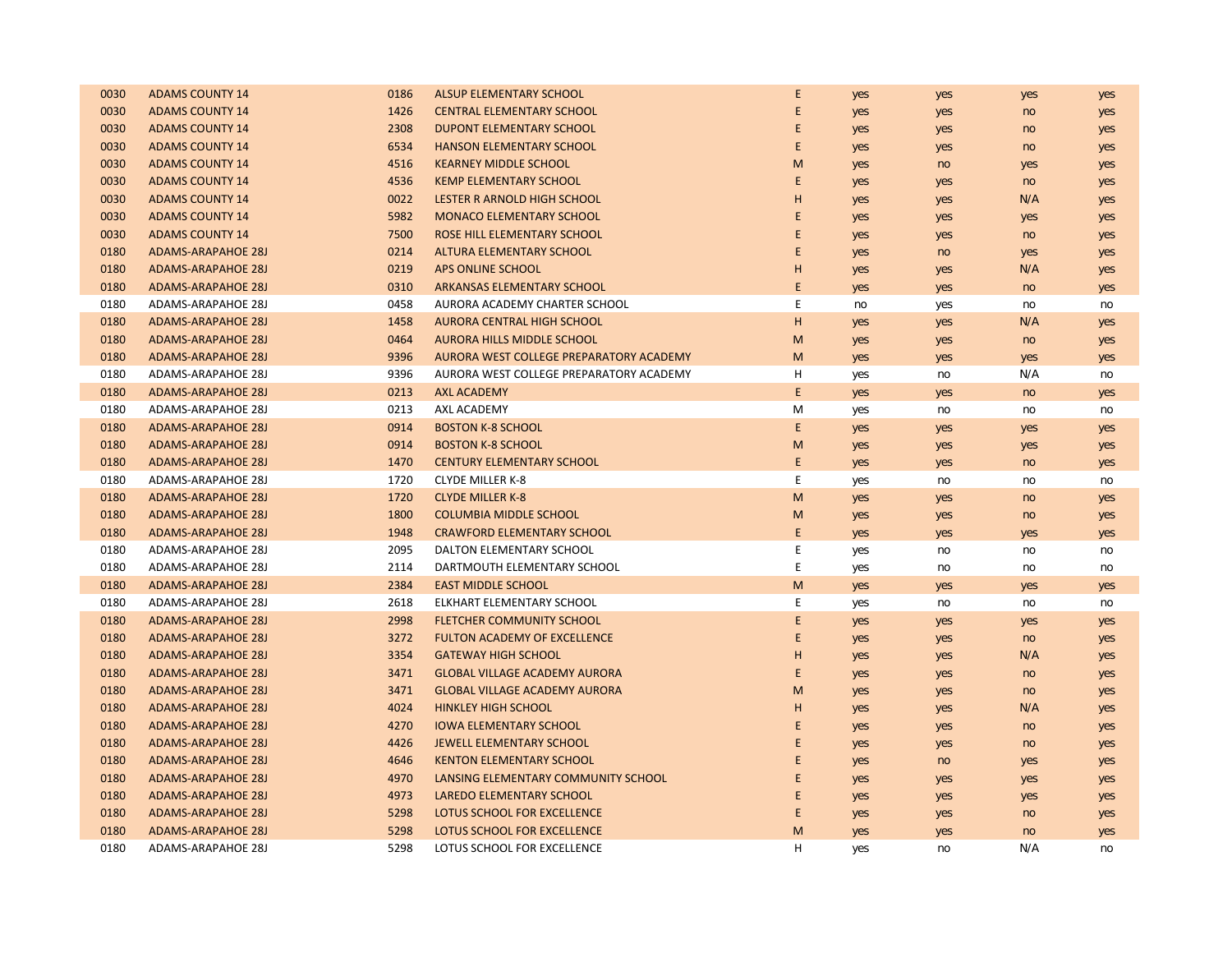| 0180 | <b>ADAMS-ARAPAHOE 28J</b>     | 5361 | LYN KNOLL ELEMENTARY SCHOOL                        | E           | yes | yes | no  | yes |
|------|-------------------------------|------|----------------------------------------------------|-------------|-----|-----|-----|-----|
| 0180 | <b>ADAMS-ARAPAHOE 28J</b>     | 6160 | <b>MRACHEK MIDDLE SCHOOL</b>                       | M           | yes | yes | no  | yes |
| 0180 | <b>ADAMS-ARAPAHOE 28J</b>     | 6189 | <b>MURPHY CREEK K-8 SCHOOL</b>                     | E           | yes | yes | no  | yes |
| 0180 | <b>ADAMS-ARAPAHOE 28J</b>     | 6310 | NORTH MIDDLE SCHOOL HEALTH SCIENCES AND TECHNOLOGY | M           | yes | yes | yes | yes |
| 0180 | <b>ADAMS-ARAPAHOE 28J</b>     | 6728 | <b>PARIS ELEMENTARY SCHOOL</b>                     | E           | yes | yes | yes | yes |
| 0180 | <b>ADAMS-ARAPAHOE 28J</b>     | 6758 | PARK LANE ELEMENTARY SCHOOL                        | E           | yes | yes | yes | yes |
| 0180 | <b>ADAMS-ARAPAHOE 28J</b>     | 6869 | PEORIA ELEMENTARY SCHOOL                           | E           | yes | no  | yes | yes |
| 0180 | ADAMS-ARAPAHOE 28J            | 7250 | RANGEVIEW HIGH SCHOOL                              | H           | no  | yes | N/A | no  |
| 0180 | <b>ADAMS-ARAPAHOE 28J</b>     | 7558 | SABLE ELEMENTARY SCHOOL                            | E           | yes | yes | yes | yes |
| 0180 | ADAMS-ARAPAHOE 28J            | 7865 | SIDE CREEK ELEMENTARY SCHOOL                       | E           | yes | no  | no  | no  |
| 0180 | <b>ADAMS-ARAPAHOE 28J</b>     | 7932 | SIXTH AVENUE ELEMENTARY SCHOOL                     | E           | yes | yes | yes | yes |
| 0180 | <b>ADAMS-ARAPAHOE 28J</b>     | 8078 | <b>SOUTH MIDDLE SCHOOL</b>                         | M           | yes | yes | yes | yes |
| 0180 | ADAMS-ARAPAHOE 28J            | 8858 | TOLLGATE ELEMENTARY SCHOOL OF EXPEDITIONARY LEARNI | E           | yes | no  | no  | no  |
| 0180 | <b>ADAMS-ARAPAHOE 28J</b>     | 9056 | VANGUARD CLASSICAL SCHOOL - WEST                   | E           | yes | yes | no  | yes |
| 0180 | <b>ADAMS-ARAPAHOE 28J</b>     | 9056 | VANGUARD CLASSICAL SCHOOL - WEST                   | M           | yes | no  | no  | no  |
| 0180 | <b>ADAMS-ARAPAHOE 28J</b>     | 9059 | <b>VASSAR ELEMENTARY SCHOOL</b>                    | E           | yes | yes | no  | yes |
| 0180 | <b>ADAMS-ARAPAHOE 28J</b>     | 9060 | <b>VAUGHN ELEMENTARY SCHOOL</b>                    | E           | yes | yes | yes | yes |
| 0180 | <b>ADAMS-ARAPAHOE 28J</b>     | 9140 | <b>VIRGINIA COURT ELEMENTARY SCHOOL</b>            | $\mathsf E$ | yes | yes | yes | yes |
| 0180 | <b>ADAMS-ARAPAHOE 28J</b>     | 9125 | VISTA PEAK 9-12 PREPARATORY                        | Н           | yes | no  | N/A | no  |
| 0180 | <b>ADAMS-ARAPAHOE 28J</b>     | 9083 | <b>VISTA PEAK P-8 EXPLORATORY</b>                  | E           | yes | yes | yes | yes |
| 0180 | <b>ADAMS-ARAPAHOE 28J</b>     | 9083 | <b>VISTA PEAK P-8 EXPLORATORY</b>                  | M           | yes | yes | yes | yes |
| 0180 | <b>ADAMS-ARAPAHOE 28J</b>     | 9514 | <b>WHEELING ELEMENTARY SCHOOL</b>                  | E           | yes | yes | yes | yes |
| 0180 | ADAMS-ARAPAHOE 28J            | 8356 | WILLIAM SMITH HIGH SCHOOL                          | н           | yes | no  | N/A | no  |
| 0180 | ADAMS-ARAPAHOE 28J            | 9756 | YALE ELEMENTARY SCHOOL                             | E           | yes | no  | no  | no  |
| 1620 | <b>AGUILAR REORGANIZED 6</b>  | 0058 | <b>AGUILAR ELEMENTARY SCHOOL</b>                   | E           | yes | yes | no  | yes |
| 1620 | <b>AGUILAR REORGANIZED 6</b>  | 0066 | AGUILAR JUNIOR-SENIOR HIGH SCHOOL                  | M           | yes | yes | no  | yes |
| 1620 | <b>AGUILAR REORGANIZED 6</b>  | 0066 | <b>AGUILAR JUNIOR-SENIOR HIGH SCHOOL</b>           | H           | yes | yes | N/A | yes |
| 3030 | <b>AKRON R-1</b>              | 0086 | AKRON ELEMENTARY SCHOOL                            | E           | yes | no  | no  | no  |
| 3030 | <b>AKRON R-1</b>              | 0086 | AKRON ELEMENTARY SCHOOL                            | M           | no  | yes | no  | no  |
| 3030 | <b>AKRON R-1</b>              | 0090 | <b>AKRON HIGH SCHOOL</b>                           | H           | yes | yes | N/A | yes |
| 0100 | <b>ALAMOSA RE-11J</b>         | 0115 | <b>ALAMOSA ELEMENTARY SCHOOL</b>                   | E           | yes | yes | no  | yes |
| 0100 | <b>ALAMOSA RE-11J</b>         | 0118 | <b>ALAMOSA HIGH SCHOOL</b>                         | H           | yes | yes | N/A | yes |
| 0100 | <b>ALAMOSA RE-11J</b>         | 0368 | ALAMOSA OMBUDSMAN SCHOOL OF EXCELLENCE             | M           | yes | yes | no  | yes |
| 0100 | <b>ALAMOSA RE-11J</b>         | 0368 | ALAMOSA OMBUDSMAN SCHOOL OF EXCELLENCE             | H           | yes | yes | N/A | yes |
| 0100 | ALAMOSA RE-11J                | 0114 | ORTEGA MIDDLE SCHOOL                               | M           | yes | no  | no  | no  |
| 0220 | <b>ARCHULETA COUNTY 50 JT</b> | 6652 | PAGOSA SPRINGS ELEMENTARY SCHOOL                   | E           | yes | yes | no  | yes |
| 0220 | ARCHULETA COUNTY 50 JT        | 6658 | PAGOSA SPRINGS HIGH SCHOOL                         | н           | no  | yes | N/A | no  |
| 0220 | <b>ARCHULETA COUNTY 50 JT</b> | 6657 | PAGOSA SPRINGS MIDDLE SCHOOL                       | E           | yes | yes | no  | yes |
| 3040 | <b>ARICKAREE R-2</b>          | 0304 | ARICKAREE ELEMENTARY SCHOOL                        | Ε           | no  | yes | no  | no  |
| 3040 | <b>ARICKAREE R-2</b>          | 0308 | ARICKAREE UNDIVIDED HIGH SCHOOL                    | M           | no  | yes | no  | no  |
| 1450 | ARRIBA-FLAGLER C-20           | 2956 | <b>FLAGLER ELEMENTARY SCHOOL</b>                   | E           | yes | no  | no  | no  |
| 3145 | <b>AULT-HIGHLAND RE-9</b>     | 3958 | <b>HIGHLAND ELEMENTARY SCHOOL</b>                  | E           | yes | yes | no  | yes |
| 3145 | <b>AULT-HIGHLAND RE-9</b>     | 3962 | <b>HIGHLAND HIGH SCHOOL</b>                        | н           | no  | yes | N/A | no  |
| 1530 | <b>BAYFIELD 10 JT-R</b>       | 0632 | <b>BAYFIELD ELEMENTARY SCHOOL</b>                  | E           | yes | yes | no  | yes |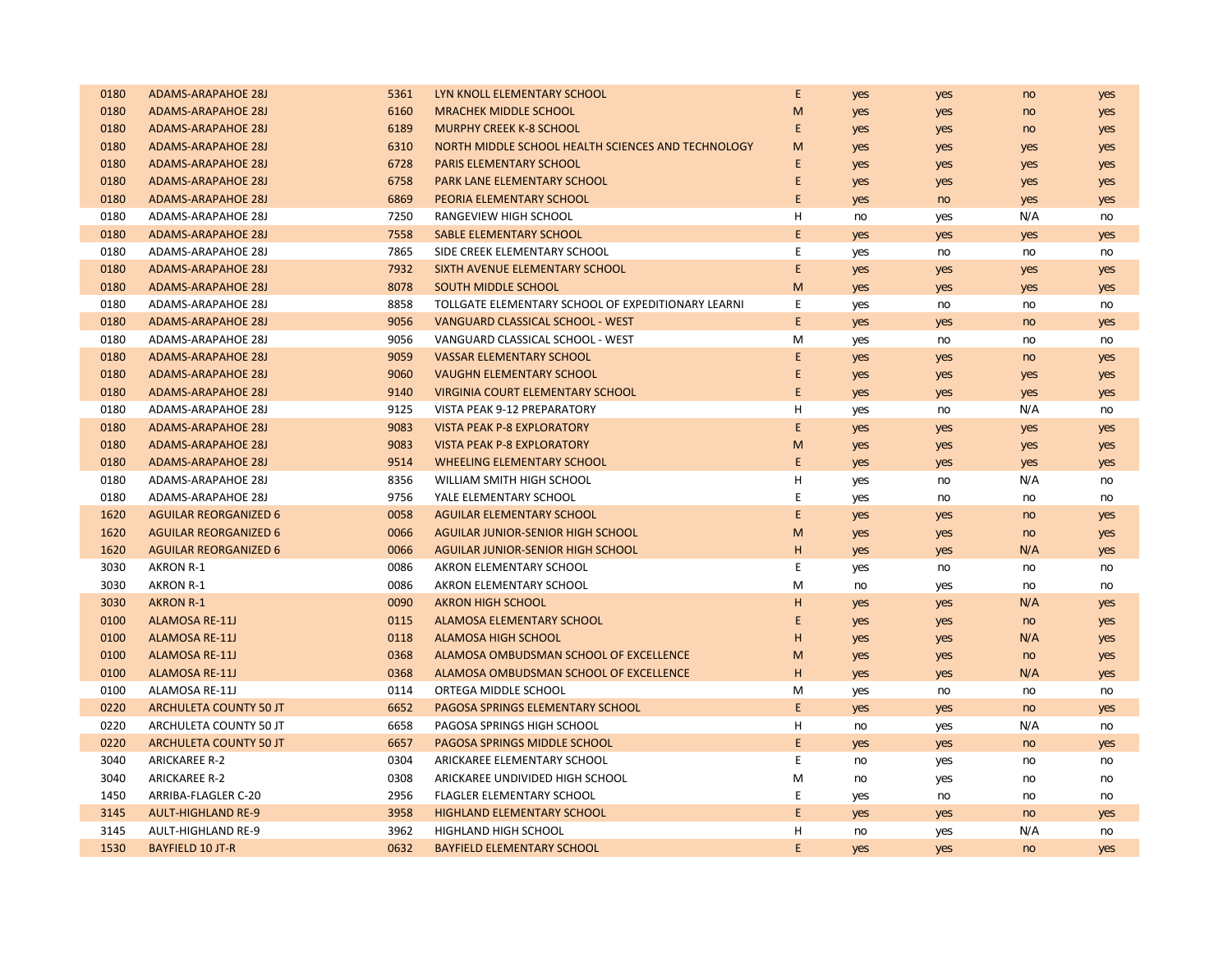| 1530 | BAYFIELD 10 JT-R              | 0636 | BAYFIELD MIDDLE SCHOOL                            | M | no  | yes | no  | no  |
|------|-------------------------------|------|---------------------------------------------------|---|-----|-----|-----|-----|
| 0050 | <b>BENNETT 29J</b>            | 0770 | <b>BENNETT ELEMENTARY SCHOOL</b>                  | E | yes | yes | no  | yes |
| 0050 | <b>BENNETT 29J</b>            | 0775 | <b>BENNETT HIGH SCHOOL</b>                        | H | no  | yes | N/A | no  |
| 0050 | <b>BENNETT 29J</b>            | 0774 | BENNETT MIDDLE SCHOOL                             | M | no  | yes | no  | no  |
| 1490 | <b>BETHUNE R-5</b>            | 0832 | BETHUNE ELEMENTARY SCHOOL                         | E | yes | yes | no  | yes |
| 1490 | <b>BETHUNE R-5</b>            | 0842 | <b>BETHUNE PUBLIC SCHOOLS</b>                     | M | yes | yes | no  | yes |
| 1490 | <b>BETHUNE R-5</b>            | 0842 | <b>BETHUNE PUBLIC SCHOOLS</b>                     | H | yes | yes | N/A | yes |
| 0940 | <b>BIG SANDY 100J</b>         | 7922 | SIMLA HIGH SCHOOL                                 | H | no  | yes | N/A | no  |
| 0940 | <b>BIG SANDY 100J</b>         | 7918 | SIMLA JUNIOR HIGH SCHOOL                          | M | no  | yes | no  | no  |
| 0480 | <b>BOULDER VALLEY RE 2</b>    | 0125 | ARAPAHOE RIDGE HIGH SCHOOL                        | H | yes | yes | N/A | yes |
| 0480 | <b>BOULDER VALLEY RE 2</b>    | 0441 | ASPEN CREEK K-8 SCHOOL                            | M | no  | yes | no  | no  |
| 0480 | <b>BOULDER VALLEY RE 2</b>    | 0930 | <b>BOULDER UNIVERSAL</b>                          | H | no  | yes | N/A | no  |
| 0480 | <b>BOULDER VALLEY RE 2</b>    | 1066 | BROOMFIELD HEIGHTS MIDDLE SCHOOL                  | M | no  | yes | no  | no  |
| 0480 | <b>BOULDER VALLEY RE 2</b>    | 1070 | <b>BROOMFIELD HIGH SCHOOL</b>                     | H | no  | yes | N/A | no  |
| 0480 | <b>BOULDER VALLEY RE 2</b>    | 1352 | CASEY MIDDLE SCHOOL                               | M | no  | yes | no  | no  |
| 0480 | <b>BOULDER VALLEY RE 2</b>    | 1842 | <b>COLUMBINE ELEMENTARY SCHOOL</b>                | E | yes | yes | no  | yes |
| 0480 | <b>BOULDER VALLEY RE 2</b>    | 5606 | CREEKSIDE ELEMENTARY SCHOOL AT MARTIN PARK        | E | yes | no  | no  | no  |
| 0480 | <b>BOULDER VALLEY RE 2</b>    | 2702 | EMERALD ELEMENTARY SCHOOL                         | Ε | yes | no  | no  | no  |
| 0480 | <b>BOULDER VALLEY RE 2</b>    | 4496 | <b>JUSTICE HIGH CHARTER SCHOOL</b>                | H | yes | yes | N/A | yes |
| 0480 | <b>BOULDER VALLEY RE 2</b>    | 1136 | MANHATTAN MIDDLE SCHOOL OF THE ARTS AND ACADEMICS | M | no  | yes | no  | no  |
| 0480 | <b>BOULDER VALLEY RE 2</b>    | 6212 | NEDERLAND MIDDLE-SENIOR HIGH SCHOOL               | M | no  | yes | no  | no  |
| 0480 | <b>BOULDER VALLEY RE 2</b>    | 6195 | NEW VISTA HIGH SCHOOL                             | H | no  | yes | N/A | no  |
| 0480 | <b>BOULDER VALLEY RE 2</b>    | 6816 | PEAK TO PEAK CHARTER SCHOOL                       | M | no  | yes | no  | no  |
| 0480 | <b>BOULDER VALLEY RE 2</b>    | 6962 | PIONEER BILINGUAL ELEMENTARY SCHOOL               | Е | yes | no  | no  | no  |
| 0480 | <b>BOULDER VALLEY RE 2</b>    | 7592 | SANCHEZ ELEMENTARY SCHOOL                         | E | yes | yes | no  | yes |
| 0480 | <b>BOULDER VALLEY RE 2</b>    | 8978 | UNIVERSITY HILL ELEMENTARY SCHOOL                 | E | yes | yes | no  | yes |
| 1750 | <b>BRANSON REORGANIZED 82</b> | 0974 | <b>BRANSON ELEMENTARY SCHOOL</b>                  | E | yes | no  | no  | no  |
| 1750 | <b>BRANSON REORGANIZED 82</b> | 0948 | <b>BRANSON SCHOOL ONLINE</b>                      | E | no  | yes | no  | no  |
| 1750 | <b>BRANSON REORGANIZED 82</b> | 0948 | <b>BRANSON SCHOOL ONLINE</b>                      | M | yes | yes | no  | yes |
| 1750 | <b>BRANSON REORGANIZED 82</b> | 0948 | <b>BRANSON SCHOOL ONLINE</b>                      | H | no  | yes | N/A | no  |
| 3146 | <b>BRIGGSDALE RE-10</b>       | 1012 | BRIGGSDALE UNDIVIDED HIGH SCHOOL                  | M | no  | yes | no  | no  |
| 3146 | <b>BRIGGSDALE RE-10</b>       | 1012 | BRIGGSDALE UNDIVIDED HIGH SCHOOL                  | H | no  | yes | N/A | no  |
| 2395 | BRUSH RE-2(J)                 | 1438 | BEAVER VALLEY ELEMENTARY SCHOOL                   | E | yes | yes | no  | yes |
| 2395 | BRUSH RE-2(J)                 | 1096 | <b>BRUSH HIGH SCHOOL</b>                          | H | yes | no  | N/A | no  |
| 2395 | <b>BRUSH RE-2(J)</b>          | 1094 | <b>BRUSH MIDDLE SCHOOL</b>                        | M | yes | yes | no  | yes |
| 0490 | <b>BUENA VISTA R-31</b>       | 4306 | <b>AVERY/PARSONS ELEMENTARY SCHOOL</b>            | E | yes | yes | no  | yes |
| 0490 | <b>BUENA VISTA R-31</b>       | 1508 | CHAFFEE COUNTY HIGH SCHOOL                        | H | yes | no  | N/A | no  |
| 1860 | <b>BUFFALO RE-4J</b>          | 5806 | MERINO JUNIOR SENIOR HIGH SCHOOL                  | M | no  | yes | no  | no  |
| 1860 | <b>BUFFALO RE-4J</b>          | 5806 | <b>MERINO JUNIOR SENIOR HIGH SCHOOL</b>           | H | no  | yes | N/A | no  |
| 1500 | <b>BURLINGTON RE-6J</b>       | 1152 | <b>BURLINGTON HIGH SCHOOL</b>                     | н | yes | yes | N/A | yes |
| 1500 | <b>BURLINGTON RE-6J</b>       | 1150 | <b>BURLINGTON MIDDLE SCHOOL</b>                   | E | yes | yes | yes | yes |
| 1500 | <b>BURLINGTON RE-6J</b>       | 1150 | <b>BURLINGTON MIDDLE SCHOOL</b>                   | M | yes | yes | no  | yes |
| 0190 | BYERS 32J                     | 1168 | <b>BYERS ELEMENTARY SCHOOL</b>                    | E | no  | yes | no  | no  |
| 0190 | <b>BYERS 32J</b>              | 1176 | <b>BYERS JUNIOR-SENIOR HIGH SCHOOL</b>            | M | yes | yes | no  | yes |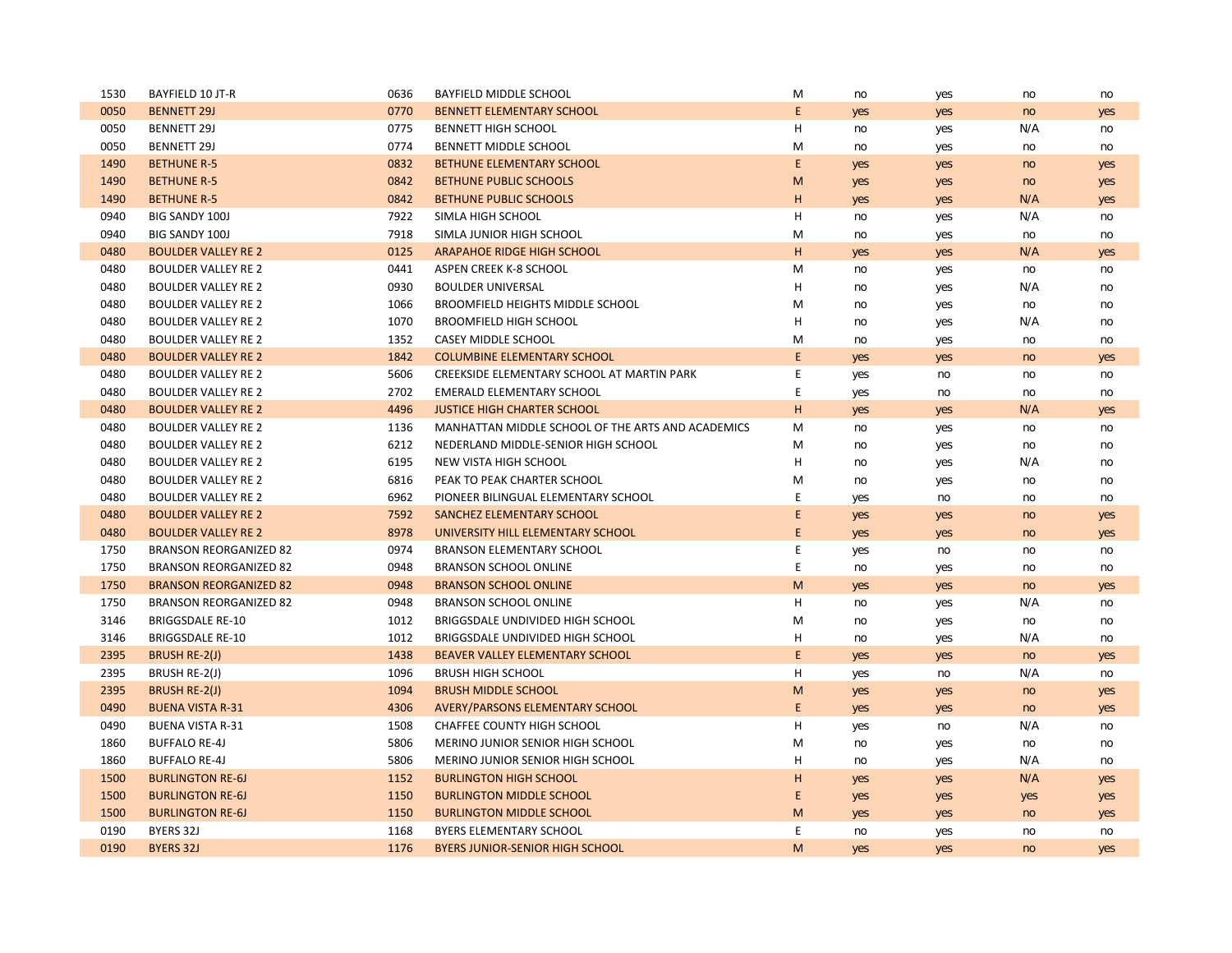| 0190 | BYERS 32J                       | 1176 | BYERS JUNIOR-SENIOR HIGH SCHOOL          | н | no  | yes | N/A | no  |
|------|---------------------------------|------|------------------------------------------|---|-----|-----|-----|-----|
| 0190 | <b>BYERS 32J</b>                | 1752 | <b>COLORADO VIRTUAL ACADEMY (COVA)</b>   | E | yes | yes | no  | yes |
| 0190 | <b>BYERS 32J</b>                | 1752 | <b>COLORADO VIRTUAL ACADEMY (COVA)</b>   | M | yes | yes | no  | yes |
| 0190 | <b>BYERS 32J</b>                | 1752 | <b>COLORADO VIRTUAL ACADEMY (COVA)</b>   | H | yes | yes | N/A | yes |
| 0970 | <b>CALHAN RJ-1</b>              | 1210 | <b>CALHAN ELEMENTARY SCHOOL</b>          | E | yes | yes | no  | yes |
| 0970 | <b>CALHAN RJ-1</b>              | 1218 | <b>CALHAN HIGH SCHOOL</b>                | н | no  | yes | N/A | no  |
| 0970 | <b>CALHAN RJ-1</b>              | 1215 | CALHAN MIDDLE SCHOOL                     | M | no  | yes | no  | no  |
| 0270 | CAMPO RE-6                      | 1248 | <b>CAMPO ELEMENTARY SCHOOL</b>           | E | yes | no  | no  | no  |
| 0270 | <b>CAMPO RE-6</b>               | 1252 | <b>CAMPO UNDIVIDED HIGH SCHOOL</b>       | M | yes | yes | no  | yes |
| 0270 | <b>CAMPO RE-6</b>               | 1252 | CAMPO UNDIVIDED HIGH SCHOOL              | н | yes | yes | N/A | yes |
| 1140 | <b>CANON CITY RE-1</b>          | 1266 | <b>CANON CITY HIGH SCHOOL</b>            | н | no  | yes | N/A | no  |
| 1140 | <b>CANON CITY RE-1</b>          | 1262 | <b>CANON CITY MIDDLE SCHOOL</b>          | M | yes | yes | no  | yes |
| 1140 | <b>CANON CITY RE-1</b>          | 7950 | <b>CANON EXPLORATORY SCHOOL</b>          | Ε | yes | yes | no  | yes |
| 1140 | <b>CANON CITY RE-1</b>          | 0419 | <b>CANON ONLINE ACADEMY</b>              | H | yes | yes | N/A | yes |
| 1140 | <b>CANON CITY RE-1</b>          | 3802 | <b>HARRISON SCHOOL</b>                   | M | yes | yes | no  | yes |
| 1140 | <b>CANON CITY RE-1</b>          | 5166 | LINCOLN SCHOOL OF SCIENCE AND TECHNOLOGY | E | yes | no  | no  | no  |
| 1140 | <b>CANON CITY RE-1</b>          | 5704 | <b>MCKINLEY ELEMENTARY SCHOOL</b>        | E | yes | yes | no  | yes |
| 1140 | <b>CANON CITY RE-1</b>          | 6752 | MOUNT VIEW CORE KNOWLEDGE CHARTER SCHOOL | E | no  | yes | no  | no  |
| 1140 | <b>CANON CITY RE-1</b>          | 6752 | MOUNT VIEW CORE KNOWLEDGE CHARTER SCHOOL | M | no  | yes | no  | no  |
| 1140 | <b>CANON CITY RE-1</b>          | 9248 | WASHINGTON ELEMENTARY SCHOOL             | E | yes | no  | no  | no  |
| 0640 | <b>CENTENNIAL R-1</b>           | 7588 | <b>CENTENNIAL ELEMENTARY SCHOOL</b>      | E | yes | yes | no  | yes |
| 0640 | <b>CENTENNIAL R-1</b>           | 1396 | <b>CENTENNIAL MIDDLE SCHOOL</b>          | M | yes | yes | no  | yes |
| 0640 | <b>CENTENNIAL R-1</b>           | 1398 | <b>CENTENNIAL SCHOOL</b>                 | н | yes | yes | N/A | yes |
| 2810 | <b>CENTER 26 JT</b>             | 1420 | <b>CENTER HIGH SCHOOL</b>                | н | yes | no  | N/A | no  |
| 2810 | <b>CENTER 26 JT</b>             | 1412 | <b>HASKIN ELEMENTARY SCHOOL</b>          | E | yes | yes | no  | yes |
| 2810 | CENTER 26 JT                    | 1416 | SKOGLUND MIDDLE SCHOOL                   | М | yes | no  | no  | no  |
| 8001 | <b>CHARTER SCHOOL INSTITUTE</b> | 0015 | ACADEMY OF CHARTER SCHOOLS               | M | no  | yes | no  | no  |
| 8001 | <b>CHARTER SCHOOL INSTITUTE</b> | 0015 | <b>ACADEMY OF CHARTER SCHOOLS</b>        | н | yes | yes | N/A | yes |
| 8001 | <b>CHARTER SCHOOL INSTITUTE</b> | 0075 | ANIMAS HIGH SCHOOL                       | н | no  | yes | N/A | no  |
| 8001 | <b>CHARTER SCHOOL INSTITUTE</b> | 1279 | <b>CAPROCK ACADEMY</b>                   | E | yes | yes | no  | yes |
| 8001 | <b>CHARTER SCHOOL INSTITUTE</b> | 1279 | <b>CAPROCK ACADEMY</b>                   | M | yes | yes | no  | yes |
| 8001 | <b>CHARTER SCHOOL INSTITUTE</b> | 1279 | <b>CAPROCK ACADEMY</b>                   | н | no  | yes | N/A | no  |
| 8001 | <b>CHARTER SCHOOL INSTITUTE</b> | 1901 | <b>COLORADO CALVERT ACADEMY</b>          | E | yes | yes | no  | yes |
| 8001 | <b>CHARTER SCHOOL INSTITUTE</b> | 1901 | <b>COLORADO CALVERT ACADEMY</b>          | M | yes | yes | no  | yes |
| 8001 | <b>CHARTER SCHOOL INSTITUTE</b> | 1877 | <b>COLORADO PROVOST ACADEMY</b>          | H | yes | yes | N/A | yes |
| 8001 | <b>CHARTER SCHOOL INSTITUTE</b> | 1795 | <b>COLORADO SPRINGS EARLY COLLEGES</b>   | н | no  | yes | N/A | no  |
| 8001 | <b>CHARTER SCHOOL INSTITUTE</b> | 2837 | <b>EARLY COLLEGE OF ARVADA</b>           | M | yes | yes | no  | yes |
| 8001 | <b>CHARTER SCHOOL INSTITUTE</b> | 2837 | <b>EARLY COLLEGE OF ARVADA</b>           | H | yes | yes | N/A | yes |
| 8001 | <b>CHARTER SCHOOL INSTITUTE</b> | 0035 | <b>FRONTIER CHARTER ACADEMY</b>          | E | yes | yes | no  | yes |
| 8001 | <b>CHARTER SCHOOL INSTITUTE</b> | 0035 | <b>FRONTIER CHARTER ACADEMY</b>          | M | yes | yes | no  | yes |
| 8001 | <b>CHARTER SCHOOL INSTITUTE</b> | 0655 | <b>HIGH POINT ACADEMY</b>                | E | yes | yes | no  | yes |
| 8001 | <b>CHARTER SCHOOL INSTITUTE</b> | 0655 | <b>HIGH POINT ACADEMY</b>                | M | yes | yes | no  | yes |
| 8001 | <b>CHARTER SCHOOL INSTITUTE</b> | 5453 | <b>MOUNTAIN MIDDLE SCHOOL</b>            | м | no  | yes | no  | no  |
| 8001 | <b>CHARTER SCHOOL INSTITUTE</b> | 6219 | <b>NEW AMERICA SCHOOL - LOWRY</b>        | H | yes | yes | N/A | yes |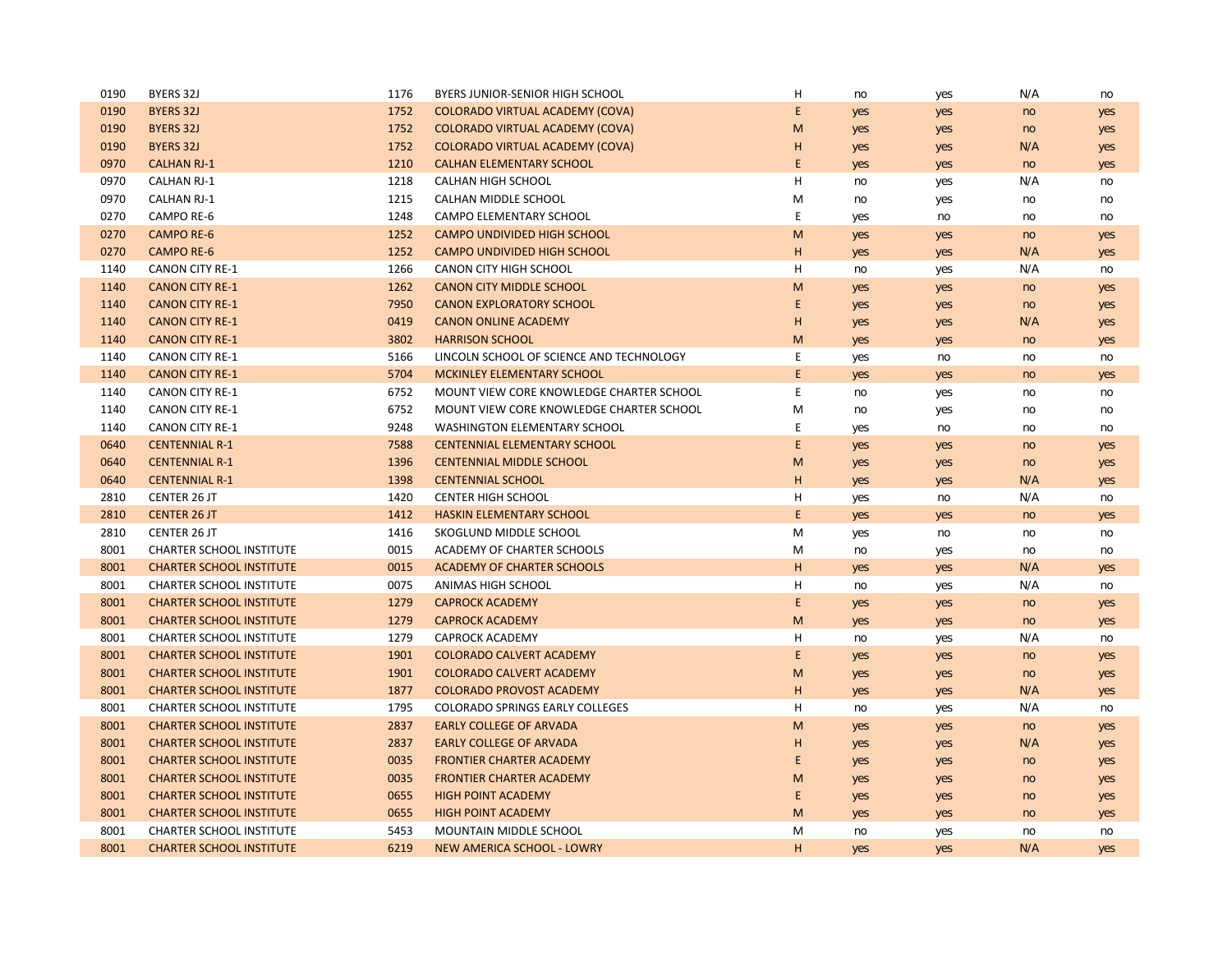| 8001 | <b>CHARTER SCHOOL INSTITUTE</b> | 4699 | NEW AMERICA SCHOOL - THORNTON          | н           | yes | yes | N/A | yes |
|------|---------------------------------|------|----------------------------------------|-------------|-----|-----|-----|-----|
| 8001 | <b>CHARTER SCHOOL INSTITUTE</b> | 8929 | <b>PIKES PEAK PREP</b>                 | E           | yes | yes | no  | yes |
| 8001 | <b>CHARTER SCHOOL INSTITUTE</b> | 8929 | <b>PIKES PEAK PREP</b>                 | M           | yes | yes | no  | yes |
| 8001 | <b>CHARTER SCHOOL INSTITUTE</b> | 8929 | PIKES PEAK PREP                        | Η           | yes | no  | N/A | no  |
| 8001 | <b>CHARTER SCHOOL INSTITUTE</b> | 7278 | RICARDO FLORES MAGON ACADEMY           | E           | no  | yes | yes | yes |
| 8001 | <b>CHARTER SCHOOL INSTITUTE</b> | 7278 | RICARDO FLORES MAGON ACADEMY           | M           | no  | yes | no  | no  |
| 8001 | <b>CHARTER SCHOOL INSTITUTE</b> | 7512 | ROSS MONTESSORI SCHOOL                 | $\mathsf E$ | no  | yes | no  | no  |
| 8001 | <b>CHARTER SCHOOL INSTITUTE</b> | 1376 | <b>SCHOLARS TO LEADERS ACADEMY</b>     | E           | yes | yes | no  | yes |
| 8001 | <b>CHARTER SCHOOL INSTITUTE</b> | 1376 | <b>SCHOLARS TO LEADERS ACADEMY</b>     | M           | yes | yes | no  | yes |
| 8001 | <b>CHARTER SCHOOL INSTITUTE</b> | 0653 | <b>STONE CREEK SCHOOL</b>              | E           | no  | yes | no  | no  |
| 8001 | <b>CHARTER SCHOOL INSTITUTE</b> | 0653 | <b>STONE CREEK SCHOOL</b>              | M           | no  | yes | no  | no  |
| 8001 | <b>CHARTER SCHOOL INSTITUTE</b> | 0657 | T.R. PAUL ACADEMY OF ARTS & KNOWLEDGE  | E           | no  | yes | no  | no  |
| 8001 | <b>CHARTER SCHOOL INSTITUTE</b> | 0657 | T.R. PAUL ACADEMY OF ARTS & KNOWLEDGE  | M           | yes | no  | no  | no  |
| 8001 | <b>CHARTER SCHOOL INSTITUTE</b> | 0654 | THE PINNACLE CHARTER SCHOOL ELEMENTARY | E           | yes | yes | no  | yes |
| 8001 | <b>CHARTER SCHOOL INSTITUTE</b> | 6914 | THE PINNACLE CHARTER SCHOOL HIGH       | н           | yes | yes | N/A | yes |
| 8001 | <b>CHARTER SCHOOL INSTITUTE</b> | 6913 | THE PINNACLE CHARTER SCHOOL MIDDLE     | M           | yes | yes | no  | yes |
| 8001 | <b>CHARTER SCHOOL INSTITUTE</b> | 8825 | THOMAS MACLAREN STATE CHARTER SCHOOL   | M           | no  | yes | no  | no  |
| 8001 | <b>CHARTER SCHOOL INSTITUTE</b> | 9785 | YOUTH & FAMILY ACADEMY CHARTER         | M           | yes | yes | yes | yes |
| 8001 | <b>CHARTER SCHOOL INSTITUTE</b> | 9785 | YOUTH & FAMILY ACADEMY CHARTER         | н           | yes | yes | N/A | yes |
| 2560 | CHERAW 31                       | 1538 | <b>CHERAW ELEMENTARY SCHOOL</b>        | E           | yes | yes | no  | yes |
| 2560 | CHERAW 31                       | 1548 | <b>CHERAW MIDDLE SCHOOL</b>            | M           | yes | yes | no  | yes |
| 2560 | CHERAW 31                       | 1546 | <b>CHERAW SCHOOL</b>                   | н           | yes | no  | N/A | no  |
| 0130 | <b>CHERRY CREEK 5</b>           | 0348 | ARROWHEAD ELEMENTARY SCHOOL            | E           | yes | yes | no  | yes |
| 0130 | <b>CHERRY CREEK 5</b>           | 1551 | CHEROKEE TRAIL HIGH SCHOOL             | Н           | no  | yes | N/A | no  |
| 0130 | <b>CHERRY CREEK 5</b>           | 1614 | <b>CIMARRON ELEMENTARY SCHOOL</b>      | E           | yes | no  | no  | no  |
| 0130 | <b>CHERRY CREEK 5</b>           | 2357 | <b>EAGLECREST HIGH SCHOOL</b>          | н           | no  | yes | N/A | no  |
| 0130 | <b>CHERRY CREEK 5</b>           | 2428 | EASTRIDGE COMMUNITY ELEMENTARY SCHOOL  | E           | yes | yes | no  | yes |
| 0130 | <b>CHERRY CREEK 5</b>           | 2897 | FALCON CREEK MIDDLE SCHOOL             | M           | no  | yes | no  | no  |
| 0130 | <b>CHERRY CREEK 5</b>           | 3988 | HIGHLINE COMMUNITY ELEMENTARY SCHOOL   | E           | yes | yes | no  | yes |
| 0130 | <b>CHERRY CREEK 5</b>           | 4062 | HOLLY HILLS ELEMENTARY SCHOOL          | E           | yes | no  | no  | no  |
| 0130 | <b>CHERRY CREEK 5</b>           | 4100 | <b>HORIZON MIDDLE SCHOOL</b>           | M           | yes | yes | no  | yes |
| 0130 | <b>CHERRY CREEK 5</b>           | 4276 | <b>INDEPENDENCE ELEMENTARY SCHOOL</b>  | E           | yes | yes | no  | yes |
| 0130 | <b>CHERRY CREEK 5</b>           | 4975 | LAREDO MIDDLE SCHOOL                   | M           | no  | yes | no  | no  |
| 0130 | <b>CHERRY CREEK 5</b>           | 0018 | LIBERTY MIDDLE SCHOOL                  | M           | no  | yes | no  | no  |
| 0130 | <b>CHERRY CREEK 5</b>           | 5744 | <b>MEADOW POINT ELEMENTARY SCHOOL</b>  | E           | yes | yes | no  | yes |
| 0130 | <b>CHERRY CREEK 5</b>           | 5934 | MISSION VIEJO ELEMENTARY SCHOOL        | E           | yes | no  | no  | no  |
| 0130 | <b>CHERRY CREEK 5</b>           | 6625 | <b>OVERLAND HIGH SCHOOL</b>            | H           | yes | yes | N/A | yes |
| 0130 | <b>CHERRY CREEK 5</b>           | 7116 | PONDEROSA ELEMENTARY SCHOOL            | E           | yes | no  | no  | no  |
| 0130 | <b>CHERRY CREEK 5</b>           | 7559 | SAGEBRUSH ELEMENTARY SCHOOL            | E           | yes | yes | no  | yes |
| 0130 | <b>CHERRY CREEK 5</b>           | 0141 | SKY VISTA MIDDLE SCHOOL                | M           | no  | yes | no  | no  |
| 0130 | <b>CHERRY CREEK 5</b>           | 8020 | SMOKY HILL HIGH SCHOOL                 | Н           | no  | yes | N/A | no  |
| 0130 | <b>CHERRY CREEK 5</b>           | 8380 | SUMMIT ELEMENTARY SCHOOL               | E           | yes | yes | no  | yes |
| 0130 | <b>CHERRY CREEK 5</b>           | 8394 | <b>SUNRISE ELEMENTARY SCHOOL</b>       | E           | yes | yes | no  | yes |
| 0130 | <b>CHERRY CREEK 5</b>           | 8848 | THUNDER RIDGE MIDDLE SCHOOL            | M           | no  | yes | no  | no  |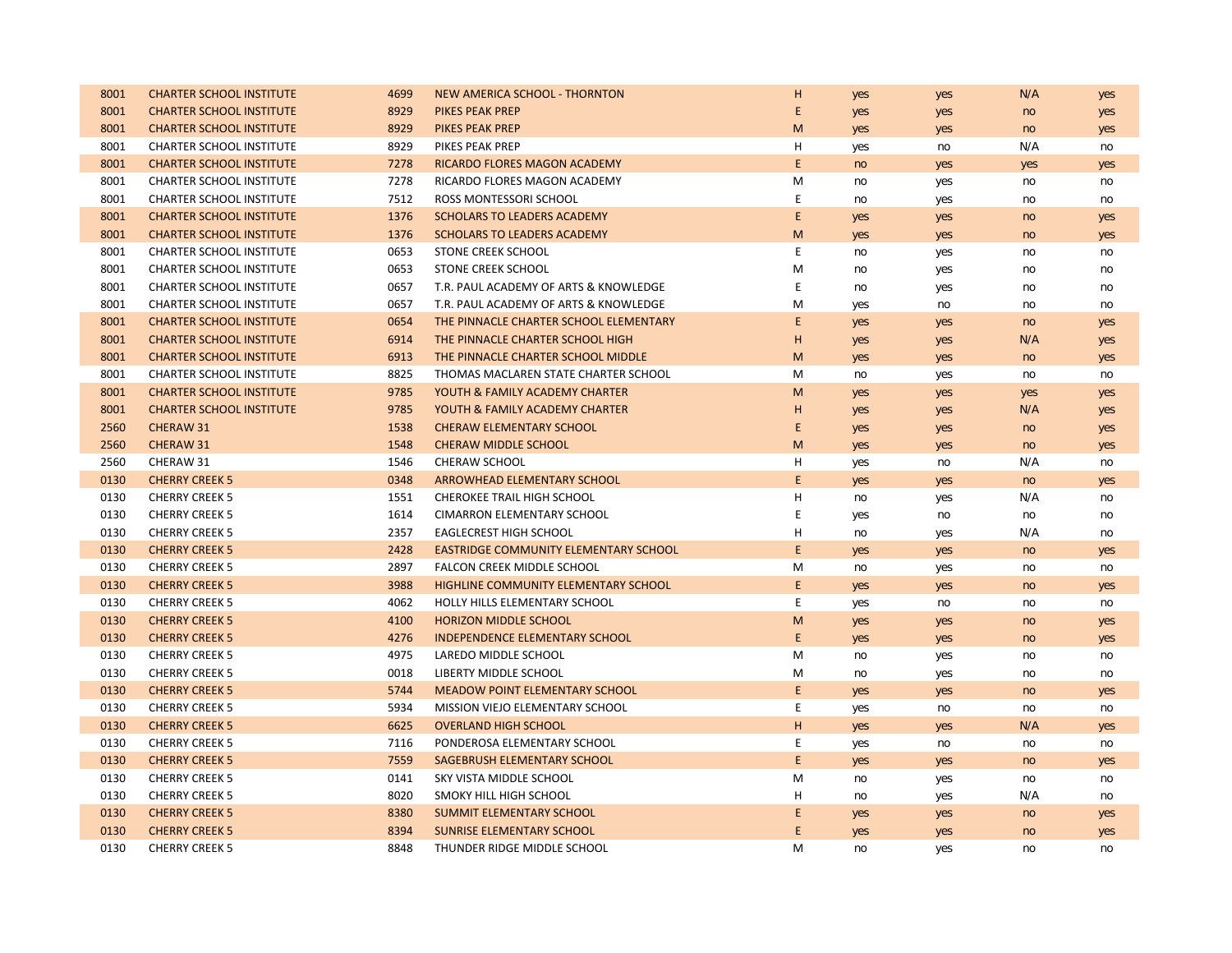| 0130 | <b>CHERRY CREEK 5</b>                         | 8887 | TRAILS WEST ELEMENTARY SCHOOL                 | E | no     | yes            | no             | no  |
|------|-----------------------------------------------|------|-----------------------------------------------|---|--------|----------------|----------------|-----|
| 0130 | <b>CHERRY CREEK 5</b>                         | 9108 | VILLAGE EAST COMMUNITY ELEMENTARY SCHOOL      | E | yes    | yes            | no             | yes |
| 0520 | <b>CHEYENNE COUNTY RE-5</b>                   | 1612 | CHEYENNE WELLS JUNIOR/HIGH SCHOOL             | н | yes    | yes            | N/A            | yes |
| 0520 | <b>CHEYENNE COUNTY RE-5</b>                   | 1610 | CHEYENNE WELLS MIDDLE SCHOOL                  | M | yes    | yes            | no             | yes |
| 0540 | <b>CLEAR CREEK RE-1</b>                       | 4212 | <b>CARLSON ELEMENTARY SCHOOL</b>              | E | no     | yes            | no             | no  |
| 0540 | <b>CLEAR CREEK RE-1</b>                       | 4216 | <b>CLEAR CREEK HIGH SCHOOL</b>                | н | no     | yes            | N/A            | no  |
| 0540 | <b>CLEAR CREEK RE-1</b>                       | 1660 | CLEAR CREEK MIDDLE SCHOOL                     | M | no     | yes            | no             | no  |
| 9000 | Colorado School for the Deaf and Blind        | 1924 | COLORADO SCHOOL FOR THE DEAF AND BLIND        | E | yes    | yes            | no             | yes |
| 9000 | <b>Colorado School for the Deaf and Blind</b> | 1924 | <b>COLORADO SCHOOL FOR THE DEAF AND BLIND</b> | M | yes    | yes            | no             | yes |
| 9000 | Colorado School for the Deaf and Blind        | 1924 | <b>COLORADO SCHOOL FOR THE DEAF AND BLIND</b> | н | yes    | yes            | N/A            | yes |
| 1010 | <b>COLORADO SPRINGS 11</b>                    | 0269 | <b>ACHIEVE ONLINE</b>                         | M | yes    | yes            | no             | yes |
| 1010 | <b>COLORADO SPRINGS 11</b>                    | 0269 | <b>ACHIEVE ONLINE</b>                         | H | yes    | yes            | N/A            | yes |
| 1010 | <b>COLORADO SPRINGS 11</b>                    | 1340 | <b>CARVER ELEMENTARY SCHOOL</b>               | E | yes    | yes            | no             | yes |
| 1010 | <b>COLORADO SPRINGS 11</b>                    | 1616 | <b>CIVA CHARTER ACADEMY</b>                   | H | yes    | yes            | N/A            | yes |
| 1010 | <b>COLORADO SPRINGS 11</b>                    | 1885 | <b>COMMUNITY PREP CHARTER SCHOOL</b>          | H | yes    | yes            | N/A            | yes |
| 1010 | <b>COLORADO SPRINGS 11</b>                    | 1870 | <b>CORONADO HIGH SCHOOL</b>                   | н | no     | yes            | N/A            | no  |
| 1010 | <b>COLORADO SPRINGS 11</b>                    | 2202 | DOHERTY HIGH SCHOOL                           | H | no     | yes            | N/A            | no  |
| 1010 | <b>COLORADO SPRINGS 11</b>                    | 2400 | <b>EARLY COLLEGE HIGH SCHOOL*</b>             | H | $\sim$ | $\blacksquare$ | $\blacksquare$ | no  |
| 1010 | <b>COLORADO SPRINGS 11</b>                    | 2510 | EDISON ELEMENTARY SCHOOL                      | E | yes    | no             | no             | no  |
| 1010 | <b>COLORADO SPRINGS 11</b>                    | 3218 | <b>FREMONT ELEMENTARY SCHOOL</b>              | E | yes    | no             | no             | no  |
| 1010 | <b>COLORADO SPRINGS 11</b>                    | 3360 | GALILEO SCHOOL OF MATH AND SCIENCE            | M | yes    | no             | no             | no  |
| 1010 | <b>COLORADO SPRINGS 11</b>                    | 3470 | <b>GLOBE CHARTER SCHOOL</b>                   | E | yes    | yes            | yes            | yes |
| 1010 | <b>COLORADO SPRINGS 11</b>                    | 3592 | <b>GRANT ELEMENTARY SCHOOL</b>                | E | yes    | yes            | no             | yes |
| 1010 | <b>COLORADO SPRINGS 11</b>                    | 3920 | <b>HENRY ELEMENTARY SCHOOL</b>                | E | yes    | yes            | no             | yes |
| 1010 | <b>COLORADO SPRINGS 11</b>                    | 3890 | <b>HUNT ELEMENTARY SCHOOL</b>                 | E | yes    | yes            | no             | yes |
| 1010 | <b>COLORADO SPRINGS 11</b>                    | 8457 | JACK SWIGERT AEROSPACE ACADEMY                | M | yes    | yes            | no             | yes |
| 1010 | <b>COLORADO SPRINGS 11</b>                    | 4358 | <b>JACKSON ELEMENTARY SCHOOL</b>              | E | yes    | yes            | no             | yes |
| 1010 | <b>COLORADO SPRINGS 11</b>                    | 4424 | JENKINS MIDDLE SCHOOL                         | M | no     | yes            | no             | no  |
| 1010 | <b>COLORADO SPRINGS 11</b>                    | 4530 | <b>KELLER ELEMENTARY SCHOOL</b>               | E | yes    | yes            | no             | yes |
| 1010 | <b>COLORADO SPRINGS 11</b>                    | 5146 | LIFE SKILLS CENTER OF COLORADO SPRINGS        | н | yes    | no             | N/A            | no  |
| 1010 | <b>COLORADO SPRINGS 11</b>                    | 4090 | <b>MANN MIDDLE SCHOOL</b>                     | M | yes    | yes            | no             | yes |
| 1010 | <b>COLORADO SPRINGS 11</b>                    | 5610 | MARTINEZ ELEMENTARY SCHOOL                    | E | no     | yes            | no             | no  |
| 1010 | <b>COLORADO SPRINGS 11</b>                    | 1625 | MCAULIFFE ELEMENTARY                          | E | yes    | no             | no             | no  |
| 1010 | <b>COLORADO SPRINGS 11</b>                    | 5948 | MITCHELL HIGH SCHOOL                          | H | yes    | yes            | N/A            | yes |
| 1010 | <b>COLORADO SPRINGS 11</b>                    | 5988 | <b>MONROE ELEMENTARY SCHOOL</b>               | E | yes    | yes            | no             | yes |
| 1010 | <b>COLORADO SPRINGS 11</b>                    | 2528 | NIKOLA TESLA EDUCATION OPPORTUNITY CENTER     | M | yes    | yes            | no             | yes |
| 1010 | <b>COLORADO SPRINGS 11</b>                    | 2528 | NIKOLA TESLA EDUCATION OPPORTUNITY CENTER     | н | yes    | yes            | N/A            | yes |
| 1010 | <b>COLORADO SPRINGS 11</b>                    | 6306 | <b>NORTH MIDDLE SCHOOL</b>                    | M | yes    | yes            | no             | yes |
| 1010 | <b>COLORADO SPRINGS 11</b>                    | 6856 | PENROSE ELEMENTARY SCHOOL                     | E | yes    | yes            | no             | yes |
| 1010 | <b>COLORADO SPRINGS 11</b>                    | 7228 | <b>QUEEN PALMER ELEMENTARY SCHOOL</b>         | E | yes    | yes            | no             | yes |
| 1010 | <b>COLORADO SPRINGS 11</b>                    | 9618 | <b>ROGERS ELEMENTARY SCHOOL</b>               | E | yes    | yes            | no             | yes |
| 1010 | <b>COLORADO SPRINGS 11</b>                    | 7482 | ROOSEVELT EDISON CHARTER SCHOOL               | E | yes    | yes            | yes            | yes |
| 1010 | <b>COLORADO SPRINGS 11</b>                    | 7513 | <b>RUDY ELEMENTARY SCHOOL</b>                 | E | no     | yes            | no             | no  |
| 1010 | <b>COLORADO SPRINGS 11</b>                    | 7523 | RUSSELL MIDDLE SCHOOL                         | M | no     | yes            | no             | no  |
|      |                                               |      |                                               |   |        |                |                |     |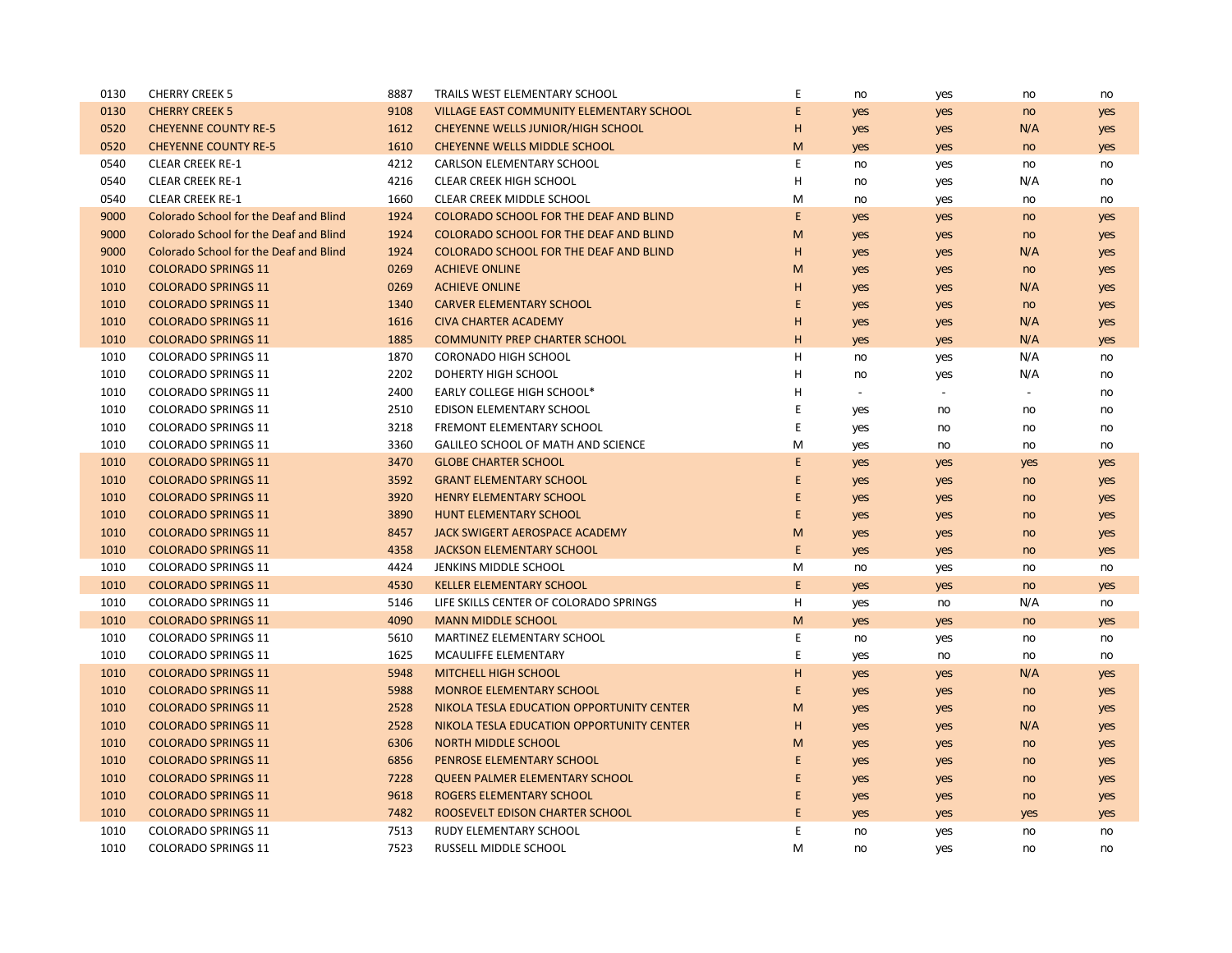| 1010 | <b>COLORADO SPRINGS 11</b>               | 7556 | <b>SABIN MIDDLE SCHOOL</b>                       | M  | yes | yes | no  | yes |
|------|------------------------------------------|------|--------------------------------------------------|----|-----|-----|-----|-----|
| 1010 | <b>COLORADO SPRINGS 11</b>               | 7705 | <b>SCOTT ELEMENTARY SCHOOL</b>                   | E  | no  | yes | no  | no  |
| 1010 | <b>COLORADO SPRINGS 11</b>               | 8359 | SPACE TECHNOLOGY AND ARTS ACADEMY (STAR ACADEMY) | E. | yes | yes | no  | yes |
| 1010 | <b>COLORADO SPRINGS 11</b>               | 8359 | SPACE TECHNOLOGY AND ARTS ACADEMY (STAR ACADEMY) | M  | yes | yes | no  | yes |
| 1010 | <b>COLORADO SPRINGS 11</b>               | 8346 | STRATTON ELEMENTARY SCHOOL                       | E  | no  | yes | no  | no  |
| 1010 | <b>COLORADO SPRINGS 11</b>               | 8466 | <b>TAYLOR ELEMENTARY SCHOOL</b>                  | E  | yes | no  | no  | no  |
| 1010 | <b>COLORADO SPRINGS 11</b>               | 0871 | THE BIJOU SCHOOL                                 | H  | yes | yes | N/A | yes |
| 1010 | <b>COLORADO SPRINGS 11</b>               | 5576 | <b>TWAIN ELEMENTARY SCHOOL</b>                   | E  | yes | yes | no  | yes |
| 1010 | <b>COLORADO SPRINGS 11</b>               | 9445 | <b>WEST ELEMENTARY SCHOOL</b>                    | E  | yes | yes | no  | yes |
| 1010 | <b>COLORADO SPRINGS 11</b>               | 9404 | <b>WEST MIDDLE SCHOOL</b>                        | M  | yes | yes | no  | yes |
| 1010 | <b>COLORADO SPRINGS 11</b>               | 9660 | <b>WILSON ELEMENTARY SCHOOL</b>                  | E  | yes | yes | no  | yes |
| 2010 | <b>CREEDE SCHOOL DISTRICT</b>            | 1966 | <b>CREEDE SCHOOL</b>                             | M  | no  | yes | no  | no  |
| 2010 | <b>CREEDE SCHOOL DISTRICT</b>            | 1966 | <b>CREEDE SCHOOL</b>                             | H  | yes | no  | N/A | no  |
| 2010 | <b>CREEDE SCHOOL DISTRICT</b>            | 1962 | LAMB ELEMENTARY SCHOOL                           | E  | no  | yes | no  | no  |
| 3010 | <b>CRIPPLE CREEK-VICTOR RE-1</b>         | 9080 | <b>CRESSON ELEMENTARY SCHOOL</b>                 | E  | yes | yes | no  | yes |
| 3010 | <b>CRIPPLE CREEK-VICTOR RE-1</b>         | 2024 | CRIPPLE CREEK-VICTOR JUNIOR-SENIOR HIGH SCHOOL   | M  | yes | yes | no  | yes |
| 3010 | <b>CRIPPLE CREEK-VICTOR RE-1</b>         | 2024 | CRIPPLE CREEK-VICTOR JUNIOR-SENIOR HIGH SCHOOL   | н  | yes | no  | N/A | no  |
| 0770 | <b>CROWLEY COUNTY RE-1-J</b>             | 2050 | CROWLEY COUNTY ELEMENTARY SCHOOL                 | E  | no  | yes | no  | no  |
| 0770 | <b>CROWLEY COUNTY RE-1-J</b>             | 2058 | <b>CROWLEY COUNTY HIGH SCHOOL</b>                | H  | no  | yes | N/A | no  |
| 0770 | <b>CROWLEY COUNTY RE-1-J</b>             | 2054 | <b>CROWLEY COUNTY WARD MIDDLE SCHOOL</b>         | M  | yes | yes | no  | yes |
| 0860 | <b>CUSTER COUNTY SCHOOL DISTRICT C-1</b> | 2088 | <b>CUSTER COUNTY ELEMENTARY SCHOOL</b>           | E  | no  | yes | no  | no  |
| 0860 | <b>CUSTER COUNTY SCHOOL DISTRICT C-1</b> | 2091 | <b>CUSTER MIDDLE SCHOOL</b>                      | M  | no  | yes | no  | no  |
| 1980 | DE BEQUE 49JT                            | 2122 | DE BEQUE ELEMENTARY SCHOOL                       | Ε  | yes | no  | no  | no  |
| 1980 | DE BEQUE 49JT                            | 2126 | DE BEQUE UNDIVIDED HIGH SCHOOL                   | M  | no  | yes | no  | no  |
| 1980 | DE BEQUE 49JT                            | 2126 | DE BEQUE UNDIVIDED HIGH SCHOOL                   | н  | yes | no  | N/A | no  |
| 0170 | <b>DEER TRAIL 26J</b>                    | 2136 | DEER TRAIL ELEMENTARY SCHOOL                     | E  | yes | yes | no  | yes |
| 0170 | <b>DEER TRAIL 26J</b>                    | 2140 | DEER TRAIL JUNIOR-SENIOR HIGH SCHOOL             | M  | yes | yes | no  | yes |
| 0170 | <b>DEER TRAIL 26J</b>                    | 2140 | DEER TRAIL JUNIOR-SENIOR HIGH SCHOOL             | H  | yes | yes | N/A | yes |
| 2730 | DEL NORTE C-7                            | 2150 | DEL NORTE HIGH SCHOOL                            | н  | no  | yes | N/A | no  |
| 2730 | <b>DEL NORTE C-7</b>                     | 2148 | DEL NORTE MIDDLE SCHOOL                          | E. | yes | yes | no  | yes |
| 2730 | DEL NORTE C-7                            | 8960 | UNDERWOOD ELEMENTARY SCHOOL                      | E  | no  | yes | no  | no  |
| 0870 | DELTA COUNTY 50(J)                       | 1375 | CEDAREDGE MIDDLE SCHOOL                          | M  | no  | yes | no  | no  |
| 0870 | <b>DELTA COUNTY 50(J)</b>                | 2155 | DELTA COUNTY OPPORTUNITY SCHOOL                  | H  | yes | yes | N/A | yes |
| 0870 | DELTA COUNTY 50(J)                       | 2164 | DELTA HIGH SCHOOL                                | H  | no  | yes | N/A | no  |
| 0870 | DELTA COUNTY 50(J)                       | 2160 | DELTA MIDDLE SCHOOL                              | M  | no  | yes | no  | no  |
| 0870 | <b>DELTA COUNTY 50(J)</b>                | 2166 | <b>DELTA VISION SCHOOL</b>                       | E  | yes | yes | no  | yes |
| 0870 | <b>DELTA COUNTY 50(J)</b>                | 2166 | <b>DELTA VISION SCHOOL</b>                       | M  | yes | yes | no  | yes |
| 0870 | <b>DELTA COUNTY 50(J)</b>                | 2166 | <b>DELTA VISION SCHOOL</b>                       | H  | yes | yes | N/A | yes |
| 0870 | DELTA COUNTY 50(J)                       | 4124 | HOTCHKISS ELEMENTARY SCHOOL                      | E  | no  | yes | no  | no  |
| 0870 | DELTA COUNTY 50(J)                       | 4124 | HOTCHKISS ELEMENTARY SCHOOL                      | M  | no  | yes | no  | no  |
| 0870 | DELTA COUNTY 50(J)                       | 4128 | <b>HOTCHKISS HIGH SCHOOL</b>                     | н  | no  | yes | N/A | no  |
| 0870 | DELTA COUNTY 50(J)                       | 6298 | NORTH FORK MONTESSORI SCHOOL                     | Ε  | no  | yes | no  | no  |
| 0870 | DELTA COUNTY 50(J)                       | 6708 | PAONIA HIGH SCHOOL                               | м  | no  | yes | no  | no  |
| 0870 | DELTA COUNTY 50(J)                       | 6708 | PAONIA HIGH SCHOOL                               | H  | no  | yes | N/A | no  |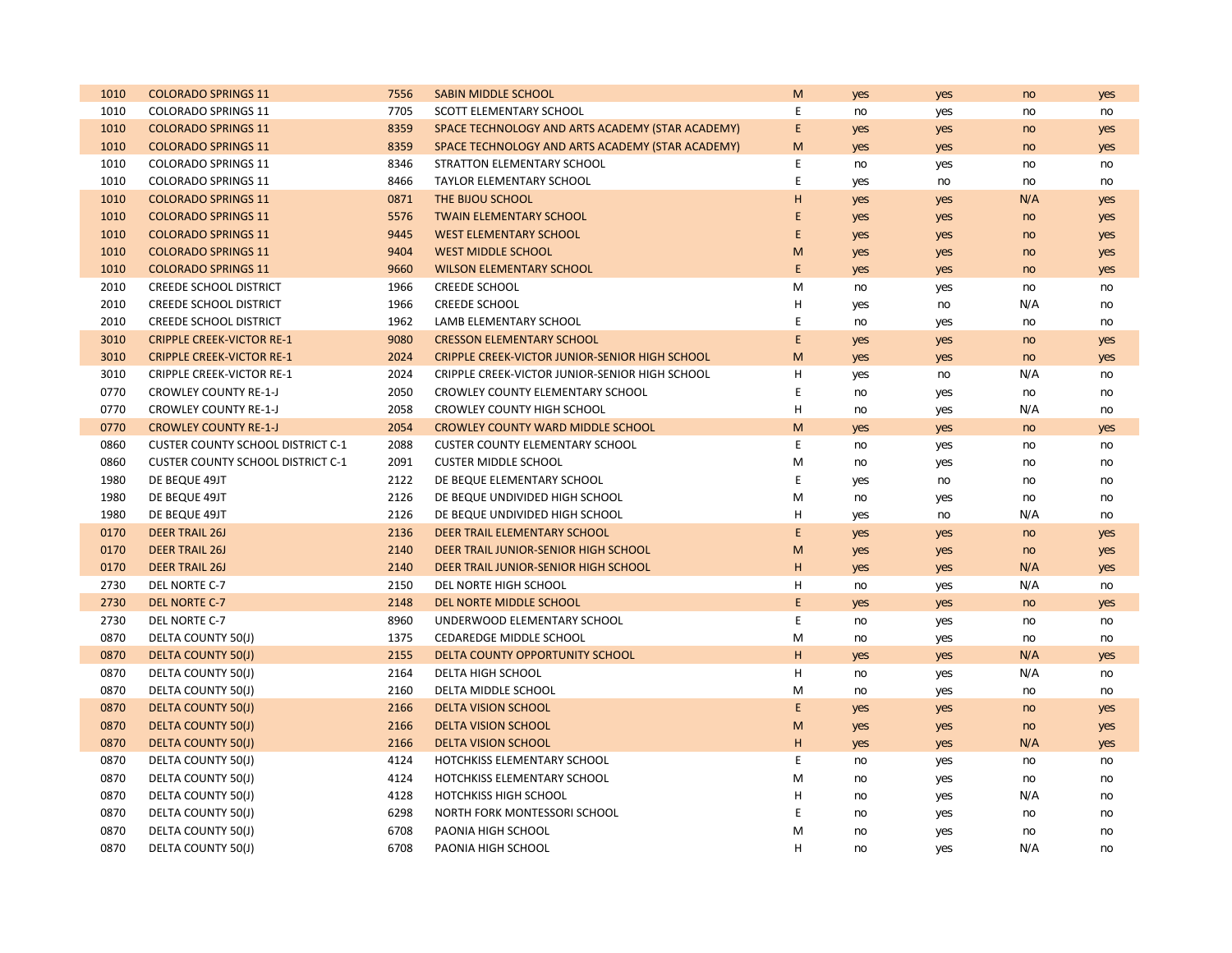| 0880 | <b>DENVER COUNTY 1</b> | 0010 | ABRAHAM LINCOLN HIGH SCHOOL                      | н           | yes        | yes | N/A | yes |
|------|------------------------|------|--------------------------------------------------|-------------|------------|-----|-----|-----|
| 0880 | <b>DENVER COUNTY 1</b> | 6397 | ACADEMIA ANA MARIE SANDOVAL                      | E           | yes        | no  | no  | no  |
| 0880 | <b>DENVER COUNTY 1</b> | 0067 | ACADEMY OF URBAN LEARNING                        | H           | yes        | yes | N/A | yes |
| 0880 | <b>DENVER COUNTY 1</b> | 1866 | ACE COMMUNITY CHALLENGE SCHOOL                   | M           | yes        | yes | no  | yes |
| 0880 | <b>DENVER COUNTY 1</b> | 1866 | ACE COMMUNITY CHALLENGE SCHOOL                   | H           | yes        | yes | N/A | yes |
| 0880 | <b>DENVER COUNTY 1</b> | 0220 | AMESSE ELEMENTARY SCHOOL                         | E           | yes        | yes | no  | yes |
| 0880 | <b>DENVER COUNTY 1</b> | 0418 | <b>ASHLEY ELEMENTARY SCHOOL</b>                  | $\mathsf E$ | yes        | yes | no  | yes |
| 0880 | <b>DENVER COUNTY 1</b> | 0520 | <b>BARNUM ELEMENTARY SCHOOL</b>                  | E           | yes        | yes | yes | yes |
| 0880 | <b>DENVER COUNTY 1</b> | 0540 | <b>BARRETT ELEMENTARY SCHOOL</b>                 | E           | yes        | no  | yes | yes |
| 0880 | <b>DENVER COUNTY 1</b> | 0650 | <b>BEACH COURT ELEMENTARY SCHOOL</b>             | $\mathsf E$ | yes        | yes | yes | yes |
| 0880 | <b>DENVER COUNTY 1</b> | 6350 | <b>BRUCE RANDOLPH SCHOOL</b>                     | M           | yes        | yes | yes | yes |
| 0880 | <b>DENVER COUNTY 1</b> | 6350 | <b>BRUCE RANDOLPH SCHOOL</b>                     | H           | yes        | yes | N/A | yes |
| 0880 | <b>DENVER COUNTY 1</b> | 1106 | BRYANT WEBSTER DUAL LANGUAGE ECE-8 SCHOOL        | E           | yes        | no  | yes | yes |
| 0880 | <b>DENVER COUNTY 1</b> | 1106 | BRYANT WEBSTER DUAL LANGUAGE ECE-8 SCHOOL        | M           | yes        | yes | no  | yes |
| 0880 | <b>DENVER COUNTY 1</b> | 9496 | <b>CASTRO ELEMENTARY SCHOOL</b>                  | E           | yes        | yes | no  | yes |
| 0880 | <b>DENVER COUNTY 1</b> | 1319 | CEC MIDDLE COLLEGE OF DENVER                     | H           | yes        | yes | N/A | yes |
| 0880 | <b>DENVER COUNTY 1</b> | 1400 | CENTENNIAL A SCHOOL FOR EXPEDITIONARY LEARNING   | E           | yes        | yes | no  | yes |
| 0880 | <b>DENVER COUNTY 1</b> | 1400 | CENTENNIAL A SCHOOL FOR EXPEDITIONARY LEARNING   | M           | yes        | yes | no  | yes |
| 0880 | <b>DENVER COUNTY 1</b> | 1345 | <b>CESAR CHAVEZ ACADEMY DENVER</b>               | E           | yes        | yes | yes | yes |
| 0880 | <b>DENVER COUNTY 1</b> | 1345 | CESAR CHAVEZ ACADEMY DENVER                      | M           | yes        | no  | no  | no  |
| 0880 | <b>DENVER COUNTY 1</b> | 7694 | <b>CHARLES M. SCHENCK (CMS) COMMUNITY SCHOOL</b> | E           | yes        | yes | yes | yes |
| 0880 | <b>DENVER COUNTY 1</b> | 1528 | <b>CHELTENHAM ELEMENTARY SCHOOL</b>              | E           | yes        | yes | yes | yes |
| 0880 | <b>DENVER COUNTY 1</b> | 1785 | <b>COLE ARTS AND SCIENCE ACADEMY</b>             | Ε           | yes        | yes | yes | yes |
| 0880 | <b>DENVER COUNTY 1</b> | 1774 | <b>COLFAX ELEMENTARY SCHOOL</b>                  | E           | yes        | yes | yes | yes |
| 0880 | <b>DENVER COUNTY 1</b> | 1788 | <b>COLLEGE VIEW ELEMENTARY SCHOOL</b>            | E           | yes        | yes | yes | yes |
| 0880 | <b>DENVER COUNTY 1</b> | 1295 | <b>COLLEGIATE PREPARATORY ACADEMY</b>            | H           | yes        | yes | N/A | yes |
| 0880 | <b>DENVER COUNTY 1</b> | 1816 | <b>COLUMBIAN ELEMENTARY SCHOOL</b>               | E           | yes        | no  | no  | no  |
| 0880 | <b>DENVER COUNTY 1</b> | 1846 | <b>COLUMBINE ELEMENTARY SCHOOL</b>               | E           | yes        | yes | yes | yes |
| 0880 | <b>DENVER COUNTY 1</b> | 5844 | <b>CONTEMPORARY LEARNING ACADEMY</b>             | H           | yes        | yes | N/A | yes |
| 0880 | <b>DENVER COUNTY 1</b> | 1928 | <b>COWELL ELEMENTARY SCHOOL</b>                  | $\mathsf E$ | yes        | yes | yes | yes |
| 0880 | <b>DENVER COUNTY 1</b> | 2209 | <b>DCIS AT MONTBELLO</b>                         | M           | yes        | yes | yes | yes |
| 0880 | <b>DENVER COUNTY 1</b> | 2209 | DCIS AT MONTBELLO                                | н           | yes        | no  | N/A | no  |
| 0880 | <b>DENVER COUNTY 1</b> | 2174 | DENISON MONTESSORI SCHOOL                        | E           | yes        | no  | no  | no  |
| 0880 | <b>DENVER COUNTY 1</b> | 2188 | DENVER CENTER FOR 21ST LEARNING AT WYMAN         | M           | yes        | yes | yes | yes |
| 0880 | <b>DENVER COUNTY 1</b> | 2188 | DENVER CENTER FOR 21ST LEARNING AT WYMAN         | H           | yes        | yes | N/A | yes |
| 0880 | <b>DENVER COUNTY 1</b> | 2183 | DENVER CENTER FOR INTERNATIONAL STUDIES          | М           | no         | yes | no  | no  |
| 0880 | <b>DENVER COUNTY 1</b> | 2183 | DENVER CENTER FOR INTERNATIONAL STUDIES          | н           | no         | yes | N/A | no  |
| 0880 | <b>DENVER COUNTY 1</b> | 2125 | <b>DENVER GREEN SCHOOL</b>                       | M           | yes        | yes | no  | yes |
| 0880 | <b>DENVER COUNTY 1</b> | 6509 | <b>DENVER ONLINE HIGH SCHOOL</b>                 | H           | yes        | yes | N/A | yes |
| 0880 | <b>DENVER COUNTY 1</b> | 6088 | DORA MOORE ECE-8 SCHOOL                          | E           | yes        | no  | no  | no  |
| 0880 | <b>DENVER COUNTY 1</b> | 6088 | DORA MOORE ECE-8 SCHOOL                          | M           | yes        | yes | yes | yes |
| 0880 | <b>DENVER COUNTY 1</b> | 2258 | DOULL ELEMENTARY SCHOOL                          | Ε           | yes        | no  | yes | yes |
| 0880 | <b>DENVER COUNTY 1</b> | 2364 | <b>EAGLETON ELEMENTARY SCHOOL</b>                | E           | <b>yes</b> | yes | yes | yes |
| 0880 | <b>DENVER COUNTY 1</b> | 2398 | <b>EAST HIGH SCHOOL</b>                          | H           | no         | yes | N/A | no  |
|      |                        |      |                                                  |             |            |     |     |     |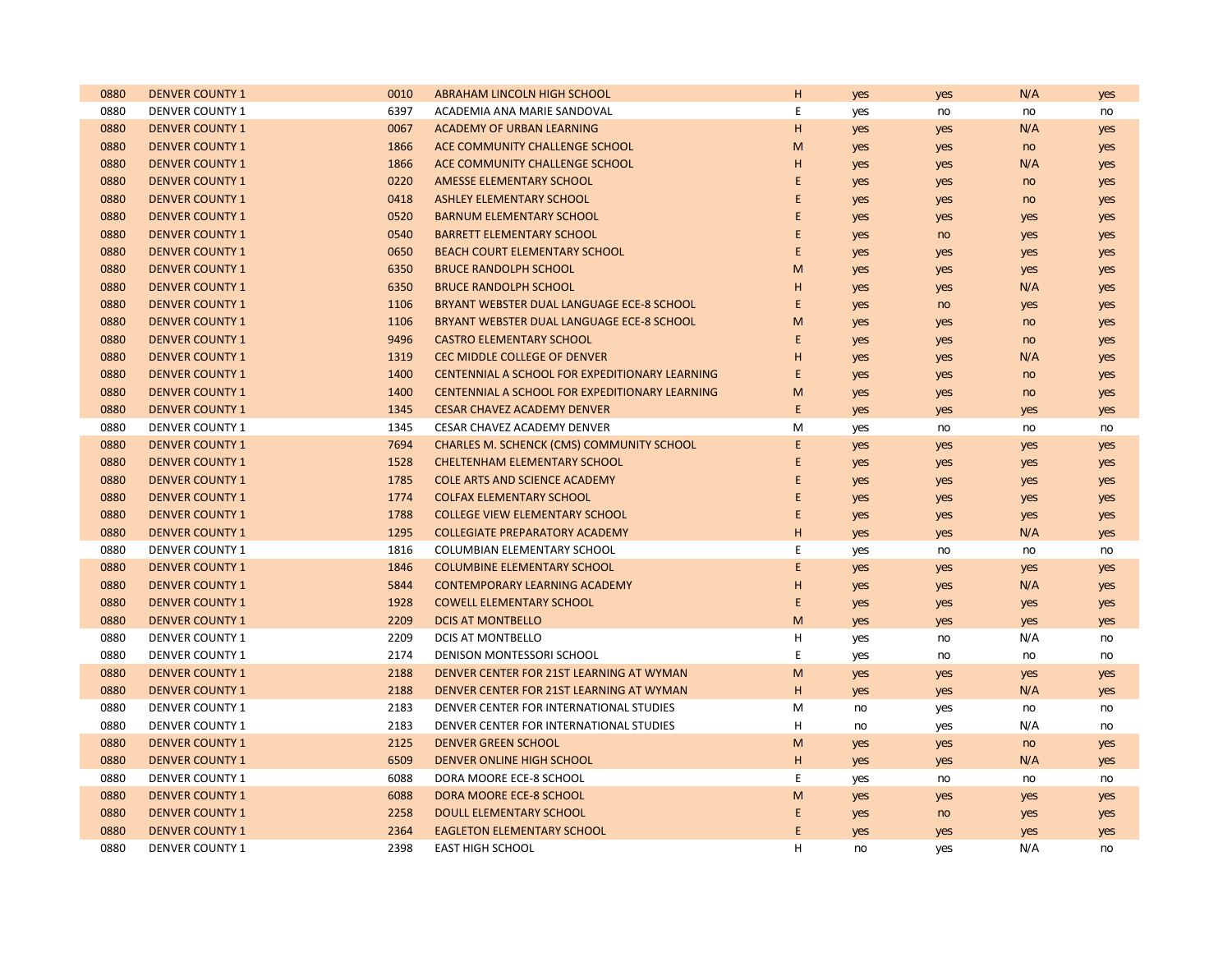| 0880 | <b>DENVER COUNTY 1</b> | 2506 | <b>EDISON ELEMENTARY SCHOOL</b>         | E | yes | no  | no  | no  |
|------|------------------------|------|-----------------------------------------|---|-----|-----|-----|-----|
| 0880 | <b>DENVER COUNTY 1</b> | 2652 | <b>ELLIS ELEMENTARY SCHOOL</b>          | E | yes | yes | yes | yes |
| 0880 | <b>DENVER COUNTY 1</b> | 2726 | EMILY GRIFFITH TECHNICAL COLLEGE        | H | yes | no  | N/A | no  |
| 0880 | <b>DENVER COUNTY 1</b> | 2789 | <b>ESCUELA TLATELOLCO SCHOOL</b>        | E | yes | yes | no  | yes |
| 0880 | <b>DENVER COUNTY 1</b> | 2789 | <b>ESCUELA TLATELOLCO SCHOOL</b>        | M | yes | yes | no  | yes |
| 0880 | <b>DENVER COUNTY 1</b> | 2789 | <b>ESCUELA TLATELOLCO SCHOOL</b>        | н | yes | yes | N/A | yes |
| 0880 | <b>DENVER COUNTY 1</b> | 2880 | <b>FAIRVIEW ELEMENTARY SCHOOL</b>       | E | yes | yes | no  | yes |
| 0880 | <b>DENVER COUNTY 1</b> | 4140 | <b>FARRELL B. HOWELL ECE-8 SCHOOL</b>   | E | yes | yes | no  | yes |
| 0880 | <b>DENVER COUNTY 1</b> | 4140 | <b>FARRELL B. HOWELL ECE-8 SCHOOL</b>   | M | yes | yes | yes | yes |
| 0880 | <b>DENVER COUNTY 1</b> | 3000 | <b>FLORENCE CRITTENTON HIGH SCHOOL</b>  | н | yes | yes | N/A | yes |
| 0880 | <b>DENVER COUNTY 1</b> | 6970 | <b>FLORIDA PITT-WALLER ECE-8 SCHOOL</b> | E | yes | yes | yes | yes |
| 0880 | <b>DENVER COUNTY 1</b> | 6970 | FLORIDA PITT-WALLER ECE-8 SCHOOL        | M | yes | no  | no  | no  |
| 0880 | <b>DENVER COUNTY 1</b> | 3032 | <b>FORCE ELEMENTARY SCHOOL</b>          | E | yes | no  | yes | yes |
| 0880 | <b>DENVER COUNTY 1</b> | 3296 | <b>GARDEN PLACE ELEMENTARY SCHOOL</b>   | E | yes | no  | yes | yes |
| 0880 | <b>DENVER COUNTY 1</b> | 3378 | <b>GEORGE WASHINGTON HIGH SCHOOL</b>    | H | no  | yes | N/A | no  |
| 0880 | <b>DENVER COUNTY 1</b> | 3426 | <b>GILPIN MONTESSORI PUBLIC SCHOOL</b>  | E | yes | yes | yes | yes |
| 0880 | <b>DENVER COUNTY 1</b> | 3478 | <b>GODSMAN ELEMENTARY SCHOOL</b>        | E | yes | yes | yes | yes |
| 0880 | <b>DENVER COUNTY 1</b> | 3512 | <b>GOLDRICK ELEMENTARY SCHOOL</b>       | E | yes | yes | yes | yes |
| 0880 | <b>DENVER COUNTY 1</b> | 3600 | <b>GRANT BEACON MIDDLE SCHOOL</b>       | M | yes | no  | no  | no  |
| 0880 | <b>DENVER COUNTY 1</b> | 3605 | <b>GRANT RANCH ECE-8 SCHOOL</b>         | Ε | no  | yes | no  | no  |
| 0880 | <b>DENVER COUNTY 1</b> | 3641 | <b>GREEN VALLEY ELEMENTARY SCHOOL</b>   | Ε | yes | no  | no  | no  |
| 0880 | <b>DENVER COUNTY 1</b> | 3655 | <b>GREENLEE ELEMENTARY SCHOOL</b>       | E | yes | yes | yes | yes |
| 0880 | <b>DENVER COUNTY 1</b> | 4782 | HALLETT FUNDAMENTAL ACADEMY             | E | yes | yes | no  | yes |
| 0880 | <b>DENVER COUNTY 1</b> | 3746 | HAMILTON MIDDLE SCHOOL                  | M | no  | yes | no  | no  |
| 0880 | <b>DENVER COUNTY 1</b> | 3778 | <b>HARRINGTON ELEMENTARY SCHOOL</b>     | E | yes | yes | yes | yes |
| 0880 | <b>DENVER COUNTY 1</b> | 8054 | <b>HENRY WORLD SCHOOL GRADES 6-8</b>    | M | yes | yes | no  | yes |
| 0880 | <b>DENVER COUNTY 1</b> | 2757 | HIGH TECH EARLY COLLEGE                 | H | yes | no  | N/A | no  |
| 0880 | <b>DENVER COUNTY 1</b> | 4074 | <b>HOLM ELEMENTARY SCHOOL</b>           | E | yes | yes | no  | yes |
| 0880 | <b>DENVER COUNTY 1</b> | 4444 | JOHN F KENNEDY HIGH SCHOOL              | н | yes | yes | N/A | yes |
| 0880 | <b>DENVER COUNTY 1</b> | 4450 | JOHNSON ELEMENTARY SCHOOL               | E | yes | yes | yes | yes |
| 0880 | <b>DENVER COUNTY 1</b> | 4494 | <b>JUSTICE HIGH SCHOOL DENVER</b>       | H | yes | yes | N/A | yes |
| 0880 | <b>DENVER COUNTY 1</b> | 4498 | KAISER ELEMENTARY SCHOOL                | E | yes | no  | no  | no  |
| 0880 | <b>DENVER COUNTY 1</b> | 4656 | <b>KEPNER MIDDLE SCHOOL</b>             | M | yes | yes | yes | yes |
| 0880 | <b>DENVER COUNTY 1</b> | 4730 | KIPP DENVER COLLEGIATE HIGH SCHOOL      | H | yes | no  | N/A | no  |
| 0880 | <b>DENVER COUNTY 1</b> | 4507 | KIPP MONTBELLO COLLEGE PREP             | Ε | yes | no  | no  | no  |
| 0880 | <b>DENVER COUNTY 1</b> | 4507 | KIPP MONTBELLO COLLEGE PREP             | M | yes | no  | no  | no  |
| 0880 | <b>DENVER COUNTY 1</b> | 4732 | KIPP SUNSHINE PEAK ACADEMY              | E | yes | no  | no  | no  |
| 0880 | <b>DENVER COUNTY 1</b> | 4762 | <b>KNAPP ELEMENTARY SCHOOL</b>          | E | yes | no  | no  | no  |
| 0880 | <b>DENVER COUNTY 1</b> | 4795 | KUNSMILLER CREATIVE ARTS ACADEMY        | E | yes | yes | no  | yes |
| 0880 | <b>DENVER COUNTY 1</b> | 4795 | KUNSMILLER CREATIVE ARTS ACADEMY        | M | yes | yes | no  | yes |
| 0880 | <b>DENVER COUNTY 1</b> | 4795 | KUNSMILLER CREATIVE ARTS ACADEMY        | н | yes | yes | N/A | yes |
| 0880 | <b>DENVER COUNTY 1</b> | 5255 | LAKE INTERNATIONAL SCHOOL               | M | yes | yes | yes | yes |
| 0880 | <b>DENVER COUNTY 1</b> | 3340 | LENA ARCHULETA ELEMENTARY SCHOOL        | E | yes | yes | no  | yes |
| 0880 | <b>DENVER COUNTY 1</b> | 5448 | <b>MANUAL HIGH SCHOOL</b>               | H | yes | yes | N/A | yes |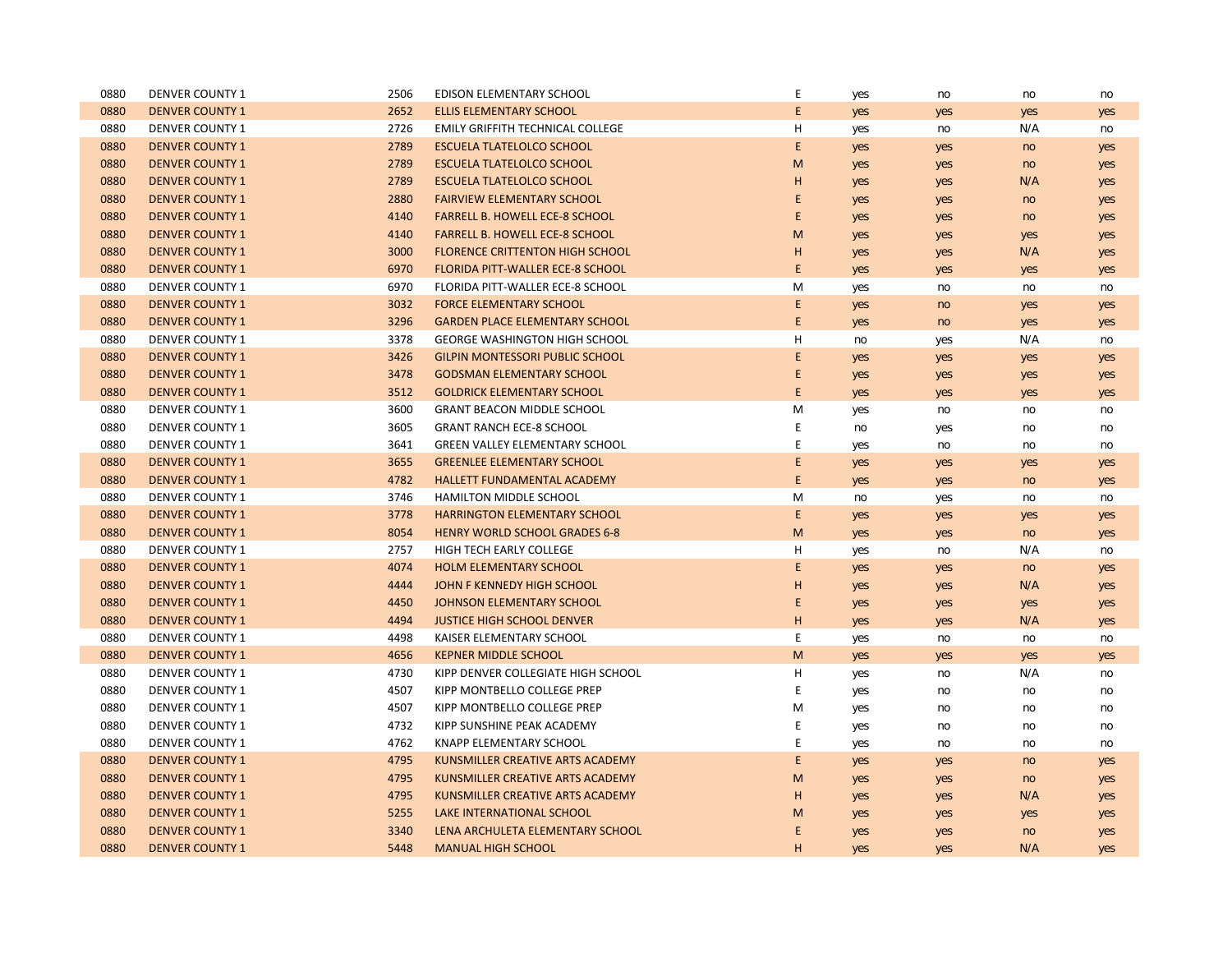| 0880 | <b>DENVER COUNTY 1</b> | 3647 | MARIE L. GREENWOOD ACADEMY                    | E | yes      | yes                         | yes                         | yes |
|------|------------------------|------|-----------------------------------------------|---|----------|-----------------------------|-----------------------------|-----|
| 0880 | <b>DENVER COUNTY 1</b> | 3647 | MARIE L. GREENWOOD ACADEMY                    | M | yes      | yes                         | no                          | yes |
| 0880 | <b>DENVER COUNTY 1</b> | 5578 | <b>MARRAMA ELEMENTARY SCHOOL</b>              | E | yes      | yes                         | no                          | yes |
| 0880 | <b>DENVER COUNTY 1</b> | 5605 | <b>MARTIN LUTHER KING JR. EARLY COLLEGE</b>   | M | yes      | yes                         | yes                         | yes |
| 0880 | <b>DENVER COUNTY 1</b> | 5605 | MARTIN LUTHER KING JR. EARLY COLLEGE          | Н | yes      | no                          | N/A                         | no  |
| 0880 | <b>DENVER COUNTY 1</b> | 5608 | MATHEMATICS AND SCIENCE LEADERSHIP ACADEMY    | E | yes      | yes                         | yes                         | yes |
| 0880 | <b>DENVER COUNTY 1</b> | 5644 | <b>MAXWELL ELEMENTARY SCHOOL</b>              | E | yes      | yes                         | yes                         | yes |
| 0880 | <b>DENVER COUNTY 1</b> | 5702 | MC KINLEY-THATCHER ELEMENTARY SCHOOL          | Ε | yes      | no                          | no                          | no  |
| 0880 | <b>DENVER COUNTY 1</b> | 5716 | MC MEEN ELEMENTARY SCHOOL                     | E | yes      | no                          | no                          | no  |
| 0880 | <b>DENVER COUNTY 1</b> | 5685 | MCGLONE ELEMENTARY SCHOOL                     | E | yes      | no                          | yes                         | yes |
| 0880 | <b>DENVER COUNTY 1</b> | 5826 | MERRILL MIDDLE SCHOOL                         | M | yes      | no                          | no                          | no  |
| 0880 | <b>DENVER COUNTY 1</b> | 5995 | MONTBELLO HIGH SCHOOL*                        | Н |          |                             | $\sim$                      | no  |
| 0880 | <b>DENVER COUNTY 1</b> | 6002 | MONTCLAIR ELEMENTARY SCHOOL                   | Ε | yes      | no                          | no                          | no  |
| 0880 | <b>DENVER COUNTY 1</b> | 6188 | <b>MUNROE ELEMENTARY SCHOOL</b>               | E | yes      | yes                         | yes                         | yes |
| 0880 | <b>DENVER COUNTY 1</b> | 6254 | NEWLON ELEMENTARY SCHOOL                      | E | yes      | no                          | no                          | no  |
| 0880 | <b>DENVER COUNTY 1</b> | 6239 | <b>NOEL COMMUNITY ARTS SCHOOL</b>             | M | yes      | yes                         | yes                         | yes |
| 0880 | <b>DENVER COUNTY 1</b> | 6239 | NOEL COMMUNITY ARTS SCHOOL                    | н | yes      | no                          | N/A                         | no  |
| 0880 | <b>DENVER COUNTY 1</b> | 6314 | <b>NORTH HIGH SCHOOL</b>                      | н | yes      | no                          | N/A                         | no  |
| 0880 | <b>DENVER COUNTY 1</b> | 6508 | OMAR D BLAIR CHARTER SCHOOL                   | E | yes      | no                          | no                          | no  |
| 0880 | <b>DENVER COUNTY 1</b> | 6508 | OMAR D BLAIR CHARTER SCHOOL                   | M | yes      | no                          | no                          | no  |
| 0880 | <b>DENVER COUNTY 1</b> | 7163 | P.R.E.P. (POSITIVE REFOCUS EDUCATION PROGRAM) | M | yes      | yes                         | no                          | yes |
| 0880 | <b>DENVER COUNTY 1</b> | 7163 | P.R.E.P. (POSITIVE REFOCUS EDUCATION PROGRAM) | H | yes      | yes                         | N/A                         | yes |
| 0880 | <b>DENVER COUNTY 1</b> | 6676 | PALMER ELEMENTARY SCHOOL                      | Ε | yes      | no                          | no                          | no  |
| 0880 | <b>DENVER COUNTY 1</b> | 6957 | PIONEER CHARTER SCHOOL                        | E | yes      | yes                         | yes                         | yes |
| 0880 | <b>DENVER COUNTY 1</b> | 6957 | PIONEER CHARTER SCHOOL                        | M | yes      | yes                         | yes                         | yes |
| 0880 | <b>DENVER COUNTY 1</b> | 7045 | PLACE BRIDGE ACADEMY                          | E | yes      | no                          | yes                         | yes |
| 0880 | <b>DENVER COUNTY 1</b> | 7045 | <b>PLACE BRIDGE ACADEMY</b>                   | M | yes      | no                          | yes                         | yes |
| 0880 | <b>DENVER COUNTY 1</b> | 0040 | RIDGE VIEW ACADEMY CHARTER SCHOOL             | н | yes      | no                          | N/A                         | no  |
| 0880 | <b>DENVER COUNTY 1</b> | 7554 | SABIN WORLD SCHOOL                            | E | yes      | no                          | no                          | no  |
| 0880 | <b>DENVER COUNTY 1</b> | 7578 | SAMUELS ELEMENTARY SCHOOL                     | E | yes      | no                          | no                          | no  |
| 0880 | <b>DENVER COUNTY 1</b> | 7698 | <b>SCHMITT ELEMENTARY SCHOOL</b>              | E | yes      | yes                         | yes                         | yes |
| 0880 | <b>DENVER COUNTY 1</b> | 7861 | SIMS FAYOLA INTERNATIONAL ACADEMY DENVER*     | M | $\omega$ | $\sim$                      | $\blacksquare$              | no  |
| 0880 | <b>DENVER COUNTY 1</b> | 7942 | SKINNER MIDDLE SCHOOL                         | M | yes      | no                          | no                          | no  |
| 0880 | <b>DENVER COUNTY 1</b> | 7992 | <b>SMILEY MIDDLE SCHOOL</b>                   | M | yes      | yes                         | no                          | yes |
| 0880 | <b>DENVER COUNTY 1</b> | 8006 | SMITH RENAISSANCE SCHOOL                      | E | yes      | no                          | no                          | no  |
| 0880 | <b>DENVER COUNTY 1</b> | 8053 | SOAR AT GREEN VALLEY RANCH                    | E | yes      | yes                         | yes                         | yes |
| 0880 | <b>DENVER COUNTY 1</b> | 8086 | SOUTH HIGH SCHOOL                             | Н | yes      | no                          | N/A                         | no  |
| 0880 | <b>DENVER COUNTY 1</b> | 8132 | <b>SOUTHWEST EARLY COLLEGE</b>                | H | yes      | yes                         | N/A                         | yes |
| 0880 | <b>DENVER COUNTY 1</b> | 8232 | STEDMAN ELEMENTARY SCHOOL                     | E | yes      | yes                         | no                          | yes |
| 0880 | <b>DENVER COUNTY 1</b> | 8347 | STRIVE PREP - EXCEL*                          | Н | $\sim$   | $\mathcal{L}_{\mathcal{A}}$ | $\mathcal{L}_{\mathcal{A}}$ | no  |
| 0880 | <b>DENVER COUNTY 1</b> | 9390 | <b>STRIVE PREP - LAKE</b>                     | M | yes      | no                          | yes                         | yes |
| 0880 | <b>DENVER COUNTY 1</b> | 9735 | STRIVE PREP - MONTBELLO*                      | M |          |                             | $\mathbf{r}$                | no  |
| 0880 | <b>DENVER COUNTY 1</b> | 9639 | STRIVE PREP - SMART ACADEMY*                  | н |          | $\overline{\phantom{a}}$    |                             | no  |
| 0880 | <b>DENVER COUNTY 1</b> | 8145 | <b>SUMMIT ACADEMY</b>                         | H | yes      | yes                         | N/A                         | yes |
|      |                        |      |                                               |   |          |                             |                             |     |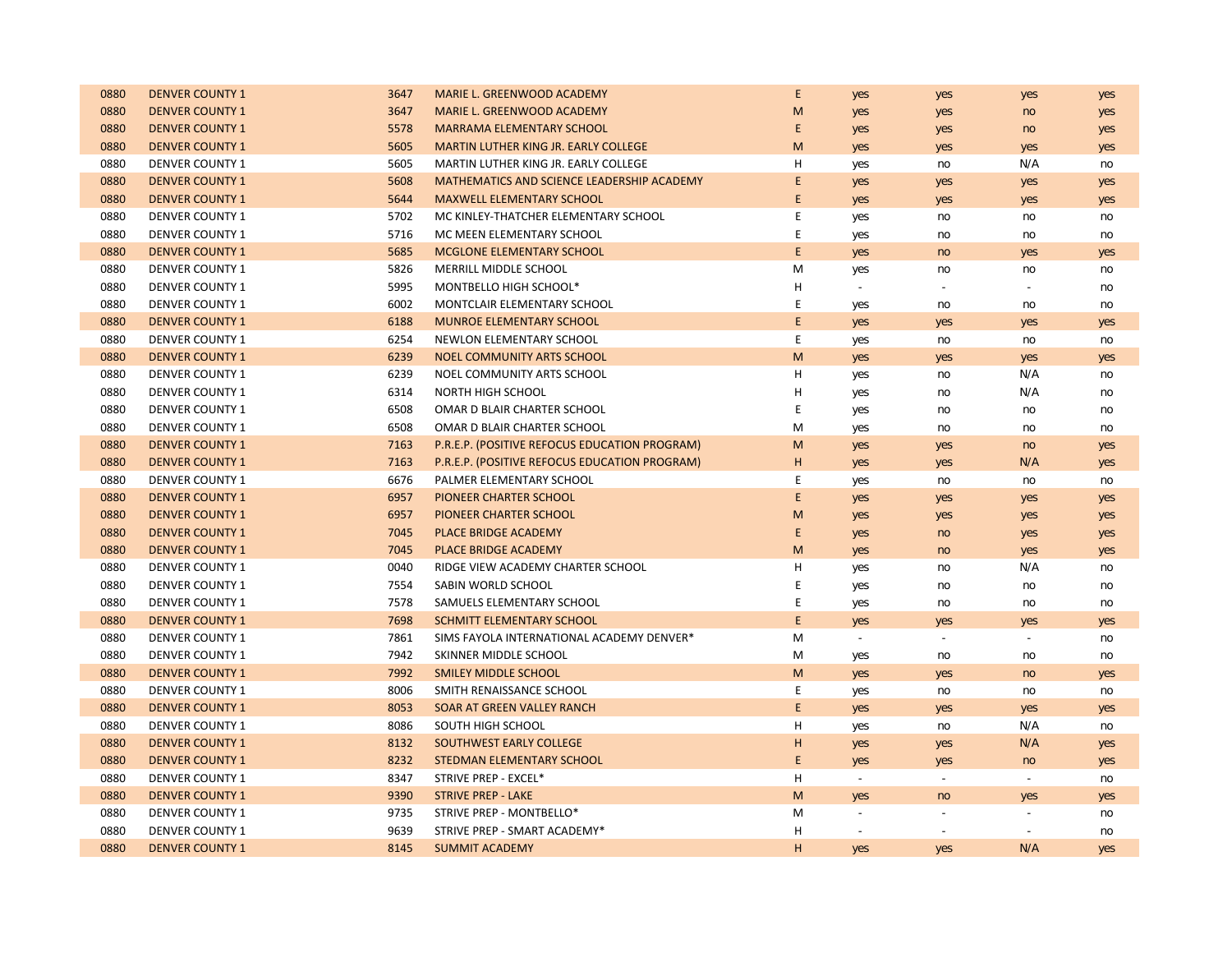| 0880 | <b>DENVER COUNTY 1</b>        | 8422 | SWANSEA ELEMENTARY SCHOOL                | E | yes      | yes            | yes           | yes |
|------|-------------------------------|------|------------------------------------------|---|----------|----------------|---------------|-----|
| 0880 | <b>DENVER COUNTY 1</b>        | 6479 | THE ODYSSEY SCHOOL                       | E | no       | yes            | no            | no  |
| 0880 | <b>DENVER COUNTY 1</b>        | 6479 | THE ODYSSEY SCHOOL                       | M | no       | yes            | no            | no  |
| 0880 | <b>DENVER COUNTY 1</b>        | 8822 | <b>THOMAS JEFFERSON HIGH SCHOOL</b>      | H | yes      | yes            | N/A           | yes |
| 0880 | <b>DENVER COUNTY 1</b>        | 8888 | <b>TRAYLOR ACADEMY</b>                   | E | yes      | yes            | no            | yes |
| 0880 | <b>DENVER COUNTY 1</b>        | 8909 | <b>TREVISTA ECE-8 AT HORACE MANN</b>     | E | yes      | no             | yes           | yes |
| 0880 | <b>DENVER COUNTY 1</b>        | 8909 | <b>TREVISTA ECE-8 AT HORACE MANN</b>     | M | yes      | no             | yes           | yes |
| 0880 | <b>DENVER COUNTY 1</b>        | 0408 | <b>VALDEZ ELEMENTARY SCHOOL</b>          | E | yes      | yes            | no            | yes |
| 0880 | <b>DENVER COUNTY 1</b>        | 9050 | <b>VALVERDE ELEMENTARY SCHOOL</b>        | E | yes      | yes            | yes           | yes |
| 0880 | <b>DENVER COUNTY 1</b>        | 2755 | VENTURE PREP HIGH SCHOOL                 | н | yes      | no             | N/A           | no  |
| 0880 | <b>DENVER COUNTY 1</b>        | 8995 | <b>VISTA ACADEMY</b>                     | M | yes      | yes            | yes           | yes |
| 0880 | <b>DENVER COUNTY 1</b>        | 8995 | <b>VISTA ACADEMY</b>                     | H | yes      | yes            | N/A           | yes |
| 0880 | <b>DENVER COUNTY 1</b>        | 9693 | WEST GENERATIONS ACADEMY*                | M | $\omega$ | $\mathbb{Z}^2$ | $\mathcal{L}$ | no  |
| 0880 | <b>DENVER COUNTY 1</b>        | 9408 | <b>WEST HIGH SCHOOL</b>                  | H | yes      | yes            | N/A           | yes |
| 0880 | <b>DENVER COUNTY 1</b>        | 9548 | <b>WHITTIER K-8 SCHOOL</b>               | E | yes      | yes            | no            | yes |
| 0880 | <b>DENVER COUNTY 1</b>        | 9548 | <b>WHITTIER K-8 SCHOOL</b>               | M | yes      | no             | no            | no  |
| 0880 | <b>DENVER COUNTY 1</b>        | 9739 | <b>WYATT ACADEMY</b>                     | E | yes      | yes            | yes           | yes |
| 0880 | <b>DENVER COUNTY 1</b>        | 9739 | <b>WYATT ACADEMY</b>                     | M | yes      | yes            | yes           | yes |
| 0890 | DOLORES COUNTY RE NO.2        | 2216 | <b>DOVE CREEK HIGH SCHOOL</b>            | M | yes      | yes            | no            | yes |
| 0890 | <b>DOLORES COUNTY RE NO.2</b> | 2216 | <b>DOVE CREEK HIGH SCHOOL</b>            | H | yes      | yes            | N/A           | yes |
| 0890 | <b>DOLORES COUNTY RE NO.2</b> | 7764 | SEVENTH STREET ELEMENTARY SCHOOL         | E | yes      | yes            | no            | yes |
| 2055 | <b>DOLORES RE-4A</b>          | 2204 | <b>DOLORES ELEMENTARY SCHOOL</b>         | E | yes      | yes            | no            | yes |
| 2055 | <b>DOLORES RE-4A</b>          | 2206 | DOLORES MIDDLE SCHOOL                    | M | yes      | yes            | no            | yes |
| 0900 | <b>DOUGLAS COUNTY RE 1</b>    | 0354 | ARROWWOOD ELEMENTARY SCHOOL              | E | no       | yes            | no            | no  |
| 0900 | DOUGLAS COUNTY RE 1           | 1362 | CASTLE ROCK ELEMENTARY SCHOOL            | E | yes      | no             | no            | no  |
| 0900 | DOUGLAS COUNTY RE 1           | 2226 | CASTLE ROCK MIDDLE SCHOOL                | M | no       | yes            | no            | no  |
| 0900 | <b>DOUGLAS COUNTY RE 1</b>    | 1367 | CASTLE VIEW HIGH SCHOOL                  | Н | no       | yes            | N/A           | no  |
| 0900 | DOUGLAS COUNTY RE 1           | 1503 | CHAPARRAL HIGH SCHOOL                    | H | no       | yes            | N/A           | no  |
| 0900 | <b>DOUGLAS COUNTY RE 1</b>    | 1578 | CHERRY VALLEY ELEMENTARY SCHOOL          | E | no       | yes            | no            | no  |
| 0900 | DOUGLAS COUNTY RE 1           | 5997 | DC MONTESSORI CHARTER SCHOOL             | E | no       | yes            | no            | no  |
| 0900 | <b>DOUGLAS COUNTY RE 1</b>    | 5997 | DC MONTESSORI CHARTER SCHOOL             | M | no       | yes            | no            | no  |
| 0900 | <b>DOUGLAS COUNTY RE 1</b>    | 2230 | DOUGLAS COUNTY HIGH SCHOOL               | н | no       | yes            | N/A           | no  |
| 0900 | <b>DOUGLAS COUNTY RE 1</b>    | 5405 | EDCSD: COLORADO CYBER SCHOOL             | E | yes      | no             | no            | no  |
| 0900 | <b>DOUGLAS COUNTY RE 1</b>    | 5405 | <b>EDCSD: COLORADO CYBER SCHOOL</b>      | M | yes      | yes            | no            | yes |
| 0900 | <b>DOUGLAS COUNTY RE 1</b>    | 5405 | <b>EDCSD: COLORADO CYBER SCHOOL</b>      | н | yes      | yes            | N/A           | yes |
| 0900 | <b>DOUGLAS COUNTY RE 1</b>    | 3980 | HIGHLANDS RANCH HIGH SCHOOL              | н | no       | yes            | N/A           | no  |
| 0900 | <b>DOUGLAS COUNTY RE 1</b>    | 3995 | HOPE ONLINE LEARNING ACADEMY HIGH SCHOOL | H | yes      | yes            | N/A           | yes |
| 0900 | <b>DOUGLAS COUNTY RE 1</b>    | 4271 | <b>LEGEND HIGH SCHOOL</b>                | H | no       | yes            | N/A           | no  |
| 0900 | DOUGLAS COUNTY RE 1           | 0267 | MESA MIDDLE SCHOOL                       | M | no       | yes            | no            | no  |
| 0900 | DOUGLAS COUNTY RE 1           | 6165 | MOUNTAIN VISTA HIGH SCHOOL               | Н | no       | yes            | N/A           | no  |
| 0900 | DOUGLAS COUNTY RE 1           | 7245 | RANCH VIEW MIDDLE SCHOOL                 | M | no       | yes            | no            | no  |
| 0900 | DOUGLAS COUNTY RE 1           | 7435 | ROCK CANYON HIGH SCHOOL                  | н | no       | yes            | N/A           | no  |
| 0900 | <b>DOUGLAS COUNTY RE 1</b>    | 2232 | ROCK RIDGE ELEMENTARY SCHOOL             | E | yes      | no             | no            | no  |
| 0900 | <b>DOUGLAS COUNTY RE 1</b>    | 6772 | SAGEWOOD MIDDLE SCHOOL                   | M | no       | yes            | no            | no  |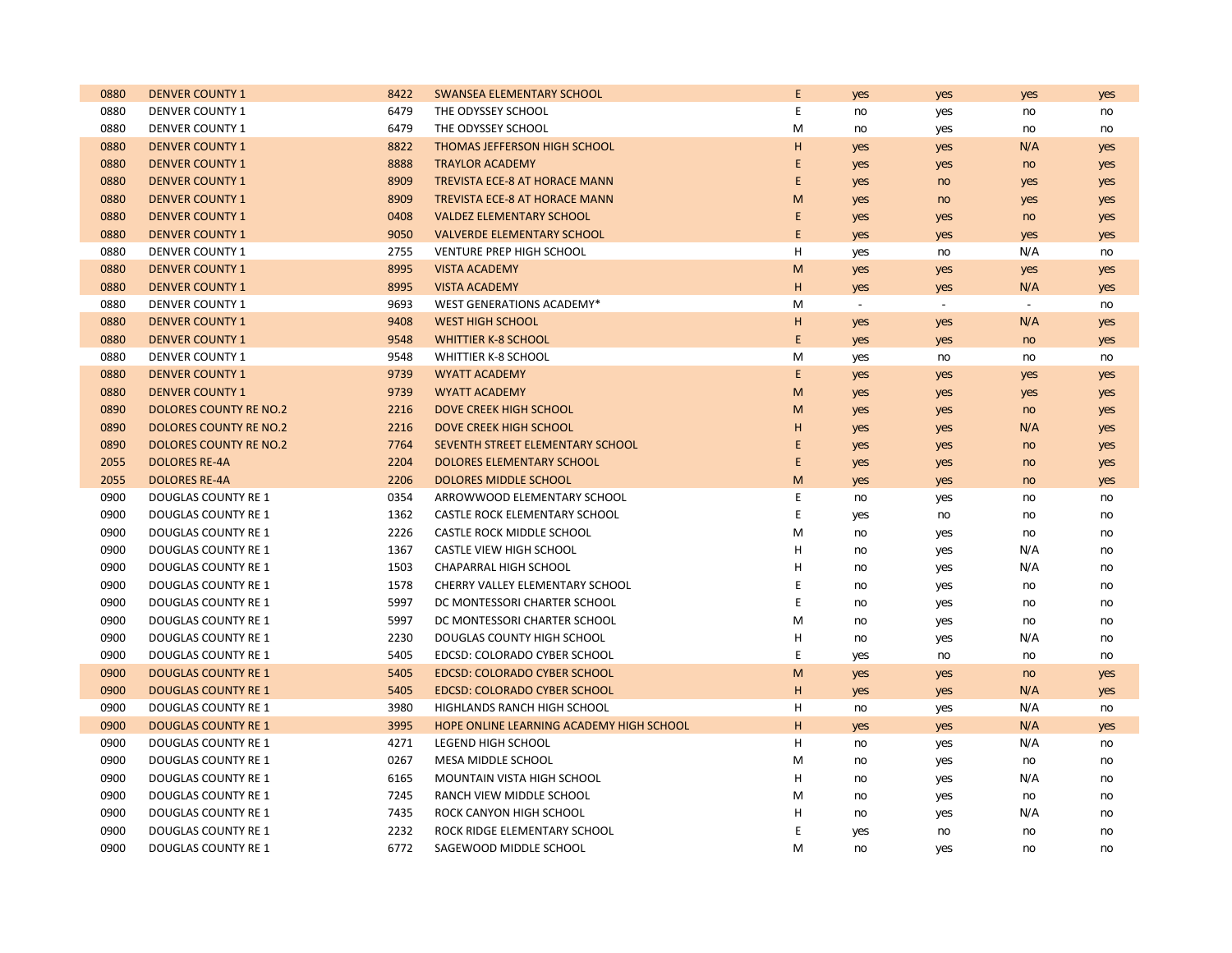| 0900 | <b>DOUGLAS COUNTY RE 1</b> | 7718 | SEDALIA ELEMENTARY SCHOOL                 | E              | yes | yes | no  | yes |
|------|----------------------------|------|-------------------------------------------|----------------|-----|-----|-----|-----|
| 0900 | DOUGLAS COUNTY RE 1        | 6773 | SIERRA MIDDLE SCHOOL                      | M              | no  | yes | no  | no  |
| 0900 | DOUGLAS COUNTY RE 1        | 6365 | SKYVIEW ACADEMY                           | Н              | no  | yes | N/A | no  |
| 0900 | DOUGLAS COUNTY RE 1        | 8126 | SOUTH RIDGE ELEMENTARY AN IB WORLD SCHOOL | E              | yes | no  | no  | no  |
| 0900 | DOUGLAS COUNTY RE 1        | 5259 | STEM MIDDLE & HIGH SCHOOL                 | M              | no  | yes | no  | no  |
| 0900 | DOUGLAS COUNTY RE 1        | 8853 | TIMBER TRAIL ELEMENTARY SCHOOL            | Ε              | no  | yes | no  | no  |
| 1520 | DURANGO 9-R                | 2318 | DURANGO HIGH SCHOOL                       | $\overline{H}$ | no  | yes | N/A | no  |
| 1520 | DURANGO 9-R                | 7994 | <b>ESCALANTE MIDDLE SCHOOL</b>            | M              | no  | yes | no  | no  |
| 1520 | <b>DURANGO 9-R</b>         | 3012 | FLORIDA MESA ELEMENTARY SCHOOL            | E              | yes | yes | no  | yes |
| 1520 | DURANGO 9-R                | 5888 | MILLER MIDDLE SCHOOL                      | M              | no  | yes | no  | no  |
| 1520 | DURANGO 9-R                | 6222 | NEEDHAM ELEMENTARY SCHOOL                 | E              | no  | yes | no  | no  |
| 1520 | DURANGO 9-R                | 7402 | RIVERVIEW ELEMENTARY SCHOOL               | E              | no  | yes | no  | no  |
| 1430 | <b>EADS RE-1</b>           | 2336 | <b>EADS HIGH SCHOOL</b>                   | H              | no  | yes | N/A | no  |
| 1430 | <b>EADS RE-1</b>           | 2332 | EADS MIDDLE SCHOOL                        | M              | no  | yes | no  | no  |
| 0910 | <b>EAGLE COUNTY RE 50</b>  | 0471 | <b>AVON ELEMENTARY SCHOOL</b>             | E              | yes | yes | no  | yes |
| 0910 | <b>EAGLE COUNTY RE 50</b>  | 0604 | <b>BATTLE MOUNTAIN HIGH SCHOOL</b>        | Н              | yes | yes | N/A | yes |
| 0910 | <b>EAGLE COUNTY RE 50</b>  | 0793 | <b>BERRY CREEK MIDDLE SCHOOL</b>          | M              | yes | yes | no  | yes |
| 0910 | EAGLE COUNTY RE 50         | 0038 | <b>BRUSH CREEK ELEMENTARY SCHOOL</b>      | E              | no  | yes | no  | no  |
| 0910 | <b>EAGLE COUNTY RE 50</b>  | 2340 | EAGLE COUNTY CHARTER ACADEMY              | E              | no  | yes | no  | no  |
| 0910 | <b>EAGLE COUNTY RE 50</b>  | 2340 | EAGLE COUNTY CHARTER ACADEMY              | M              | no  | yes | no  | no  |
| 0910 | <b>EAGLE COUNTY RE 50</b>  | 2346 | <b>EAGLE VALLEY ELEMENTARY SCHOOL</b>     | E              | yes | yes | no  | yes |
| 0910 | <b>EAGLE COUNTY RE 50</b>  | 2350 | EAGLE VALLEY HIGH SCHOOL                  | H              | no  | yes | N/A | no  |
| 0910 | <b>EAGLE COUNTY RE 50</b>  | 2530 | EDWARDS ELEMENTARY SCHOOL                 | E              | yes | no  | no  | no  |
| 0910 | <b>EAGLE COUNTY RE 50</b>  | 3710 | <b>GYPSUM ELEMENTARY SCHOOL</b>           | E              | yes | yes | no  | yes |
| 0910 | <b>EAGLE COUNTY RE 50</b>  | 5742 | <b>HOMESTAKE PEAK SCHOOL</b>              | E              | yes | yes | no  | yes |
| 0910 | <b>EAGLE COUNTY RE 50</b>  | 5742 | HOMESTAKE PEAK SCHOOL                     | M              | no  | yes | no  | no  |
| 0910 | <b>EAGLE COUNTY RE 50</b>  | 4838 | <b>JUNE CREEK ELEMENTARY SCHOOL</b>       | E              | yes | yes | no  | yes |
| 0910 | <b>EAGLE COUNTY RE 50</b>  | 0205 | <b>RED CANYON HIGH SCHOOL</b>             | H              | yes | yes | N/A | yes |
| 0910 | <b>EAGLE COUNTY RE 50</b>  | 0037 | <b>RED HILL ELEMENTARY SCHOOL</b>         | E              | yes | yes | no  | yes |
| 0910 | <b>EAGLE COUNTY RE 50</b>  | 9061 | VAIL SKI AND SNOWBOARD ACADEMY (VSSA)     | E              | no  | yes | no  | no  |
| 0910 | <b>EAGLE COUNTY RE 50</b>  | 9061 | VAIL SKI AND SNOWBOARD ACADEMY (VSSA)     | M              | no  | yes | no  | no  |
| 1350 | <b>EAST GRAND 2</b>        | 3556 | <b>GRANBY ELEMENTARY SCHOOL</b>           | E              | no  | yes | no  | no  |
| 1350 | <b>EAST GRAND 2</b>        | 4277 | <b>INDIAN PEAKS CHARTER SCHOOL</b>        | E              | yes | yes | no  | yes |
| 1350 | <b>EAST GRAND 2</b>        | 4277 | INDIAN PEAKS CHARTER SCHOOL               | M              | yes | no  | no  | no  |
| 2520 | <b>EAST OTERO R-1</b>      | 4841 | LA JUNTA INTERMEDIATE SCHOOL              | E              | yes | yes | yes | yes |
| 2520 | <b>EAST OTERO R-1</b>      | 5015 | LA JUNTA JR/SR HIGH SCHOOL                | M              | yes | yes | no  | yes |
| 2520 | <b>EAST OTERO R-1</b>      | 5015 | LA JUNTA JR/SR HIGH SCHOOL                | H              | yes | yes | N/A | yes |
| 3085 | <b>EATON RE-2</b>          | 2456 | <b>EATON HIGH SCHOOL</b>                  | H              | no  | yes | N/A | no  |
| 3085 | <b>EATON RE-2</b>          | 2452 | <b>EATON MIDDLE SCHOOL</b>                | M              | no  | yes | no  | no  |
| 3085 | <b>EATON RE-2</b>          | 3286 | <b>GALETON ELEMENTARY SCHOOL</b>          | Ε              | no  | yes | no  | no  |
| 1120 | EDISON 54 JT               | 2526 | EDISON JUNIOR-SENIOR HIGH SCHOOL          | M              | no  | yes | no  | no  |
| 0950 | ELBERT 200                 | 2570 | ELBERT ELEMENTARY SCHOOL                  | E              | no  | yes | no  | no  |
| 0950 | ELBERT 200                 | 2574 | <b>ELBERT JUNIOR-SENIOR HIGH SCHOOL</b>   | M              | yes | yes | no  | yes |
| 0920 | <b>ELIZABETH C-1</b>       | 2604 | ELIZABETH MIDDLE SCHOOL                   | M              | no  | yes | no  | no  |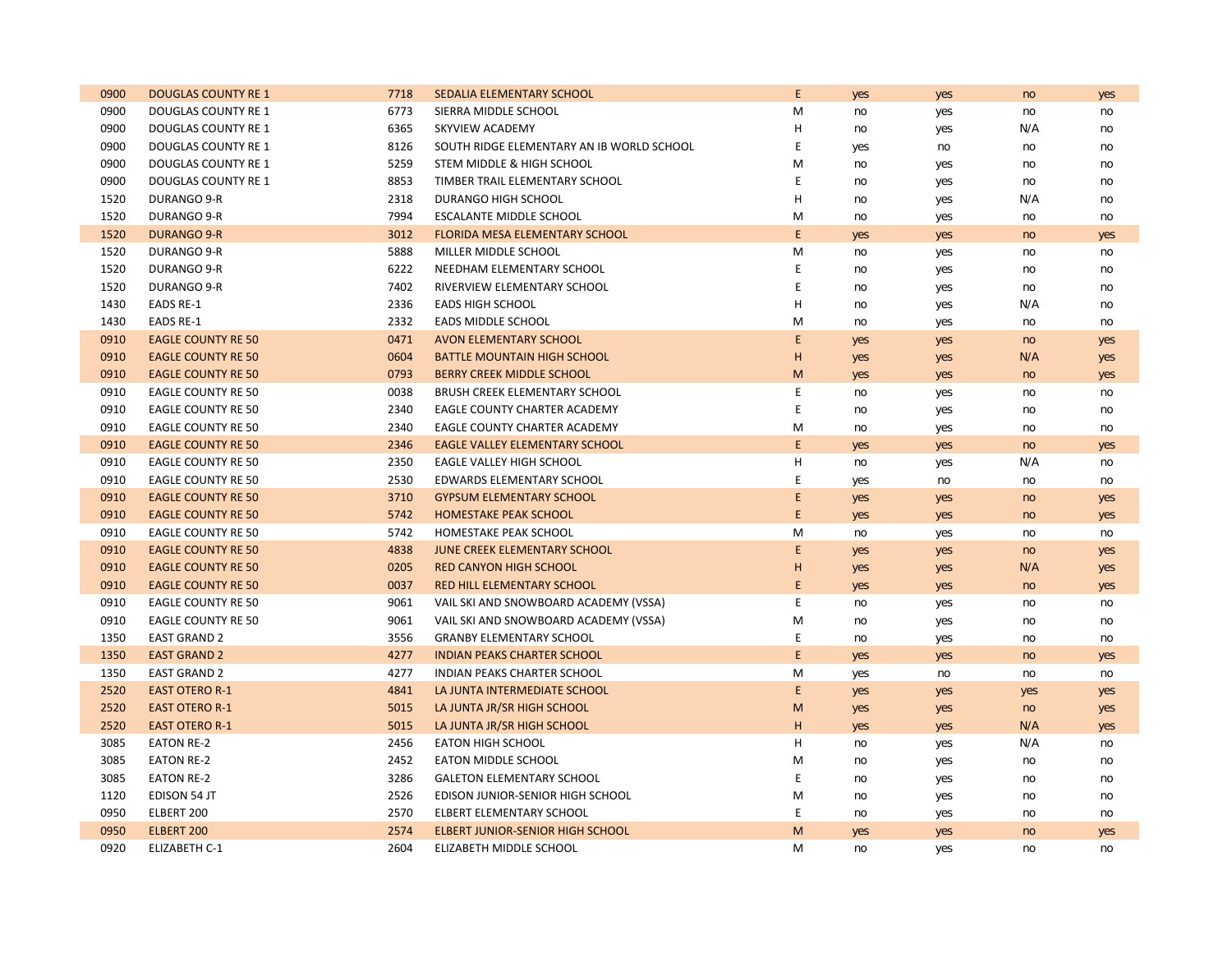| 0920 | <b>ELIZABETH C-1</b>       | 3236 | <b>FRONTIER HIGH SCHOOL</b>                      | Н           | yes | yes | N/A | yes |
|------|----------------------------|------|--------------------------------------------------|-------------|-----|-----|-----|-----|
| 0920 | <b>ELIZABETH C-1</b>       | 2572 | <b>LEGACY ACADEMY</b>                            | E           | yes | yes | no  | yes |
| 0920 | <b>ELIZABETH C-1</b>       | 2572 | <b>LEGACY ACADEMY</b>                            | M           | yes | yes | no  | yes |
| 0920 | ELIZABETH C-1              | 7925 | SINGING HILLS ELEMENTARY SCHOOL                  | $\mathsf E$ | no  | yes | no  | no  |
| 1050 | ELLICOTT 22                | 2638 | ELLICOTT ELEMENTARY SCHOOL                       | E           | no  | yes | no  | no  |
| 1050 | <b>ELLICOTT 22</b>         | 2640 | <b>ELLICOTT MIDDLE SCHOOL</b>                    | M           | yes | yes | no  | yes |
| 1050 | <b>ELLICOTT 22</b>         | 2642 | <b>ELLICOTT SENIOR HIGH SCHOOL</b>               | н           | yes | yes | N/A | yes |
| 0120 | <b>ENGLEWOOD 1</b>         | 1514 | <b>CHARLES HAY WORLD SCHOOL</b>                  | E           | yes | yes | no  | yes |
| 0120 | <b>ENGLEWOOD 1</b>         | 1556 | <b>CHERRELYN ELEMENTARY SCHOOL</b>               | E           | yes | yes | no  | yes |
| 0120 | <b>ENGLEWOOD 1</b>         | 1652 | <b>CLAYTON ELEMENTARY SCHOOL</b>                 | E           | yes | yes | no  | yes |
| 0120 | <b>ENGLEWOOD 1</b>         | 0206 | <b>COLORADO'S FINEST ALTERNATIVE HIGH SCHOOL</b> | Н           | yes | yes | N/A | yes |
| 0120 | <b>ENGLEWOOD 1</b>         | 2746 | <b>ENGLEWOOD HIGH SCHOOL</b>                     | H           | yes | yes | N/A | yes |
| 0120 | ENGLEWOOD 1                | 2750 | ENGLEWOOD LEADERSHIP ACADEMY                     | M           | no  | yes | no  | no  |
| 0120 | <b>ENGLEWOOD 1</b>         | 2752 | <b>ENGLEWOOD MIDDLE SCHOOL</b>                   | M           | yes | yes | yes | yes |
| 0120 | <b>ENGLEWOOD 1</b>         | 9620 | WM E BISHOP ELEMENTARY SCHOOL                    | E           | yes | yes | no  | yes |
| 1570 | <b>ESTES PARK R-3</b>      | 2794 | <b>ESTES PARK HIGH SCHOOL</b>                    | н           | no  | yes | N/A | no  |
| 1570 | <b>ESTES PARK R-3</b>      | 2790 | <b>ESTES PARK K-5 SCHOOL</b>                     | E           | yes | yes | no  | yes |
| 1570 | <b>ESTES PARK R-3</b>      | 2792 | <b>ESTES PARK MIDDLE SCHOOL</b>                  | M           | no  | yes | no  | no  |
| 9130 | <b>EXPEDITIONARY BOCES</b> | 2840 | ROCKY MOUNTAIN SCHOOL OF EXPEDITIONARY LEARNING  | E           | no  | yes | no  | no  |
| 1110 | <b>FALCON 49</b>           | 1618 | EVANS INTERNATIONAL ELEMENTARY SCHOOL            | $\mathsf E$ | yes | yes | no  | yes |
| 1110 | FALCON 49                  | 2908 | <b>FALCON HIGH SCHOOL</b>                        | Н           | no  | yes | N/A | no  |
| 1110 | FALCON 49                  | 2906 | FALCON MIDDLE SCHOOL                             | M           | no  | yes | no  | no  |
| 1110 | <b>FALCON 49</b>           | 2877 | <b>FALCON VIRTUAL ACADEMY</b>                    | E           | yes | yes | no  | yes |
| 1110 | <b>FALCON 49</b>           | 2877 | <b>FALCON VIRTUAL ACADEMY</b>                    | M           | yes | yes | no  | yes |
| 1110 | <b>FALCON 49</b>           | 2877 | <b>FALCON VIRTUAL ACADEMY</b>                    | Н           | yes | yes | N/A | yes |
| 1110 | <b>FALCON 49</b>           | 3475 | <b>GOAL ACADEMY</b>                              | Н           | yes | yes | N/A | yes |
| 1110 | <b>FALCON 49</b>           | 4102 | <b>HORIZON MIDDLE SCHOOL</b>                     | M           | yes | yes | no  | yes |
| 1110 | FALCON 49                  | 4251 | <b>IMAGINE INDIGO RANCH</b>                      | E           | no  | yes | no  | no  |
| 1110 | FALCON 49                  | 4251 | IMAGINE INDIGO RANCH                             | M           | no  | yes | no  | no  |
| 1110 | <b>FALCON 49</b>           | 6483 | <b>ODYSSEY ELEMENTARY SCHOOL</b>                 | E           | yes | yes | no  | yes |
| 1110 | <b>FALCON 49</b>           | 6810 | <b>PATRIOT LEARNING CENTER</b>                   | M           | yes | yes | yes | yes |
| 1110 | <b>FALCON 49</b>           | 6810 | <b>PATRIOT LEARNING CENTER</b>                   | H           | yes | yes | N/A | yes |
| 1110 | FALCON 49                  | 7317 | REMINGTON ELEMENTARY SCHOOL                      | Ε           | yes | no  | no  | no  |
| 1110 | FALCON 49                  | 7463 | ROCKY MOUNTAIN CLASSICAL ACADEMY                 | M           | no  | yes | no  | no  |
| 1110 | FALCON 49                  | 7613 | SAND CREEK HIGH SCHOOL                           | Н           | no  | yes | N/A | no  |
| 1110 | FALCON 49                  | 7960 | SKYVIEW MIDDLE SCHOOL                            | M           | no  | yes | no  | no  |
| 1110 | FALCON 49                  | 8010 | SPRINGS RANCH ELEMENTARY SCHOOL                  | Ε           | no  | yes | no  | no  |
| 1110 | <b>FALCON 49</b>           | 8791 | VISTA RIDGE HIGH SCHOOL                          | Η           | no  | yes | N/A | no  |
| 1110 | FALCON 49                  | 9706 | WOODMEN HILLS ELEMENTARY SCHOOL                  | E           | no  | yes | no  | no  |
| 2405 | <b>FORT MORGAN RE-3</b>    | 0492 | <b>BAKER CENTRAL SCHOOL</b>                      | E           | yes | yes | no  | yes |
| 2405 | FORT MORGAN RE-3           | 1850 | COLUMBINE ELEMENTARY SCHOOL                      | E           | no  | yes | no  | no  |
| 2405 | <b>FORT MORGAN RE-3</b>    | 3078 | <b>FORT MORGAN HIGH SCHOOL</b>                   | H           | yes | yes | N/A | yes |
| 2405 | <b>FORT MORGAN RE-3</b>    | 3074 | FORT MORGAN MIDDLE SCHOOL                        | М           | yes | no  | no  | no  |
| 2405 | <b>FORT MORGAN RE-3</b>    | 3620 | <b>GREEN ACRES ELEMENTARY SCHOOL</b>             | E           | yes | no  | no  | no  |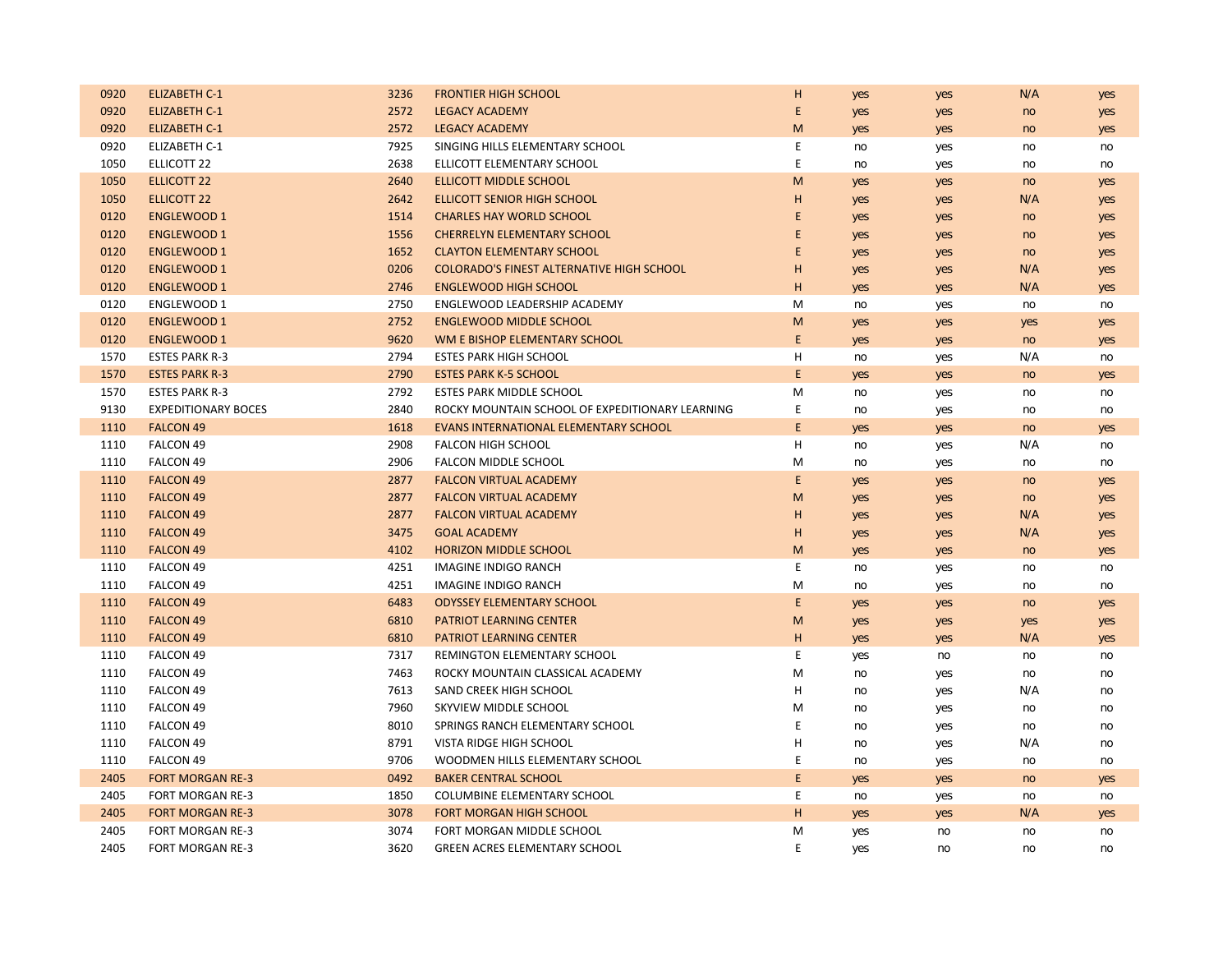| 2405 | <b>FORT MORGAN RE-3</b>   | 5180 | LINCOLN HIGH SCHOOL                        | Н | yes | yes | N/A | yes |
|------|---------------------------|------|--------------------------------------------|---|-----|-----|-----|-----|
| 2405 | <b>FORT MORGAN RE-3</b>   | 6954 | PIONEER ELEMENTARY SCHOOL                  | E | yes | yes | no  | yes |
| 1000 | <b>FOUNTAIN 8</b>         | 1334 | ABRAMS ELEMENTARY SCHOOL                   | E | no  | yes | no  | no  |
| 1000 | <b>FOUNTAIN 8</b>         | 1332 | <b>CARSON MIDDLE SCHOOL</b>                | M | yes | yes | no  | yes |
| 1000 | <b>FOUNTAIN 8</b>         | 3106 | FOUNTAIN MIDDLE SCHOOL                     | M | no  | yes | no  | no  |
| 1000 | <b>FOUNTAIN 8</b>         | 3110 | <b>FOUNTAIN-FORT CARSON HIGH SCHOOL</b>    | H | yes | yes | N/A | yes |
| 1000 | <b>FOUNTAIN 8</b>         | 6138 | MOUNTAINSIDE ELEMENTARY SCHOOL             | E | yes | no  | no  | no  |
| 1000 | <b>FOUNTAIN 8</b>         | 6338 | PATRIOT ELEMENTARY SCHOOL                  | E | yes | yes | no  | yes |
| 1000 | <b>FOUNTAIN 8</b>         | 0203 | <b>WELTE EDUCATION CENTER</b>              | M | yes | no  | no  | no  |
| 1000 | <b>FOUNTAIN 8</b>         | 0203 | <b>WELTE EDUCATION CENTER</b>              | H | yes | yes | N/A | yes |
| 2540 | <b>FOWLER R-4J</b>        | 0056 | FOWLER ELEMENTARY SCHOOL                   | E | no  | yes | no  | no  |
| 2540 | <b>FOWLER R-4J</b>        | 3130 | <b>FOWLER JUNIOR HIGH SCHOOL</b>           | M | yes | yes | no  | yes |
| 1150 | <b>FREMONT RE-2</b>       | 3002 | <b>FLORENCE HIGH SCHOOL</b>                | н | yes | yes | N/A | yes |
| 1150 | <b>FREMONT RE-2</b>       | 3224 | FREMONT ELEMENTARY SCHOOL                  | E | yes | no  | no  | no  |
| 1150 | <b>FREMONT RE-2</b>       | 3226 | <b>FREMONT MIDDLE SCHOOL</b>               | M | yes | yes | no  | yes |
| 1150 | <b>FREMONT RE-2</b>       | 6858 | PENROSE ELEMENTARY SCHOOL                  | E | yes | yes | no  | yes |
| 1850 | <b>FRENCHMAN RE-3</b>     | 2980 | FLEMING ELEMENTARY SCHOOL                  | E | yes | no  | no  | no  |
| 1850 | <b>FRENCHMAN RE-3</b>     | 2988 | FLEMING HIGH SCHOOL                        | M | no  | yes | no  | no  |
| 1220 | <b>GARFIELD 16</b>        | 3578 | BEA UNDERWOOD ELEMENTARY SCHOOL            | E | yes | yes | no  | yes |
| 1220 | GARFIELD 16               | 3586 | <b>GRAND VALLEY HIGH SCHOOL</b>            | H | yes | no  | N/A | no  |
| 1220 | <b>GARFIELD 16</b>        | 8274 | <b>GRAND VALLEY MIDDLE SCHOOL</b>          | M | yes | yes | no  | yes |
| 1195 | <b>GARFIELD RE-2</b>      | 0065 | <b>COAL RIDGE HIGH SCHOOL</b>              | H | yes | yes | N/A | yes |
| 1195 | <b>GARFIELD RE-2</b>      | 3281 | GRAHAM MESA ELEMENTARY SCHOOL              | E | yes | no  | no  | no  |
| 1195 | <b>GARFIELD RE-2</b>      | 3967 | HIGHLAND ELEMENTARY SCHOOL                 | E | yes | no  | no  | no  |
| 1195 | <b>GARFIELD RE-2</b>      | 7360 | <b>RIFLE HIGH SCHOOL</b>                   | H | yes | yes | N/A | yes |
| 1195 | <b>GARFIELD RE-2</b>      | 7356 | <b>RIFLE MIDDLE SCHOOL</b>                 | E | yes | yes | no  | yes |
| 1195 | <b>GARFIELD RE-2</b>      | 7356 | <b>RIFLE MIDDLE SCHOOL</b>                 | M | yes | yes | no  | yes |
| 1195 | <b>GARFIELD RE-2</b>      | 7388 | <b>RIVERSIDE SCHOOL</b>                    | E | yes | yes | no  | yes |
| 1195 | <b>GARFIELD RE-2</b>      | 7388 | <b>RIVERSIDE SCHOOL</b>                    | M | yes | yes | no  | yes |
| 1195 | <b>GARFIELD RE-2</b>      | 9231 | <b>WAMSLEY ELEMENTARY SCHOOL</b>           | E | yes | yes | no  | yes |
| 1780 | <b>GENOA-HUGO C113</b>    | 4160 | <b>GENOA-HUGO MIDDLE SCHOOL</b>            | М | yes | yes | no  | yes |
| 1780 | <b>GENOA-HUGO C113</b>    | 4162 | <b>GENOA-HUGO SENIOR HIGH SCHOOL</b>       | H | yes | yes | N/A | yes |
| 1330 | <b>GILPIN COUNTY RE-1</b> | 1632 | <b>GILPIN COUNTY ELEMENTARY SCHOOL</b>     | E | yes | yes | no  | yes |
| 1330 | <b>GILPIN COUNTY RE-1</b> | 1634 | <b>GILPIN COUNTY UNDIVIDED HIGH SCHOOL</b> | M | yes | yes | no  | yes |
| 2650 | <b>GRANADA RE-1</b>       | 3542 | <b>GRANADA ELEMENTARY SCHOOL</b>           | E | yes | yes | no  | yes |
| 2650 | <b>GRANADA RE-1</b>       | 3546 | <b>GRANADA UNDIVIDED HIGH SCHOOL</b>       | м | no  | yes | no  | no  |
| 2650 | <b>GRANADA RE-1</b>       | 3546 | <b>GRANADA UNDIVIDED HIGH SCHOOL</b>       | н | no  | yes | N/A | no  |
| 3120 | <b>GREELEY 6</b>          | 0054 | BELLA ROMERO ACADEMY OF APPLIED TECHNOLOGY | E | yes | yes | yes | yes |
| 3120 | <b>GREELEY 6</b>          | 0054 | BELLA ROMERO ACADEMY OF APPLIED TECHNOLOGY | M | yes | yes | no  | yes |
| 3120 | <b>GREELEY 6</b>          | 0988 | <b>BRENTWOOD MIDDLE SCHOOL</b>             | M | yes | yes | no  | yes |
| 3120 | <b>GREELEY 6</b>          | 1384 | <b>CENTENNIAL ELEMENTARY SCHOOL</b>        | E | yes | yes | yes | yes |
| 3120 | GREELEY 6                 | 1500 | <b>CHAPPELOW K-8 MAGNET SCHOOL</b>         | M | no  | yes | no  | no  |
| 3120 | <b>GREELEY 6</b>          | 2222 | <b>DOS RIOS ELEMENTARY SCHOOL</b>          | E | yes | yes | no  | yes |
| 3120 | <b>GREELEY 6</b>          | 2414 | EAST MEMORIAL ELEMENTARY SCHOOL            | E | yes | yes | no  | yes |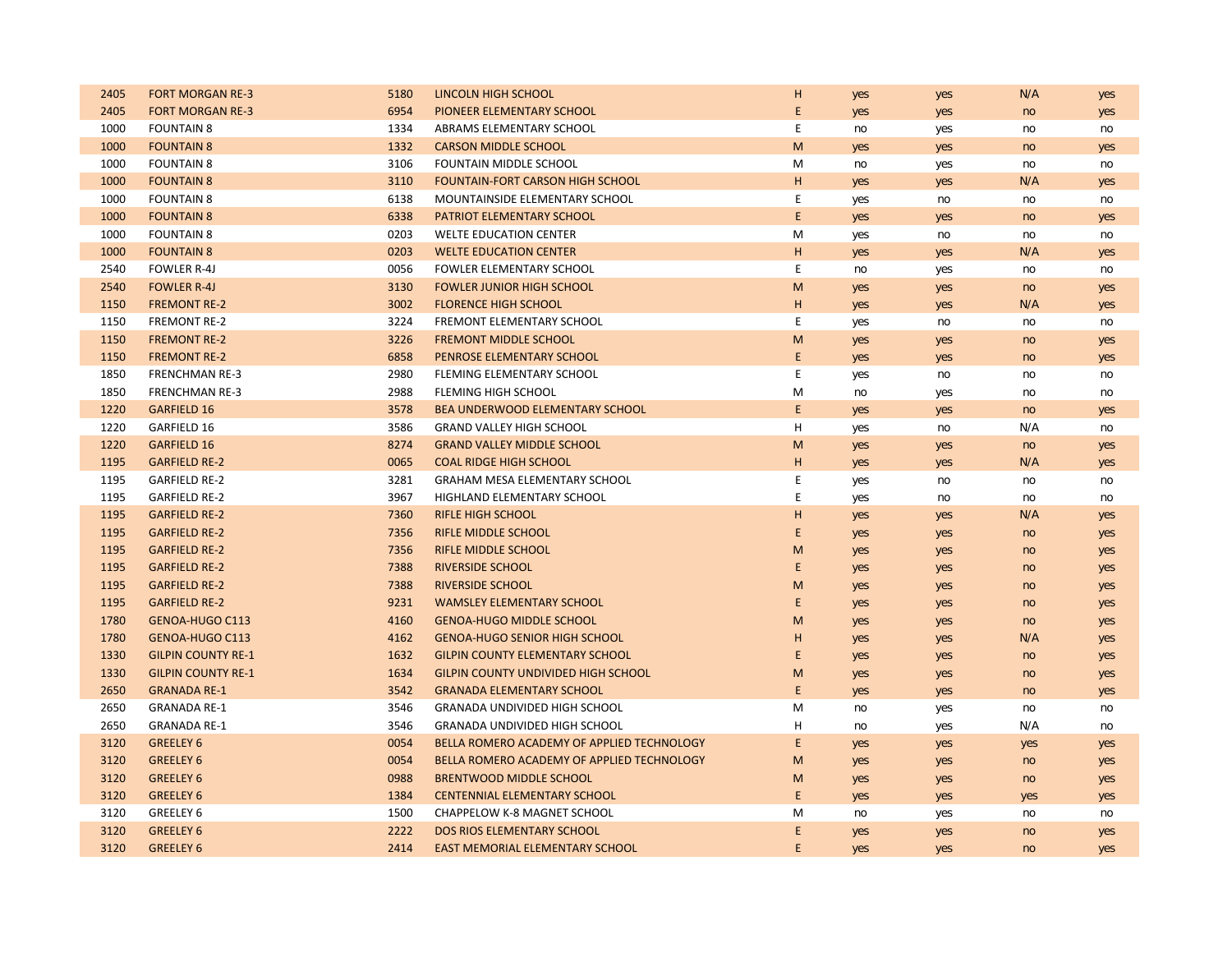| 3120 | <b>GREELEY 6</b>               | 2825 | <b>ENGAGE ONLINE ACADEMY</b>             | н           | yes | yes | N/A | yes |
|------|--------------------------------|------|------------------------------------------|-------------|-----|-----|-----|-----|
| 3120 | <b>GREELEY 6</b>               | 3162 | <b>FRANKLIN MIDDLE SCHOOL</b>            | M           | yes | yes | yes | yes |
| 3120 | GREELEY 6                      | 1875 | FRONTIER CHARTER ACADEMY                 | M           | no  | yes | no  | no  |
| 3120 | <b>GREELEY 6</b>               | 3610 | <b>GREELEY CENTRAL HIGH SCHOOL</b>       | H           | yes | yes | N/A | yes |
| 3120 | <b>GREELEY 6</b>               | 3614 | <b>GREELEY WEST HIGH SCHOOL</b>          | H           | yes | yes | N/A | yes |
| 3120 | <b>GREELEY 6</b>               | 3880 | <b>HEATH MIDDLE SCHOOL</b>               | M           | yes | yes | no  | yes |
| 3120 | <b>GREELEY 6</b>               | 0052 | HEIMAN ELEMENTARY SCHOOL                 | E           | yes | yes | no  | yes |
| 3120 | <b>GREELEY 6</b>               | 4356 | <b>JACKSON ELEMENTARY SCHOOL</b>         | E           | yes | yes | no  | yes |
| 3120 | <b>GREELEY 6</b>               | 4425 | <b>JEFFERSON HIGH SCHOOL</b>             | H           | yes | yes | N/A | yes |
| 3120 | <b>GREELEY 6</b>               | 4438 | JOHN EVANS MIDDLE SCHOOL                 | M           | yes | yes | no  | yes |
| 3120 | <b>GREELEY 6</b>               | 5412 | <b>MADISON ELEMENTARY SCHOOL</b>         | E           | yes | yes | yes | yes |
| 3120 | <b>GREELEY 6</b>               | 5620 | <b>MAPLEWOOD ELEMENTARY SCHOOL</b>       | E           | yes | yes | yes | yes |
| 3120 | <b>GREELEY 6</b>               | 6774 | <b>MARTINEZ ELEMENTARY SCHOOL</b>        | E           | yes | yes | no  | yes |
| 3120 | GREELEY 6                      | 5660 | MCAULIFFE ELEMENTARY SCHOOL              | E           | no  | yes | no  | no  |
| 3120 | <b>GREELEY 6</b>               | 5752 | <b>MEEKER ELEMENTARY SCHOOL</b>          | E           | yes | yes | no  | yes |
| 3120 | <b>GREELEY 6</b>               | 6364 | <b>NORTHRIDGE HIGH SCHOOL</b>            | H           | yes | yes | N/A | yes |
| 3120 | <b>GREELEY 6</b>               | 7700 | <b>SCOTT ELEMENTARY SCHOOL</b>           | E           | yes | yes | no  | yes |
| 3120 | <b>GREELEY 6</b>               | 7814 | SHAWSHEEN ELEMENTARY SCHOOL              | E           | yes | yes | no  | yes |
| 3120 | GREELEY 6                      | 8965 | UNION COLONY PREPARATORY SCHOOL          | M           | no  | yes | no  | no  |
| 3120 | GREELEY 6                      | 2850 | UNIVERSITY SCHOOLS                       | E           | no  | yes | no  | no  |
| 3120 | GREELEY 6                      | 2850 | UNIVERSITY SCHOOLS                       | M           | no  | yes | no  | no  |
| 3120 | GREELEY 6                      | 2850 | UNIVERSITY SCHOOLS                       | н           | no  | yes | N/A | no  |
| 3120 | <b>GREELEY 6</b>               | 9611 | <b>WEST RIDGE ACADEMY</b>                | E           | yes | yes | no  | yes |
| 3120 | <b>GREELEY 6</b>               | 9611 | <b>WEST RIDGE ACADEMY</b>                | M           | yes | yes | no  | yes |
| 3120 | GREELEY 6                      | 0053 | WINOGRAD K-8 ELEMENTARY SCHOOL           | E           | no  | yes | no  | no  |
| 3120 | GREELEY 6                      | 0053 | WINOGRAD K-8 ELEMENTARY SCHOOL           | M           | no  | yes | no  | no  |
| 1360 | <b>GUNNISON WATERSHED RE1J</b> | 3690 | <b>GUNNISON ELEMENTARY SCHOOL</b>        | E           | yes | no  | no  | no  |
| 1360 | <b>GUNNISON WATERSHED RE1J</b> | 3694 | <b>GUNNISON HIGH SCHOOL</b>              | Н           | no  | yes | N/A | no  |
| 1360 | <b>GUNNISON WATERSHED RE1J</b> | 3697 | <b>GUNNISON MIDDLE SCHOOL</b>            | M           | no  | yes | no  | no  |
| 1070 | <b>HANOVER 28</b>              | 3758 | HANOVER JUNIOR-SENIOR HIGH SCHOOL        | M           | yes | yes | no  | yes |
| 1070 | <b>HANOVER 28</b>              | 3758 | HANOVER JUNIOR-SENIOR HIGH SCHOOL        | н           | yes | no  | N/A | no  |
| 1070 | <b>HANOVER 28</b>              | 6701 | <b>PRAIRIE HEIGHTS ELEMENTARY SCHOOL</b> | E           | yes | yes | no  | yes |
| 0980 | <b>HARRISON 2</b>              | 0469 | <b>ATLAS PREPARATORY SCHOOL</b>          | E           | yes | yes | no  | yes |
| 0980 | <b>HARRISON 2</b>              | 0469 | <b>ATLAS PREPARATORY SCHOOL</b>          | M           | yes | yes | no  | yes |
| 0980 | <b>HARRISON 2</b>              | 1000 | <b>BRICKER ELEMENTARY SCHOOL</b>         | $\mathsf E$ | yes | yes | no  | yes |
| 0980 | <b>HARRISON 2</b>              | 3392 | <b>GIBERSON ELEMENTARY SCHOOL</b>        | E           | yes | no  | no  | no  |
| 0980 | <b>HARRISON 2</b>              | 3806 | HARRISON HIGH SCHOOL                     | н           | yes | no  | N/A | no  |
| 0980 | <b>HARRISON 2</b>              | 3870 | <b>HIGH SCHOOL PREPARATORY ACADEMY</b>   | M           | yes | no  | yes | yes |
| 0980 | <b>HARRISON 2</b>              | 4378 | JAMES IRWIN CHARTER HIGH SCHOOL          | H           | no  | yes | N/A | no  |
| 0980 | <b>HARRISON 2</b>              | 4379 | JAMES IRWIN CHARTER MIDDLE SCHOOL        | M           | no  | yes | no  | no  |
| 0980 | <b>HARRISON 2</b>              | 6018 | MONTEREY ELEMENTARY SCHOOL               | $\mathsf E$ | yes | yes | yes | yes |
| 0980 | <b>HARRISON 2</b>              | 6162 | <b>MOUNTAIN VISTA COMMUNITY SCHOOL</b>   | E           | yes | yes | no  | yes |
| 0980 | <b>HARRISON 2</b>              | 6460 | OAK CREEK ELEMENTARY SCHOOL              | E           | yes | yes | no  | yes |
| 0980 | <b>HARRISON 2</b>              | 6686 | PANORAMA MIDDLE SCHOOL                   | M           | yes | no  | no  | no  |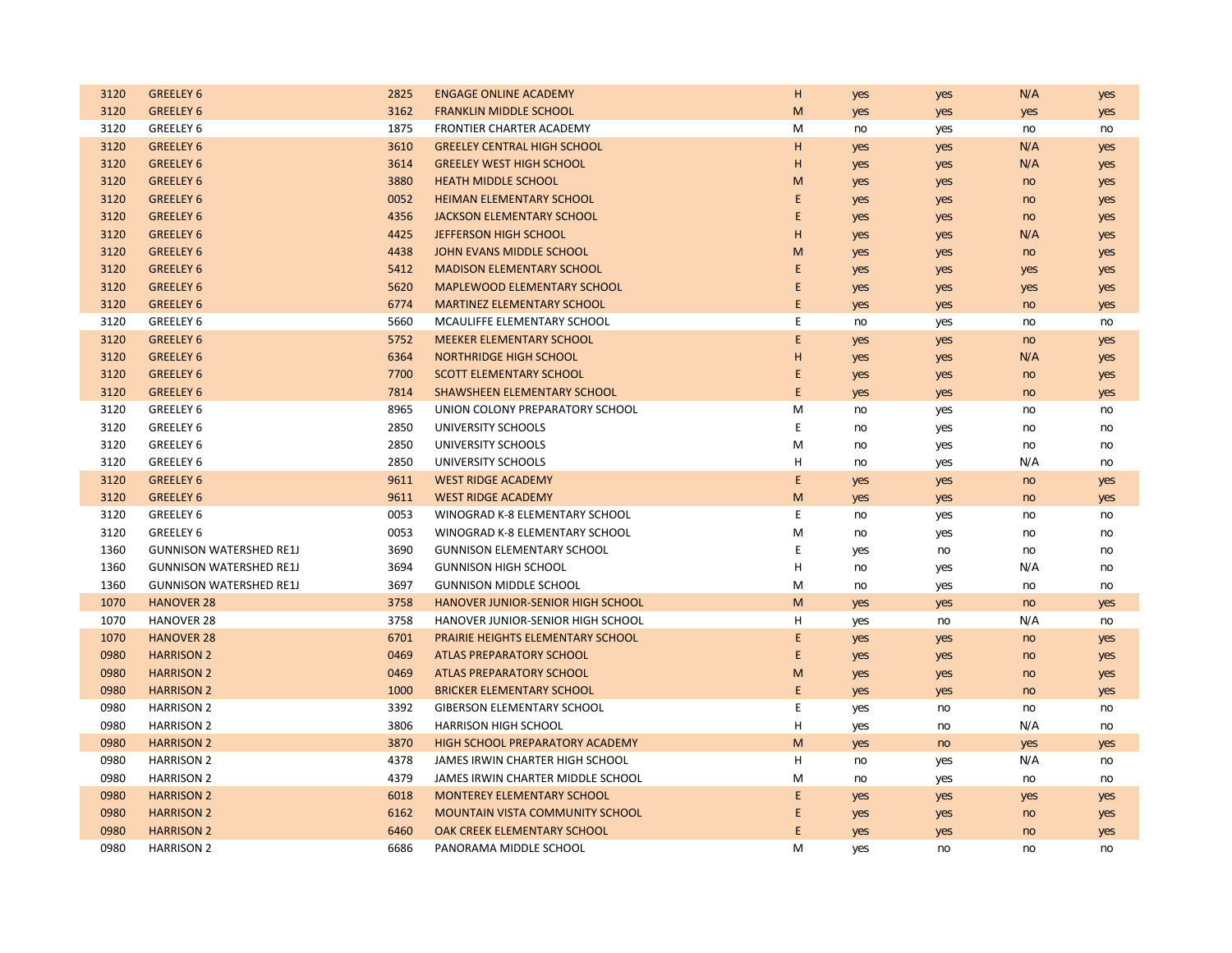| 0980 | <b>HARRISON 2</b>           | 6936 | PIKES PEAK ELEMENTARY SCHOOL            | E           | yes | yes | no  | yes |
|------|-----------------------------|------|-----------------------------------------|-------------|-----|-----|-----|-----|
| 0980 | <b>HARRISON 2</b>           | 7611 | SAND CREEK ELEMENTARY SCHOOL            | E           | yes | yes | no  | yes |
| 0980 | <b>HARRISON 2</b>           | 7882 | SIERRA HIGH SCHOOL                      | H           | yes | yes | N/A | yes |
| 0980 | <b>HARRISON 2</b>           | 8337 | STRATMOOR HILLS ELEMENTARY SCHOOL       | $\mathsf E$ | yes | yes | no  | yes |
| 0980 | <b>HARRISON 2</b>           | 8350 | STRATTON MEADOWS ELEMENTARY SCHOOL      | E           | yes | no  | no  | no  |
| 0980 | <b>HARRISON 2</b>           | 8923 | TURMAN ELEMENTARY SCHOOL                | E           | no  | yes | no  | no  |
| 0980 | <b>HARRISON 2</b>           | 9602 | WILDFLOWER ELEMENTARY SCHOOL            | $\mathsf E$ | no  | yes | no  | no  |
| 2630 | <b>HAXTUN RE-2J</b>         | 3846 | <b>HAXTUN ELEMENTARY SCHOOL</b>         | M           | no  | yes | no  | no  |
| 2760 | <b>HAYDEN RE-1</b>          | 3862 | <b>HAYDEN HIGH SCHOOL</b>               | Н           | yes | no  | N/A | no  |
| 2760 | <b>HAYDEN RE-1</b>          | 3860 | HAYDEN MIDDLE SCHOOL                    | M           | yes | no  | no  | no  |
| 1380 | HINSDALE COUNTY RE 1        | 4899 | LAKE CITY COMMUNITY SCHOOL              | E           | no  | yes | no  | no  |
| 1380 | HINSDALE COUNTY RE 1        | 4899 | LAKE CITY COMMUNITY SCHOOL              | M           | no  | yes | no  | no  |
| 1460 | HI-PLAINS R-23              | 9164 | HI PLAINS ELEMENTARY SCHOOL             | E           | yes | no  | no  | no  |
| 1460 | <b>HI-PLAINS R-23</b>       | 7746 | <b>HI-PLAINS SCHOOL DISTRICT R-23</b>   | M           | yes | yes | no  | yes |
| 1460 | <b>HI-PLAINS R-23</b>       | 7746 | <b>HI-PLAINS SCHOOL DISTRICT R-23</b>   | H           | yes | yes | N/A | yes |
| 1600 | <b>HOEHNE REORGANIZED 3</b> | 4044 | HOEHNE ELEMENTARY SCHOOL                | E           | yes | yes | no  | yes |
| 2670 | <b>HOLLY RE-3</b>           | 7794 | <b>HOLLY ELEMENTARY SCHOOL</b>          | E           | yes | yes | no  | yes |
| 2670 | <b>HOLLY RE-3</b>           | 4058 | <b>HOLLY HIGH SCHOOL</b>                | н           | no  | yes | N/A | no  |
| 2670 | <b>HOLLY RE-3</b>           | 4069 | HOLLY JUNIOR HIGH SCHOOL                | M           | yes | no  | no  | no  |
| 2620 | <b>HOLYOKE RE-1J</b>        | 4080 | <b>HOLYOKE SENIOR HIGH SCHOOL</b>       | M           | yes | yes | no  | yes |
| 2620 | <b>HOLYOKE RE-1J</b>        | 4080 | HOLYOKE SENIOR HIGH SCHOOL              | н           | yes | no  | N/A | no  |
| 1390 | <b>HUERFANO RE-1</b>        | 3306 | <b>GARDNER ELEMENTARY SCHOOL</b>        | E           | yes | yes | no  | yes |
| 1390 | <b>HUERFANO RE-1</b>        | 3306 | <b>GARDNER ELEMENTARY SCHOOL</b>        | M           | yes | yes | no  | yes |
| 1390 | <b>HUERFANO RE-1</b>        | 9212 | JOHN MALL HIGH SCHOOL                   | H           | yes | yes | N/A | yes |
| 1390 | <b>HUERFANO RE-1</b>        | 0063 | PEAKVIEW SCHOOL                         | E           | yes | yes | yes | yes |
| 1390 | <b>HUERFANO RE-1</b>        | 0063 | <b>PEAKVIEW SCHOOL</b>                  | M           | yes | yes | no  | yes |
| 3220 | <b>IDALIA RJ-3</b>          | 4227 | <b>IDALIA ELEMENTARY SCHOOL</b>         | E           | yes | yes | no  | yes |
| 1540 | <b>IGNACIO 11 JT</b>        | 4252 | <b>IGNACIO ELEMENTARY SCHOOL</b>        | E           | yes | yes | no  | yes |
| 1540 | <b>IGNACIO 11 JT</b>        | 4258 | <b>IGNACIO HIGH SCHOOL</b>              | H           | yes | yes | N/A | yes |
| 1540 | <b>IGNACIO 11 JT</b>        | 4254 | <b>IGNACIO MIDDLE SCHOOL</b>            | M           | yes | yes | yes | yes |
| 1420 | JEFFERSON COUNTY R-1        | 0108 | ALAMEDA INTERNATIONAL HIGH SCHOOL       | H           | yes | yes | N/A | yes |
| 1420 | JEFFERSON COUNTY R-1        | 0148 | ALLENDALE ELEMENTARY SCHOOL             | E           | yes | yes | no  | yes |
| 1420 | JEFFERSON COUNTY R-1        | 0370 | <b>ARVADA HIGH SCHOOL</b>               | H           | yes | yes | N/A | yes |
| 1420 | JEFFERSON COUNTY R-1        | 0109 | ARVADA K-8                              | E           | yes | no  | no  | no  |
| 1420 | JEFFERSON COUNTY R-1        | 0109 | <b>ARVADA K-8</b>                       | M           | yes | yes | no  | yes |
| 1420 | JEFFERSON COUNTY R-1        | 0378 | ARVADA WEST HIGH SCHOOL                 | H           | no  | yes | N/A | no  |
| 1420 | JEFFERSON COUNTY R-1        | 0664 | BEAR CREEK HIGH SCHOOL                  | н           | no  | yes | N/A | no  |
| 1420 | JEFFERSON COUNTY R-1        | 0694 | <b>BELL MIDDLE SCHOOL</b>               | M           | no  | yes | no  | no  |
| 1420 | <b>JEFFERSON COUNTY R-1</b> | 0724 | <b>BELMAR ELEMENTARY SCHOOL</b>         | E           | yes | yes | no  | yes |
| 1420 | JEFFERSON COUNTY R-1        | 0965 | <b>BRADY EXPLORATION SCHOOL</b>         | H           | yes | yes | N/A | yes |
| 1420 | JEFFERSON COUNTY R-1        | 1238 | CAMPBELL ELEMENTARY SCHOOL              | E           | yes | no  | no  | no  |
| 1420 | JEFFERSON COUNTY R-1        | 1318 | <b>CARMODY MIDDLE SCHOOL</b>            | M           | yes | yes | no  | yes |
| 1420 | JEFFERSON COUNTY R-1        | 1730 | COAL CREEK CANYON K-8 ELEMENTARY SCHOOL | E           | yes | no  | no  | no  |
| 1420 | <b>JEFFERSON COUNTY R-1</b> | 7701 | <b>COLLEGIATE ACADEMY OF COLORADO</b>   | E           | yes | yes | no  | yes |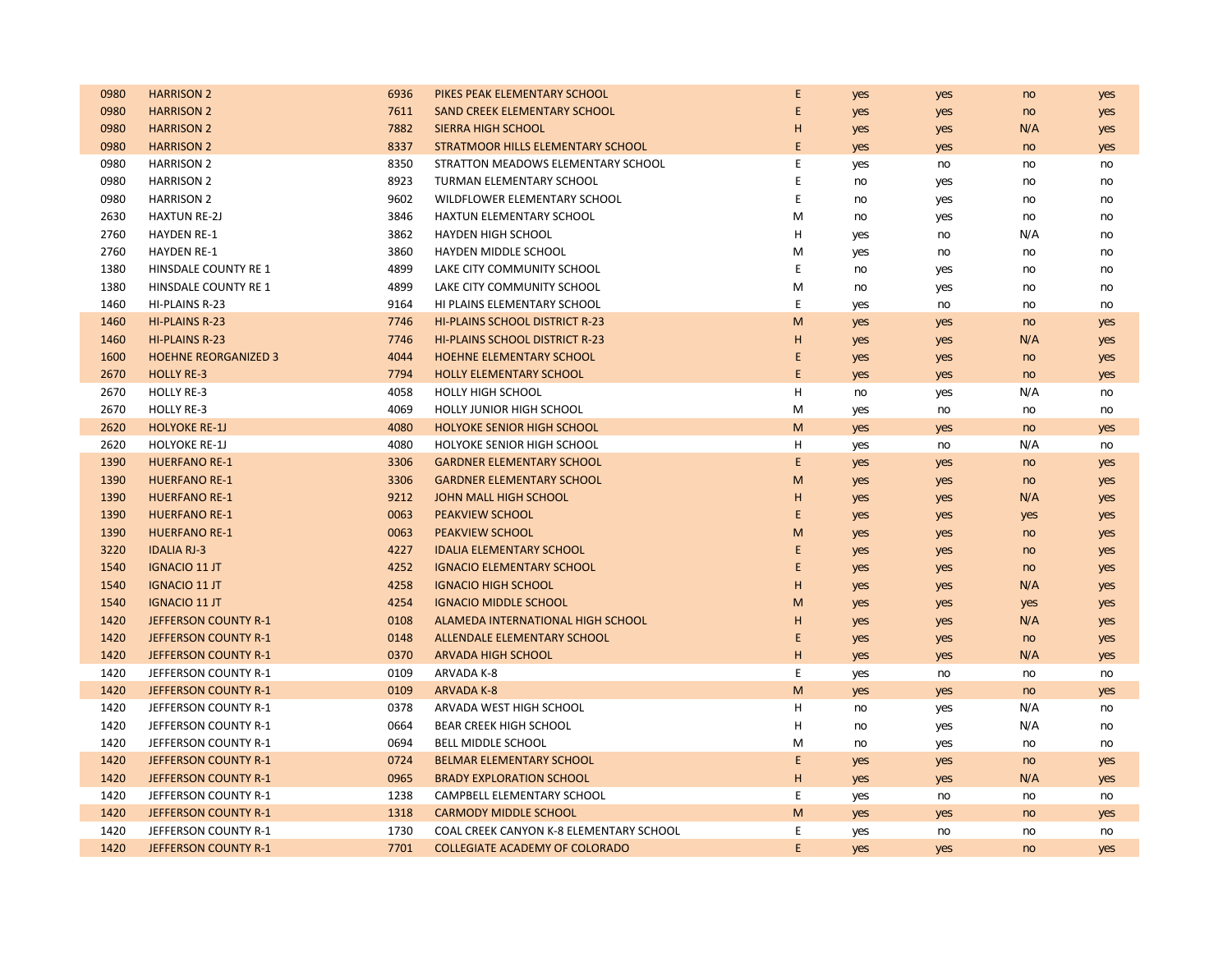| 1420 | JEFFERSON COUNTY R-1 | 1790 | <b>COLOROW ELEMENTARY SCHOOL</b>                       | E           | yes | yes | no  | yes |
|------|----------------------|------|--------------------------------------------------------|-------------|-----|-----|-----|-----|
| 1420 | JEFFERSON COUNTY R-1 | 1864 | <b>COLUMBINE HIGH SCHOOL</b>                           | н           | no  | yes | N/A | no  |
| 1420 | JEFFERSON COUNTY R-1 | 1880 | <b>COMPASS MONTESSORI - GOLDEN CHARTER SCHOOL</b>      | E           | yes | yes | no  | yes |
| 1420 | JEFFERSON COUNTY R-1 | 1880 | <b>COMPASS MONTESSORI - GOLDEN CHARTER SCHOOL</b>      | M           | yes | yes | no  | yes |
| 1420 | JEFFERSON COUNTY R-1 | 1880 | COMPASS MONTESSORI - GOLDEN CHARTER SCHOOL             | H           | yes | no  | N/A | no  |
| 1420 | JEFFERSON COUNTY R-1 | 1869 | <b>COMPASS MONTESSORI - WHEAT RIDGE CHARTER SCHOOL</b> | E           | yes | yes | no  | yes |
| 1420 | JEFFERSON COUNTY R-1 | 4798 | CONNECTIONS LEARNING CENTER ON THE EARLE JOHNSON C     | M           | yes | yes | no  | yes |
| 1420 | JEFFERSON COUNTY R-1 | 4798 | CONNECTIONS LEARNING CENTER ON THE EARLE JOHNSON C     | н           | yes | yes | N/A | yes |
| 1420 | JEFFERSON COUNTY R-1 | 1976 | <b>CREIGHTON MIDDLE SCHOOL</b>                         | M           | yes | yes | no  | yes |
| 1420 | JEFFERSON COUNTY R-1 | 8090 | <b>DEANE ELEMENTARY SCHOOL</b>                         | E           | yes | yes | no  | yes |
| 1420 | JEFFERSON COUNTY R-1 | 2496 | EDGEWATER ELEMENTARY SCHOOL                            | E           | yes | no  | no  | no  |
| 1420 | JEFFERSON COUNTY R-1 | 2550 | <b>EIBER ELEMENTARY SCHOOL</b>                         | E           | yes | yes | no  | yes |
| 1420 | JEFFERSON COUNTY R-1 | 2820 | <b>EVERITT MIDDLE SCHOOL</b>                           | M           | yes | yes | no  | yes |
| 1420 | JEFFERSON COUNTY R-1 | 2946 | FITZMORRIS ELEMENTARY SCHOOL                           | E           | yes | no  | no  | no  |
| 1420 | JEFFERSON COUNTY R-1 | 3025 | <b>FOOTHILLS ELEMENTARY SCHOOL</b>                     | E           | yes | yes | no  | yes |
| 1420 | JEFFERSON COUNTY R-1 | 3088 | <b>FOSTER ELEMENTARY SCHOOL</b>                        | E           | yes | yes | yes | yes |
| 1420 | JEFFERSON COUNTY R-1 | 3201 | FREE HORIZON MONTESSORI CHARTER SCHOOL                 | E           | yes | yes | no  | yes |
| 1420 | JEFFERSON COUNTY R-1 | 3201 | FREE HORIZON MONTESSORI CHARTER SCHOOL                 | M           | yes | yes | no  | yes |
| 1420 | JEFFERSON COUNTY R-1 | 3216 | FREMONT ELEMENTARY SCHOOL                              | E           | no  | yes | no  | no  |
| 1420 | JEFFERSON COUNTY R-1 | 3450 | <b>GLENNON HEIGHTS ELEMENTARY SCHOOL</b>               | E           | yes | yes | no  | yes |
| 1420 | JEFFERSON COUNTY R-1 | 3502 | <b>GOLDEN HIGH SCHOOL</b>                              | н           | no  | yes | N/A | no  |
| 1420 | JEFFERSON COUNTY R-1 | 3622 | <b>GREEN GABLES ELEMENTARY SCHOOL</b>                  | E           | yes | no  | no  | no  |
| 1420 | JEFFERSON COUNTY R-1 | 3624 | <b>GREEN MOUNTAIN ELEMENTARY SCHOOL</b>                | $\mathsf E$ | yes | yes | no  | yes |
| 1420 | JEFFERSON COUNTY R-1 | 4408 | JEFFCO'S 21ST CENTURY VIRTUAL ACADEMY                  | M           | yes | yes | no  | yes |
| 1420 | JEFFERSON COUNTY R-1 | 4408 | JEFFCO'S 21ST CENTURY VIRTUAL ACADEMY                  | H           | yes | yes | N/A | yes |
| 1420 | JEFFERSON COUNTY R-1 | 4410 | JEFFERSON CHARTER ACADEMY SENIOR HIGH SCHOOL           | н           | no  | yes | N/A | no  |
| 1420 | JEFFERSON COUNTY R-1 | 6539 | JEFFERSON COUNTY OPEN ELEMENTARY SCHOOL                | E           | yes | yes | no  | yes |
| 1420 | JEFFERSON COUNTY R-1 | 6541 | JEFFERSON COUNTY OPEN SECONDARY                        | M           | yes | yes | no  | yes |
| 1420 | JEFFERSON COUNTY R-1 | 6541 | JEFFERSON COUNTY OPEN SECONDARY                        | H           | yes | no  | N/A | no  |
| 1420 | JEFFERSON COUNTY R-1 | 4422 | JEFFERSON HIGH SCHOOL                                  | H           | yes | yes | N/A | yes |
| 1420 | JEFFERSON COUNTY R-1 | 4548 | KEN CARYL MIDDLE SCHOOL                                | M           | no  | yes | no  | no  |
| 1420 | JEFFERSON COUNTY R-1 | 4549 | KENDALLVUE ELEMENTARY SCHOOL                           | E           | no  | yes | no  | no  |
| 1420 | JEFFERSON COUNTY R-1 | 4802 | KULLERSTRAND ELEMENTARY SCHOOL                         | E           | yes | no  | no  | no  |
| 1420 | JEFFERSON COUNTY R-1 | 4942 | LAKEWOOD HIGH SCHOOL                                   | H           | no  | yes | N/A | no  |
| 1420 | JEFFERSON COUNTY R-1 | 5004 | LASLEY ELEMENTARY SCHOOL                               | E           | yes | no  | no  | no  |
| 1420 | JEFFERSON COUNTY R-1 | 5024 | <b>LAWRENCE ELEMENTARY SCHOOL</b>                      | E           | yes | yes | no  | yes |
| 1420 | JEFFERSON COUNTY R-1 | 5145 | LINCOLN CHARTER ACADEMY                                | M           | no  | yes | no  | no  |
| 1420 | JEFFERSON COUNTY R-1 | 5222 | LITTLE ELEMENTARY SCHOOL                               | E           | yes | yes | no  | yes |
| 1420 | JEFFERSON COUNTY R-1 | 5623 | LONGVIEW HIGH SCHOOL                                   | н           | yes | no  | N/A | no  |
| 1420 | JEFFERSON COUNTY R-1 | 5354 | LUMBERG ELEMENTARY SCHOOL                              | E           | yes | yes | no  | yes |
| 1420 | JEFFERSON COUNTY R-1 | 0033 | MC LAIN HIGH SCHOOL                                    | н           | yes | no  | N/A | no  |
| 1420 | JEFFERSON COUNTY R-1 | 5892 | MILLER SPECIAL EDUCATION                               | E           | yes | no  | no  | no  |
| 1420 | JEFFERSON COUNTY R-1 | 5892 | MILLER SPECIAL EDUCATION                               | м           | yes | no  | no  | no  |
| 1420 | JEFFERSON COUNTY R-1 | 5892 | MILLER SPECIAL EDUCATION                               | H           | yes | no  | N/A | no  |
|      |                      |      |                                                        |             |     |     |     |     |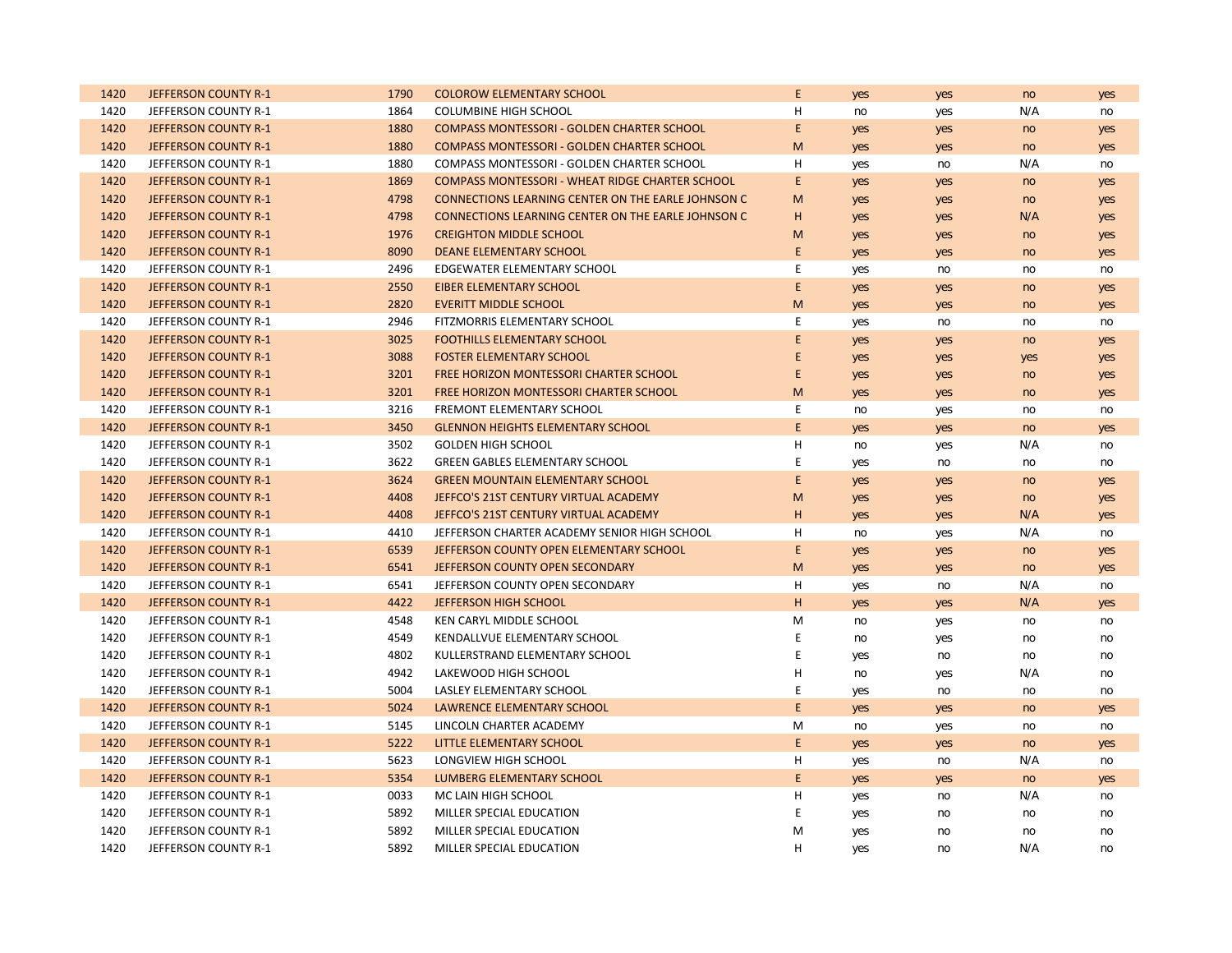| 1420 | <b>JEFFERSON COUNTY R-1</b> | 5972 | <b>MOLHOLM ELEMENTARY SCHOOL</b>        | E           | yes | yes | yes | yes |
|------|-----------------------------|------|-----------------------------------------|-------------|-----|-----|-----|-----|
| 1420 | JEFFERSON COUNTY R-1        | 6090 | MOORE MIDDLE SCHOOL                     | M           | no  | yes | no  | no  |
| 1420 | JEFFERSON COUNTY R-1        | 6139 | MOUNTAIN PHOENIX COMMUNITY SCHOOL       | E           | yes | yes | no  | yes |
| 1420 | JEFFERSON COUNTY R-1        | 6139 | MOUNTAIN PHOENIX COMMUNITY SCHOOL       | M           | no  | yes | no  | no  |
| 1420 | <b>JEFFERSON COUNTY R-1</b> | 6237 | NEW AMERICA SCHOOL                      | H           | yes | yes | N/A | yes |
| 1420 | JEFFERSON COUNTY R-1        | 6474 | O'CONNELL MIDDLE SCHOOL                 | M           | yes | yes | yes | yes |
| 1420 | <b>JEFFERSON COUNTY R-1</b> | 6806 | <b>PARR ELEMENTARY SCHOOL</b>           | E           | yes | yes | no  | yes |
| 1420 | <b>JEFFERSON COUNTY R-1</b> | 6808 | PATTERSON INTERNATIONAL SCHOOL          | E           | yes | yes | no  | yes |
| 1420 | <b>JEFFERSON COUNTY R-1</b> | 6844 | PEIFFER ELEMENTARY SCHOOL               | E           | yes | yes | no  | yes |
| 1420 | JEFFERSON COUNTY R-1        | 6848 | PENNINGTON ELEMENTARY SCHOOL            | E           | yes | yes | no  | yes |
| 1420 | JEFFERSON COUNTY R-1        | 7078 | PLEASANT VIEW ELEMENTARY SCHOOL         | E           | yes | yes | no  | yes |
| 1420 | JEFFERSON COUNTY R-1        | 7114 | POMONA HIGH SCHOOL                      | н           | no  | yes | N/A | no  |
| 1420 | JEFFERSON COUNTY R-1        | 7462 | ROCKY MOUNTAIN ACADEMY OF EVERGREEN     | M           | no  | yes | no  | no  |
| 1420 | JEFFERSON COUNTY R-1        | 5415 | ROCKY MOUNTAIN DEAF SCHOOL              | E           | yes | no  | no  | no  |
| 1420 | <b>JEFFERSON COUNTY R-1</b> | 5415 | ROCKY MOUNTAIN DEAF SCHOOL              | M           | yes | yes | no  | yes |
| 1420 | JEFFERSON COUNTY R-1        | 5415 | ROCKY MOUNTAIN DEAF SCHOOL              | н           | yes | no  | N/A | no  |
| 1420 | JEFFERSON COUNTY R-1        | 7708 | SECREST ELEMENTARY SCHOOL               | E           | yes | yes | no  | yes |
| 1420 | JEFFERSON COUNTY R-1        | 7962 | <b>SLATER ELEMENTARY SCHOOL</b>         | E           | yes | yes | no  | yes |
| 1420 | JEFFERSON COUNTY R-1        | 8036 | SOBESKY ACADEMY                         | E           | yes | no  | no  | no  |
| 1420 | JEFFERSON COUNTY R-1        | 8036 | <b>SOBESKY ACADEMY</b>                  | M           | yes | yes | no  | yes |
| 1420 | JEFFERSON COUNTY R-1        | 8036 | <b>SOBESKY ACADEMY</b>                  | н           | yes | yes | N/A | yes |
| 1420 | JEFFERSON COUNTY R-1        | 8209 | STANDLEY LAKE HIGH SCHOOL               | н           | no  | yes | N/A | no  |
| 1420 | JEFFERSON COUNTY R-1        | 8248 | STEIN ELEMENTARY SCHOOL                 | E           | yes | no  | no  | no  |
| 1420 | JEFFERSON COUNTY R-1        | 8223 | <b>STEVENS ELEMENTARY SCHOOL</b>        | $\mathsf E$ | yes | yes | no  | yes |
| 1420 | JEFFERSON COUNTY R-1        | 8300 | <b>STOTT ELEMENTARY SCHOOL</b>          | E           | yes | yes | no  | yes |
| 1420 | JEFFERSON COUNTY R-1        | 8432 | <b>SWANSON ELEMENTARY SCHOOL</b>        | E           | yes | yes | no  | yes |
| 1420 | JEFFERSON COUNTY R-1        | 8834 | THOMSON ELEMENTARY SCHOOL               | E           | yes | no  | no  | no  |
| 1420 | JEFFERSON COUNTY R-1        | 8793 | <b>TWO ROADS CHARTER SCHOOL</b>         | M           | yes | yes | no  | yes |
| 1420 | JEFFERSON COUNTY R-1        | 8793 | TWO ROADS CHARTER SCHOOL                | H           | no  | yes | N/A | no  |
| 1420 | JEFFERSON COUNTY R-1        | 9154 | <b>VIVIAN ELEMENTARY SCHOOL</b>         | E           | yes | yes | no  | yes |
| 1420 | JEFFERSON COUNTY R-1        | 9342 | WELCHESTER ELEMENTARY SCHOOL            | E           | yes | no  | no  | no  |
| 1420 | JEFFERSON COUNTY R-1        | 9412 | <b>WESTGATE ELEMENTARY SCHOOL</b>       | $\mathsf E$ | yes | yes | no  | yes |
| 1420 | JEFFERSON COUNTY R-1        | 9515 | <b>WHEAT RIDGE 5-8</b>                  | E           | yes | yes | no  | yes |
| 1420 | <b>JEFFERSON COUNTY R-1</b> | 9515 | <b>WHEAT RIDGE 5-8</b>                  | M           | yes | yes | yes | yes |
| 1420 | JEFFERSON COUNTY R-1        | 9638 | WILMORE DAVIS ELEMENTARY SCHOOL         | $\mathsf E$ | yes | no  | no  | no  |
| 1420 | JEFFERSON COUNTY R-1        | 9678 | WITT ELEMENTARY SCHOOL                  | E           | yes | yes | no  | yes |
| 3110 | JOHNSTOWN-MILLIKEN RE-5J    | 5078 | LETFORD ELEMENTARY SCHOOL               | E           | no  | yes | no  | no  |
| 3110 | JOHNSTOWN-MILLIKEN RE-5J    | 5896 | MILLIKEN ELEMENTARY SCHOOL              | E.          | yes | yes | no  | yes |
| 3110 | JOHNSTOWN-MILLIKEN RE-5J    | 5902 | MILLIKEN MIDDLE SCHOOL                  | M           | no  | yes | no  | no  |
| 3110 | JOHNSTOWN-MILLIKEN RE-5J    | 6963 | PIONEER RIDGE ELEMENTARY SCHOOL         | E           | no  | yes | no  | no  |
| 3110 | JOHNSTOWN-MILLIKEN RE-5J    | 7490 | ROOSEVELT HIGH SCHOOL                   | н           | no  | yes | N/A | no  |
| 2862 | <b>JULESBURG RE-1</b>       | 4369 | INSIGHT SCHOOL OF COLORADO AT JULESBURG | M           | yes | yes | no  | yes |
| 2862 | <b>JULESBURG RE-1</b>       | 4369 | INSIGHT SCHOOL OF COLORADO AT JULESBURG | H           | yes | yes | N/A | yes |
| 2862 | <b>JULESBURG RE-1</b>       | 4488 | JULESBURG ELEMENTARY SCHOOL             | E           | no  | yes | no  | no  |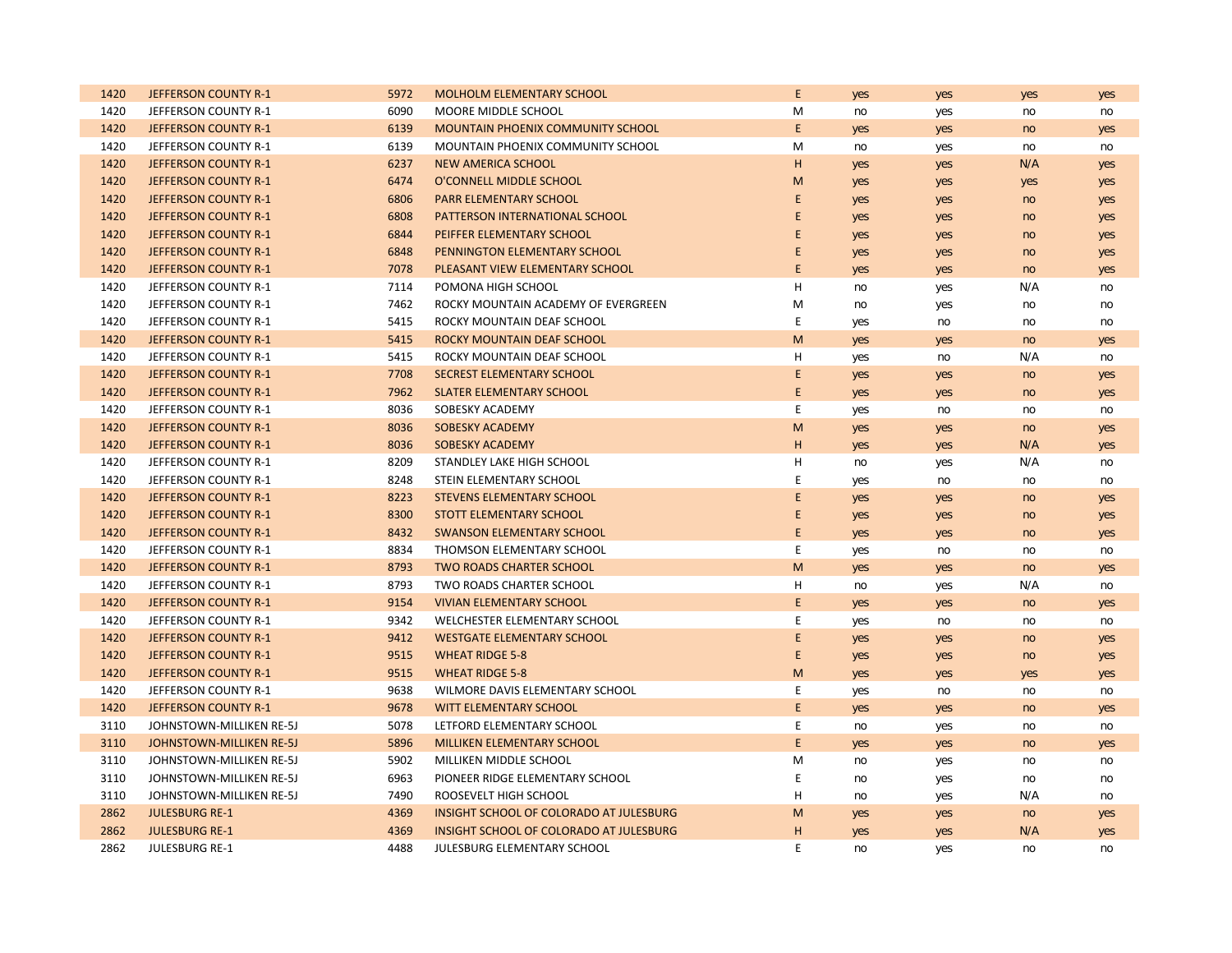| 1810 | KARVAL RE-23              | 4506 | KARVAL JUNIOR-SENIOR HIGH SCHOOL           | M           | yes | no  | no  | no  |
|------|---------------------------|------|--------------------------------------------|-------------|-----|-----|-----|-----|
| 1810 | <b>KARVAL RE-23</b>       | 4504 | <b>KARVAL ONLINE EDUCATION</b>             | E           | yes | yes | no  | yes |
| 1810 | <b>KARVAL RE-23</b>       | 4504 | <b>KARVAL ONLINE EDUCATION</b>             | M           | yes | yes | no  | yes |
| 1810 | <b>KARVAL RE-23</b>       | 4504 | <b>KARVAL ONLINE EDUCATION</b>             | H           | yes | yes | N/A | yes |
| 1760 | KIM REORGANIZED 88        | 4694 | KIM UNDIVIDED HIGH SCHOOL                  | M           | yes | no  | no  | no  |
| 0930 | KIOWA C-2                 | 4726 | KIOWA MIDDLE SCHOOL                        | M           | no  | yes | no  | no  |
| 0510 | <b>KIT CARSON R-1</b>     | 4742 | KIT CARSON JUNIOR-SENIOR HIGH SCHOOL       | M           | no  | yes | no  | no  |
| 0510 | <b>KIT CARSON R-1</b>     | 4742 | KIT CARSON JUNIOR-SENIOR HIGH SCHOOL       | H           | yes | yes | N/A | yes |
| 1400 | LA VETA RE-2              | 4864 | LA VETA JUNIOR-SENIOR HIGH SCHOOL          | M           | no  | yes | no  | no  |
| 1400 | LA VETA RE-2              | 4864 | LA VETA JUNIOR-SENIOR HIGH SCHOOL          | H           | yes | yes | N/A | yes |
| 1510 | LAKE COUNTY R-1           | 4904 | LAKE COUNTY HIGH SCHOOL                    | н           | yes | no  | N/A | no  |
| 1510 | <b>LAKE COUNTY R-1</b>    | 4901 | LAKE COUNTY INTERMEDIATE SCHOOL            | E           | yes | yes | no  | yes |
| 1510 | <b>LAKE COUNTY R-1</b>    | 4901 | LAKE COUNTY INTERMEDIATE SCHOOL            | M           | yes | yes | no  | yes |
| 1510 | <b>LAKE COUNTY R-1</b>    | 9486 | <b>WESTPARK ELEMENTARY SCHOOL</b>          | E           | yes | yes | no  | yes |
| 2660 | <b>LAMAR RE-2</b>         | 0200 | ALTA VISTA CHARTER SCHOOL                  | E           | no  | yes | no  | no  |
| 2660 | <b>LAMAR RE-2</b>         | 4960 | <b>LAMAR HIGH SCHOOL</b>                   | Н           | no  | yes | N/A | no  |
| 2660 | <b>LAMAR RE-2</b>         | 4956 | <b>LAMAR MIDDLE SCHOOL</b>                 | M           | yes | yes | no  | yes |
| 2660 | <b>LAMAR RE-2</b>         | 6794 | PARKVIEW ELEMENTARY SCHOOL                 | E           | yes | yes | no  | yes |
| 0290 | LAS ANIMAS RE-1           | 1812 | LAS ANIMAS ELEMENTARY SCHOOL               | E           | no  | yes | no  | no  |
| 0290 | <b>LAS ANIMAS RE-1</b>    | 4990 | LAS ANIMAS HIGH SCHOOL                     | H           | yes | yes | N/A | yes |
| 0290 | <b>LAS ANIMAS RE-1</b>    | 4986 | LAS ANIMAS JUNIOR HIGH SCHOOL              | M           | yes | yes | no  | yes |
| 1080 | LEWIS-PALMER 38           | 5096 | LEWIS-PALMER ELEMENTARY SCHOOL             | E           | no  | yes | no  | no  |
| 3230 | LIBERTY J-4               | 5119 | LIBERTY ELEMENTARY SCHOOL                  | Ε           | yes | no  | no  | no  |
| 1790 | LIMON RE-4J               | 5136 | LIMON JUNIOR-SENIOR HIGH SCHOOL            | M           | no  | yes | no  | no  |
| 1790 | LIMON RE-4J               | 5136 | LIMON JUNIOR-SENIOR HIGH SCHOOL            | н           | no  | yes | N/A | no  |
| 0140 | <b>LITTLETON 6</b>        | 2382 | <b>EAST ELEMENTARY SCHOOL</b>              | E           | yes | no  | no  | no  |
| 0140 | <b>LITTLETON 6</b>        | 2926 | <b>FIELD ELEMENTARY SCHOOL</b>             | E           | yes | yes | no  | yes |
| 0140 | <b>LITTLETON 6</b>        | 3472 | GODDARD MIDDLE SCHOOL                      | M           | no  | yes | no  | no  |
| 0140 | <b>LITTLETON 6</b>        | 5224 | LITTLETON HIGH SCHOOL                      | Н           | no  | yes | N/A | no  |
| 0140 | <b>LITTLETON 6</b>        | 8064 | MOODY ELEMENTARY SCHOOL                    | E           | no  | yes | no  | no  |
| 3060 | LONE STAR 101             | 5258 | LONE STAR UNDIVIDED HIGH SCHOOL            | H           | no  | yes | N/A | no  |
| 2070 | <b>MANCOS RE-6</b>        | 5446 | <b>MANCOS ELEMENTARY SCHOOL</b>            | E           | yes | no  | no  | no  |
| 2070 | <b>MANCOS RE-6</b>        | 5452 | MANCOS HIGH SCHOOL                         | H           | no  | yes | N/A | no  |
| 2070 | <b>MANCOS RE-6</b>        | 5450 | MANCOS MIDDLE SCHOOL                       | M           | no  | yes | no  | no  |
| 1030 | <b>MANITOU SPRINGS 14</b> | 5460 | MANITOU SPRINGS ELEMENTARY SCHOOL          | E           | no  | yes | no  | no  |
| 1030 | <b>MANITOU SPRINGS 14</b> | 5468 | <b>MANITOU SPRINGS HIGH SCHOOL</b>         | H           | no  | yes | N/A | no  |
| 1030 | <b>MANITOU SPRINGS 14</b> | 5464 | MANITOU SPRINGS MIDDLE SCHOOL              | M           | no  | yes | no  | no  |
| 2535 | <b>MANZANOLA 3J</b>       | 5498 | <b>MANZANOLA ELEMENTARY SCHOOL</b>         | $\mathsf E$ | yes | yes | no  | yes |
| 2535 | <b>MANZANOLA 3J</b>       | 5506 | <b>MANZANOLA JUNIOR-SENIOR HIGH SCHOOL</b> | M           | yes | yes | no  | yes |
| 2535 | <b>MANZANOLA 3J</b>       | 5506 | <b>MANZANOLA JUNIOR-SENIOR HIGH SCHOOL</b> | H           | yes | yes | N/A | yes |
| 0010 | <b>MAPLETON 1</b>         | 0309 | <b>ACADEMY HIGH SCHOOL</b>                 | H           | yes | yes | N/A | yes |
| 0010 | <b>MAPLETON 1</b>         | 0505 | <b>ACHIEVE ACADEMY</b>                     | E           | yes | no  | no  | no  |
| 0010 | <b>MAPLETON 1</b>         | 0505 | <b>ACHIEVE ACADEMY</b>                     | M           | yes | yes | yes | yes |
| 0010 | <b>MAPLETON 1</b>         | 0507 | <b>ADVENTURE ELEMENTARY</b>                | E           | yes | no  | yes | yes |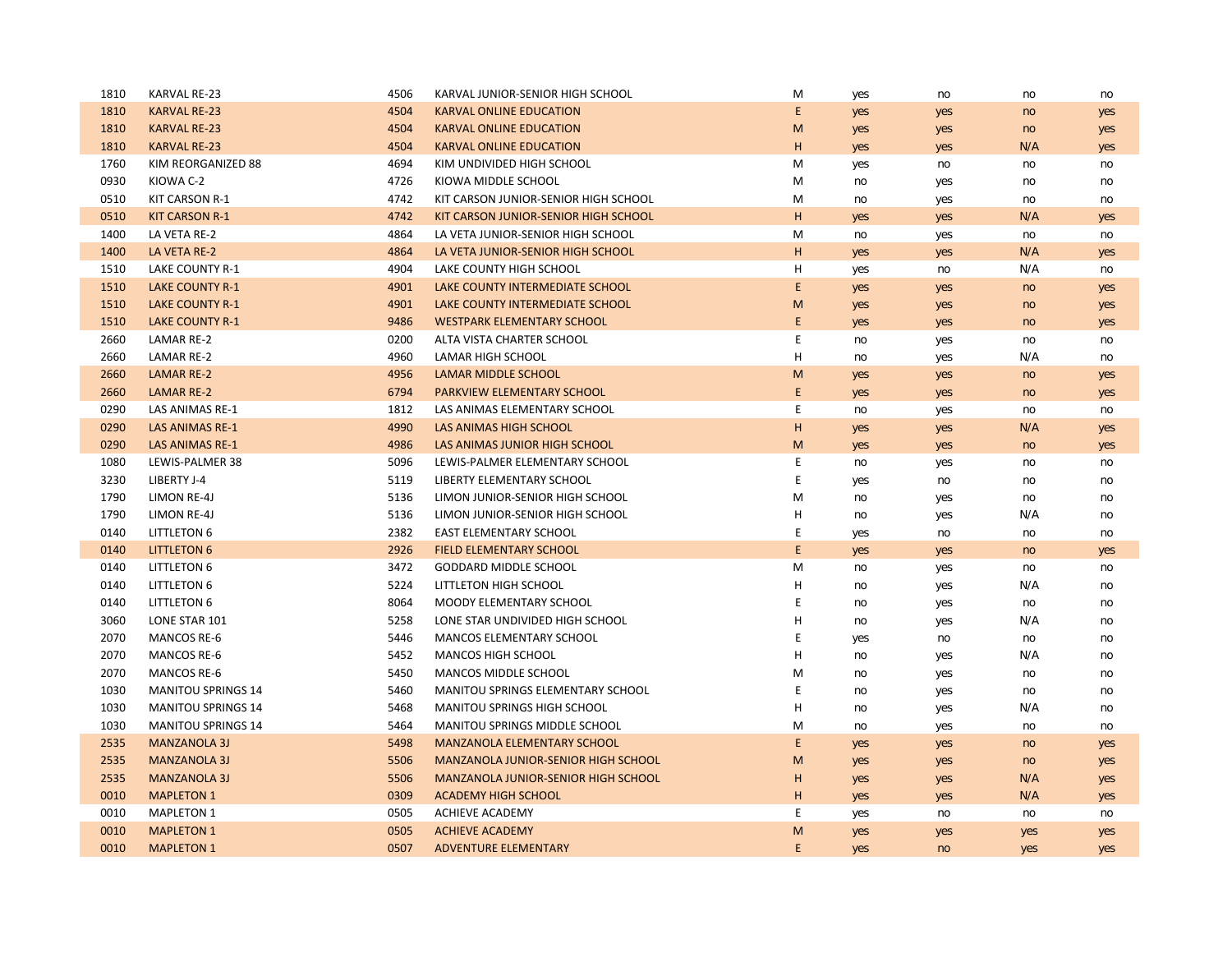| 0010 | <b>MAPLETON 1</b>            | 0509 | <b>CLAYTON PARTNERSHIP SCHOOL</b>             | E. | yes | yes | yes | yes |
|------|------------------------------|------|-----------------------------------------------|----|-----|-----|-----|-----|
| 0010 | <b>MAPLETON 1</b>            | 0509 | <b>CLAYTON PARTNERSHIP SCHOOL</b>             | M  | yes | yes | no  | yes |
| 0010 | <b>MAPLETON 1</b>            | 1796 | <b>COLORADO CONNECTIONS ACADEMY</b>           | E  | yes | yes | no  | yes |
| 0010 | <b>MAPLETON 1</b>            | 1796 | <b>COLORADO CONNECTIONS ACADEMY</b>           | M  | yes | yes | no  | yes |
| 0010 | <b>MAPLETON 1</b>            | 1796 | <b>COLORADO CONNECTIONS ACADEMY</b>           | н  | yes | yes | N/A | yes |
| 0010 | <b>MAPLETON 1</b>            | 0506 | <b>EXPLORE ELEMENTARY</b>                     | E  | yes | yes | no  | yes |
| 0010 | <b>MAPLETON 1</b>            | 0263 | <b>GLOBAL LEADERSHIP ACADEMY</b>              | E  | yes | yes | yes | yes |
| 0010 | <b>MAPLETON 1</b>            | 0263 | <b>GLOBAL LEADERSHIP ACADEMY</b>              | M  | yes | yes | yes | yes |
| 0010 | <b>MAPLETON 1</b>            | 0263 | <b>GLOBAL LEADERSHIP ACADEMY</b>              | н  | yes | yes | N/A | yes |
| 0010 | <b>MAPLETON 1</b>            | 0212 | MAPLETON EARLY COLLEGE HIGH SCHOOL            | н  | yes | no  | N/A | no  |
| 0010 | <b>MAPLETON 1</b>            | 0187 | MAPLETON EXPEDITIONARY SCHOOL OF THE ARTS     | M  | yes | yes | yes | yes |
| 0010 | <b>MAPLETON 1</b>            | 0187 | MAPLETON EXPEDITIONARY SCHOOL OF THE ARTS     | н  | yes | yes | N/A | yes |
| 0010 | <b>MAPLETON 1</b>            | 0502 | <b>MEADOW COMMUNITY SCHOOL</b>                | E  | yes | yes | no  | yes |
| 0010 | <b>MAPLETON 1</b>            | 0502 | <b>MEADOW COMMUNITY SCHOOL</b>                | M  | yes | yes | no  | yes |
| 0010 | <b>MAPLETON 1</b>            | 0501 | <b>MONTEREY COMMUNITY SCHOOL</b>              | E  | yes | yes | no  | yes |
| 0010 | <b>MAPLETON 1</b>            | 0501 | <b>MONTEREY COMMUNITY SCHOOL</b>              | M  | yes | yes | no  | yes |
| 0010 | <b>MAPLETON 1</b>            | 9036 | <b>VALLEY VIEW K-8</b>                        | M  | yes | yes | no  | yes |
| 0010 | <b>MAPLETON 1</b>            | 0504 | <b>WELBY MONTESSORI SCHOOL</b>                | E. | yes | yes | no  | yes |
| 0010 | <b>MAPLETON 1</b>            | 0503 | YORK INTERNATIONAL                            | E  | no  | yes | no  | no  |
| 0010 | <b>MAPLETON 1</b>            | 0503 | YORK INTERNATIONAL                            | M  | yes | yes | no  | yes |
| 0010 | <b>MAPLETON 1</b>            | 0503 | YORK INTERNATIONAL                            | н  | yes | no  | N/A | no  |
| 0310 | MC CLAVE RE-2                | 5666 | MC CLAVE ELEMENTARY SCHOOL                    | E  | yes | no  | no  | no  |
| 0310 | <b>MC CLAVE RE-2</b>         | 5670 | MC CLAVE UNDIVIDED HIGH SCHOOL                | M  | yes | yes | no  | yes |
| 2710 | <b>MEEKER RE1</b>            | 5754 | <b>BARONE MIDDLE SCHOOL</b>                   | M  | no  | yes | no  | no  |
| 2710 | <b>MEEKER RE1</b>            | 5762 | MEEKER HIGH SCHOOL                            | н  | no  | yes | N/A | no  |
| 2000 | <b>MESA COUNTY VALLEY 51</b> | 0900 | <b>BOOKCLIFF MIDDLE SCHOOL</b>                | М  | yes | no  | no  | no  |
| 2000 | <b>MESA COUNTY VALLEY 51</b> | 1450 | <b>CENTRAL HIGH SCHOOL</b>                    | H  | yes | yes | N/A | yes |
| 2000 | <b>MESA COUNTY VALLEY 51</b> | 1520 | <b>CHATFIELD ELEMENTARY SCHOOL</b>            | E. | yes | yes | no  | yes |
| 2000 | MESA COUNTY VALLEY 51        | 1619 | CHIPETA ELEMENTARY SCHOOL                     | E  | yes | no  | no  | no  |
| 2000 | <b>MESA COUNTY VALLEY 51</b> | 1686 | <b>CLIFTON ELEMENTARY SCHOOL</b>              | E  | yes | yes | no  | yes |
| 2000 | <b>MESA COUNTY VALLEY 51</b> | 2224 | <b>DOS RIOS ELEMENTARY SCHOOL</b>             | E  | yes | yes | no  | yes |
| 2000 | <b>MESA COUNTY VALLEY 51</b> | 2297 | DUAL IMMERSION ACADEMY SCHOOL                 | E  | yes | yes | no  | yes |
| 2000 | <b>MESA COUNTY VALLEY 51</b> | 0361 | <b>FRUITA 8/9 SCHOOL</b>                      | M  | yes | yes | no  | yes |
| 2000 | MESA COUNTY VALLEY 51        | 6070 | FRUITA MONUMENT HIGH SCHOOL                   | Η  | no  | yes | N/A | no  |
| 2000 | MESA COUNTY VALLEY 51        | 3262 | FRUITVALE ELEMENTARY SCHOOL                   | E  | yes | no  | no  | no  |
| 2000 | <b>MESA COUNTY VALLEY 51</b> | 3350 | <b>GATEWAY SCHOOL</b>                         | E  | no  | yes | no  | no  |
| 2000 | <b>MESA COUNTY VALLEY 51</b> | 3350 | <b>GATEWAY SCHOOL</b>                         | М  | yes | no  | no  | no  |
| 2000 | <b>MESA COUNTY VALLEY 51</b> | 3570 | <b>GRAND JUNCTION HIGH SCHOOL</b>             | Η  | no  | yes | N/A | no  |
| 2000 | <b>MESA COUNTY VALLEY 51</b> | 3584 | <b>GRAND MESA MIDDLE SCHOOL</b>               | M  | yes | yes | no  | yes |
| 2000 | <b>MESA COUNTY VALLEY 51</b> | 3604 | <b>GRANDE RIVER VIRTUAL ACADEMY SECONDARY</b> | E  | yes | yes | no  | yes |
| 2000 | <b>MESA COUNTY VALLEY 51</b> | 3604 | <b>GRANDE RIVER VIRTUAL ACADEMY SECONDARY</b> | M  | yes | yes | no  | yes |
| 2000 | <b>MESA COUNTY VALLEY 51</b> | 3604 | <b>GRANDE RIVER VIRTUAL ACADEMY SECONDARY</b> | н  | yes | yes | N/A | yes |
| 2000 | <b>MESA COUNTY VALLEY 51</b> | 2128 | INDEPENDENCE ACADEMY                          | E  | no  | yes | no  | no  |
| 2000 | MESA COUNTY VALLEY 51        | 2128 | INDEPENDENCE ACADEMY                          | M  | yes | no  | no  | no  |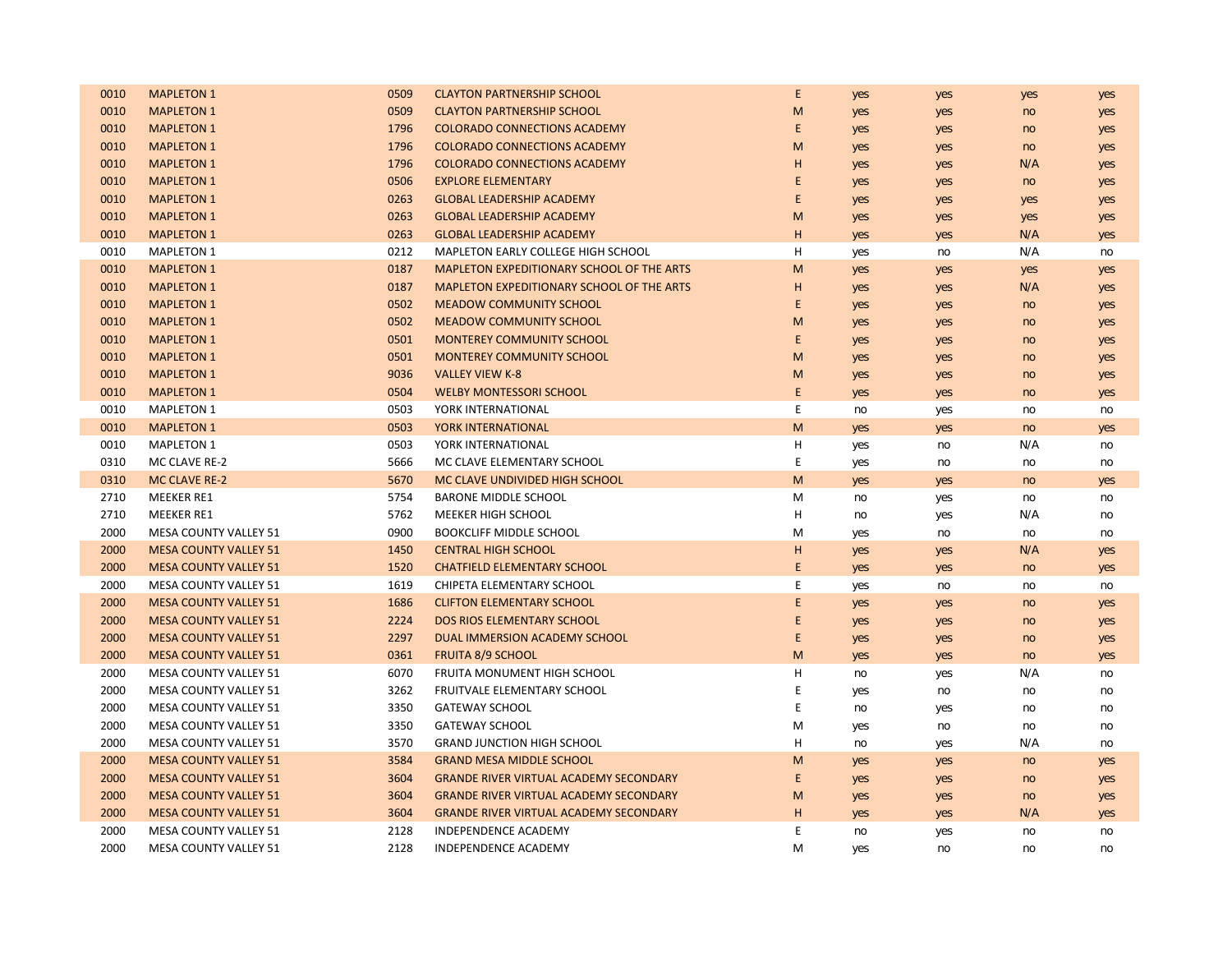| 2000 | MESA COUNTY VALLEY 51        | 5210 | LINCOLN ORCHARD MESA ELEMENTARY SCHOOL | Ε         | yes | no  | no  | no  |
|------|------------------------------|------|----------------------------------------|-----------|-----|-----|-----|-----|
| 2000 | <b>MESA COUNTY VALLEY 51</b> | 5244 | <b>LOMA ELEMENTARY SCHOOL</b>          | E         | no  | yes | no  | no  |
| 2000 | <b>MESA COUNTY VALLEY 51</b> | 5828 | <b>MESA VALLEY COMMUNITY SCHOOL</b>    | E         | yes | yes | no  | yes |
| 2000 | <b>MESA COUNTY VALLEY 51</b> | 5828 | <b>MESA VALLEY COMMUNITY SCHOOL</b>    | M         | yes | yes | no  | yes |
| 2000 | <b>MESA COUNTY VALLEY 51</b> | 5842 | MESA VIEW ELEMENTARY SCHOOL            | E         | yes | no  | no  | no  |
| 2000 | <b>MESA COUNTY VALLEY 51</b> | 6166 | MOUNT GARFIELD MIDDLE SCHOOL           | M         | yes | yes | no  | yes |
| 2000 | MESA COUNTY VALLEY 51        | 6264 | NISLEY ELEMENTARY SCHOOL               | E         | yes | no  | no  | no  |
| 2000 | <b>MESA COUNTY VALLEY 51</b> | 0363 | PEAR PARK ELEMENTARY SCHOOL            | E         | no  | yes | no  | no  |
| 2000 | <b>MESA COUNTY VALLEY 51</b> | 7110 | POMONA ELEMENTARY SCHOOL               | Ε         | yes | no  | no  | no  |
| 2000 | MESA COUNTY VALLEY 51        | 7236 | R-5 HIGH SCHOOL                        | н         | yes | no  | N/A | no  |
| 2000 | MESA COUNTY VALLEY 51        | 0362 | RIM ROCK ELEMENTARY SCHOOL             | Е         | no  | yes | no  | no  |
| 2000 | <b>MESA COUNTY VALLEY 51</b> | 7467 | ROCKY MOUNTAIN ELEMENTARY SCHOOL       | E         | yes | yes | no  | yes |
| 2000 | <b>MESA COUNTY VALLEY 51</b> | 7832 | <b>SHELLEDY ELEMENTARY SCHOOL</b>      | E         | yes | yes | no  | yes |
| 2000 | <b>MESA COUNTY VALLEY 51</b> | 8462 | TAYLOR ELEMENTARY SCHOOL               | E         | no  | yes | no  | no  |
| 2000 | <b>MESA COUNTY VALLEY 51</b> | 8846 | THUNDER MOUNTAIN ELEMENTARY SCHOOL     | E         | yes | no  | no  | no  |
| 2000 | <b>MESA COUNTY VALLEY 51</b> | 8876 | <b>TOPE ELEMENTARY SCHOOL</b>          | E         | yes | yes | no  | yes |
| 1130 | MIAMI/YODER 60 JT            | 5850 | MIAMI/YODER ELEMENTARY SCHOOL          | E         | yes | yes | no  | yes |
| 1130 | MIAMI/YODER 60 JT            | 5870 | MIAMI-YODER JUNIOR HIGH SCHOOL         | ${\sf M}$ | yes | yes | no  | yes |
| 1130 | MIAMI/YODER 60 JT            | 5854 | MIAMI-YODER MIDDLE/HIGH SCHOOL         | H         | yes | no  | N/A | no  |
| 2800 | <b>MOFFAT 2</b>              | 5958 | <b>MOFFAT PREK-12 SCHOOL</b>           | H         | yes | yes | N/A | yes |
| 2020 | <b>MOFFAT COUNTY RE:NO 1</b> | 1938 | <b>CRAIG MIDDLE SCHOOL</b>             | M         | yes | yes | no  | yes |
| 2020 | <b>MOFFAT COUNTY RE:NO 1</b> | 2374 | <b>EAST ELEMENTARY SCHOOL</b>          | E         | yes | yes | no  | yes |
| 2020 | <b>MOFFAT COUNTY RE:NO 1</b> | 5962 | <b>MOFFAT COUNTY HIGH SCHOOL</b>       | H         | yes | yes | N/A | yes |
| 2020 | <b>MOFFAT COUNTY RE:NO 1</b> | 7338 | RIDGEVIEW ELEMENTARY SCHOOL            | E         | yes | yes | no  | yes |
| 2020 | <b>MOFFAT COUNTY RE:NO 1</b> | 1936 | <b>SANDROCK ELEMENTARY</b>             | E         | yes | yes | no  | yes |
| 2020 | <b>MOFFAT COUNTY RE:NO 1</b> | 8398 | <b>SUNSET ELEMENTARY SCHOOL</b>        | E         | yes | yes | no  | yes |
| 2740 | <b>MONTE VISTA C-8</b>       | 6036 | <b>BILL METZ ELEMENTARY SCHOOL</b>     | E         | yes | yes | no  | yes |
| 2740 | <b>MONTE VISTA C-8</b>       | 6044 | MONTE VISTA MIDDLE SCHOOL              | M         | yes | yes | no  | yes |
| 2740 | <b>MONTE VISTA C-8</b>       | 6520 | <b>MONTE VISTA ON-LINE ACADEMY</b>     | M         | yes | yes | no  | yes |
| 2740 | <b>MONTE VISTA C-8</b>       | 6520 | MONTE VISTA ON-LINE ACADEMY            | H         | no  | yes | N/A | no  |
| 2740 | <b>MONTE VISTA C-8</b>       | 6046 | MONTE VISTA SENIOR HIGH SCHOOL         | н         | yes | yes | N/A | yes |
| 2035 | <b>MONTEZUMA-CORTEZ RE-1</b> | 0609 | <b>BATTLE ROCK CHARTER SCHOOL</b>      | E         | yes | yes | no  | yes |
| 2035 | MONTEZUMA-CORTEZ RE-1        | 1888 | <b>CORTEZ MIDDLE SCHOOL</b>            | M         | yes | yes | no  | yes |
| 2035 | <b>MONTEZUMA-CORTEZ RE-1</b> | 4546 | <b>KEMPER ELEMENTARY SCHOOL</b>        | E         | yes | yes | no  | yes |
| 2035 | MONTEZUMA-CORTEZ RE-1        | 5090 | LEWIS-ARRIOLA ELEMENTARY SCHOOL        | E         | yes | no  | no  | no  |
| 2035 | <b>MONTEZUMA-CORTEZ RE-1</b> | 5436 | <b>MANAUGH ELEMENTARY SCHOOL</b>       | E         | yes | yes | yes | yes |
| 2035 | <b>MONTEZUMA-CORTEZ RE-1</b> | 5836 | <b>MESA ELEMENTARY SCHOOL</b>          | E         | yes | yes | no  | yes |
| 2035 | MONTEZUMA-CORTEZ RE-1        | 6026 | MONTEZUMA-CORTEZ HIGH SCHOOL           | Н         | yes | yes | N/A | yes |
| 2035 | MONTEZUMA-CORTEZ RE-1        | 7082 | PLEASANT VIEW ELEMENTARY SCHOOL        | Е         | yes | yes | no  | yes |
| 2035 | MONTEZUMA-CORTEZ RE-1        | 8133 | SOUTHWEST OPEN CHARTER SCHOOL          | Н         | yes | yes | N/A | yes |
| 2180 | MONTROSE COUNTY RE-1J        | 6054 | <b>COLUMBINE MIDDLE SCHOOL</b>         | M         | no  | yes | no  | no  |
| 2180 | <b>MONTROSE COUNTY RE-1J</b> | 4458 | JOHNSON ELEMENTARY SCHOOL              | E         | yes | yes | no  | yes |
| 2180 | <b>MONTROSE COUNTY RE-1J</b> | 6366 | NORTHSIDE ELEMENTARY SCHOOL            | E         | yes | yes | no  | yes |
| 2180 | <b>MONTROSE COUNTY RE-1J</b> | 6466 | OAK GROVE ELEMENTARY SCHOOL            | E         | yes | yes | no  | yes |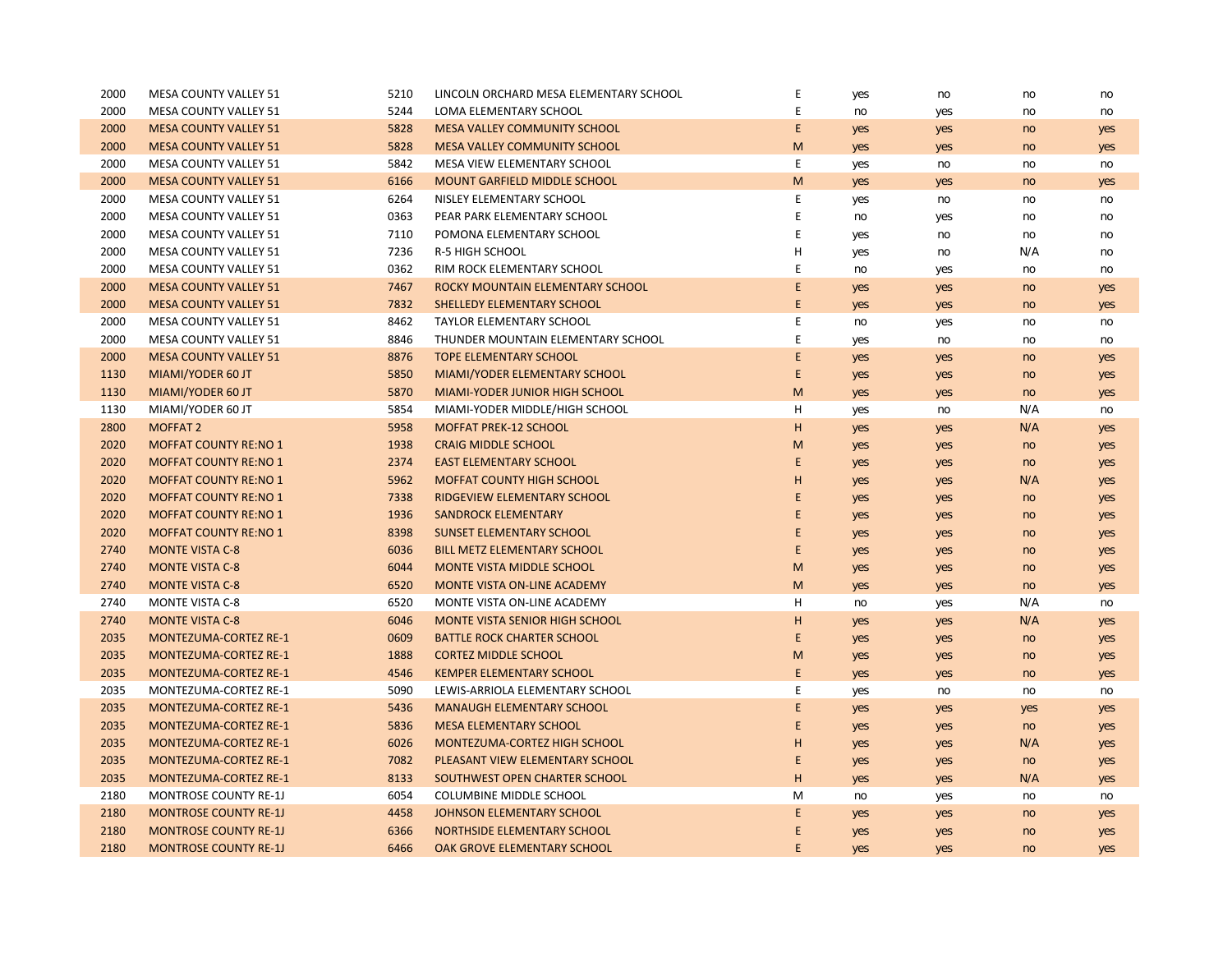| 2180 | <b>MONTROSE COUNTY RE-1J</b> | 6486 | <b>OLATHE ELEMENTARY SCHOOL</b>          | E         | yes | yes | no  | yes |
|------|------------------------------|------|------------------------------------------|-----------|-----|-----|-----|-----|
| 2180 | <b>MONTROSE COUNTY RE-1J</b> | 6494 | OLATHE HIGH SCHOOL                       | н         | yes | no  | N/A | no  |
| 2180 | <b>MONTROSE COUNTY RE-1J</b> | 6490 | <b>OLATHE MIDDLE SCHOOL</b>              | M         | yes | yes | no  | yes |
| 2180 | <b>MONTROSE COUNTY RE-1J</b> | 6262 | PEAK VIRTUAL ACADEMY                     | M         | yes | yes | no  | yes |
| 2180 | <b>MONTROSE COUNTY RE-1J</b> | 6262 | PEAK VIRTUAL ACADEMY                     | н         | yes | yes | N/A | yes |
| 2180 | <b>MONTROSE COUNTY RE-1J</b> | 7106 | POMONA ELEMENTARY SCHOOL                 | E         | yes | yes | no  | yes |
| 2180 | <b>MONTROSE COUNTY RE-1J</b> | 9149 | <b>VISTA CHARTER SCHOOL</b>              | н         | yes | yes | N/A | yes |
| 9030 | <b>MOUNTAIN BOCES</b>        | 6134 | YAMPAH MOUNTAIN SCHOOL                   | H         | yes | yes | N/A | yes |
| 2790 | <b>MOUNTAIN VALLEY RE 1</b>  | 6142 | <b>MOUNTAIN VALLEY ELEMENTARY SCHOOL</b> | E         | yes | yes | no  | yes |
| 2790 | <b>MOUNTAIN VALLEY RE 1</b>  | 6144 | <b>MOUNTAIN VALLEY MIDDLE SCHOOL</b>     | M         | yes | yes | no  | yes |
| 2790 | <b>MOUNTAIN VALLEY RE 1</b>  | 6146 | MOUNTAIN VALLEY SENIOR HIGH SCHOOL       | н         | yes | yes | N/A | yes |
| 0550 | <b>NORTH CONEJOS RE-1J</b>   | 1276 | CENTAURI MIDDLE SCHOOL                   | M         | no  | yes | no  | no  |
| 0550 | <b>NORTH CONEJOS RE-1J</b>   | 4836 | LA JARA ELEMENTARY SCHOOL                | E         | yes | yes | no  | yes |
| 0550 | <b>NORTH CONEJOS RE-1J</b>   | 5422 | MANASSA ELEMENTARY SCHOOL                | E         | no  | yes | no  | no  |
| 0550 | <b>NORTH CONEJOS RE-1J</b>   | 4837 | NORTH CONEJOS ALTERNATIVE PROGRAMS       | H         | yes | yes | N/A | yes |
| 1410 | <b>NORTH PARK R-1</b>        | 9198 | <b>WALDEN ELEMENTARY SCHOOL</b>          | E         | yes | yes | no  | yes |
| 2840 | NORWOOD R-2J                 | 6418 | NORWOOD ELEMENTARY SCHOOL                | E         | no  | yes | no  | no  |
| 2840 | <b>NORWOOD R-2J</b>          | 6422 | NORWOOD PUBLIC SCHOOLS                   | M         | yes | yes | no  | yes |
| 2840 | NORWOOD R-2J                 | 6422 | NORWOOD PUBLIC SCHOOLS                   | н         | no  | yes | N/A | no  |
| 3050 | OTIS R-3                     | 6582 | OTIS ELEMENTARY SCHOOL                   | E         | yes | no  | no  | no  |
| 3050 | OTIS R-3                     | 6586 | OTIS JUNIOR-SENIOR HIGH SCHOOL           | ${\sf M}$ | yes | yes | no  | yes |
| 2610 | PARK COUNTY RE-2             | 3681 | <b>GUFFEY CHARTER SCHOOL</b>             | M         | yes | no  | no  | no  |
| 2610 | <b>PARK COUNTY RE-2</b>      | 4908 | LAKE GEORGE CHARTER SCHOOL               | E         | no  | yes | no  | no  |
| 2610 | <b>PARK COUNTY RE-2</b>      | 4908 | LAKE GEORGE CHARTER SCHOOL               | M         | yes | yes | no  | yes |
| 3148 | <b>PAWNEE RE-12</b>          | 3672 | PAWNEE ELEMENTARY SCHOOL                 | E         | yes | yes | no  | yes |
| 3148 | PAWNEE RE-12                 | 6812 | PAWNEE SCHOOL PK-12                      | М         | yes | no  | no  | no  |
| 1060 | PEYTON 23 JT                 | 6898 | PEYTON ELEMENTARY SCHOOL                 | Ε         | no  | yes | no  | no  |
| 1440 | <b>PLAINVIEW RE-2</b>        | 6992 | PLAINVIEW ELEMENTARY SCHOOL              | E         | yes | yes | no  | yes |
| 1440 | PLAINVIEW RE-2               | 7009 | PLAINVIEW JUNIOR-SENIOR HIGH SCHOOL      | M         | yes | no  | no  | no  |
| 1870 | PLATEAU RE-5                 | 6834 | PEETZ ELEMENTARY SCHOOL                  | Ε         | no  | yes | no  | no  |
| 1870 | PLATEAU RE-5                 | 6838 | PEETZ JUNIOR-SENIOR HIGH SCHOOL          | M         | no  | yes | no  | no  |
| 1990 | PLATEAU VALLEY 50            | 3582 | <b>GRAND MESA HIGH SCHOOL</b>            | Н         | yes | no  | N/A | no  |
| 1990 | PLATEAU VALLEY 50            | 7024 | PLATEAU VALLEY ELEMENTARY SCHOOL         | E         | yes | no  | no  | no  |
| 1990 | <b>PLATEAU VALLEY 50</b>     | 7032 | PLATEAU VALLEY HIGH SCHOOL               | H         | yes | yes | N/A | yes |
| 1990 | PLATEAU VALLEY 50            | 7028 | PLATEAU VALLEY MIDDLE SCHOOL             | M         | yes | yes | no  | yes |
| 2600 | PLATTE CANYON 1              | 7048 | FITZSIMMONS MIDDLE SCHOOL                | M         | no  | yes | no  | no  |
| 3130 | PLATTE VALLEY RE-7           | 7052 | PLATTE VALLEY ELEMENTARY SCHOOL          | Ε         | no  | yes | no  | no  |
| 3130 | PLATTE VALLEY RE-7           | 7054 | PLATTE VALLEY MIDDLE SCHOOL              | ${\sf M}$ | yes | yes | no  | yes |
| 1550 | POUDRE R-1                   | 0612 | <b>BAUDER ELEMENTARY SCHOOL</b>          | E         | no  | yes | no  | no  |
| 1550 | <b>POUDRE R-1</b>            | 0678 | <b>BEATTIE ELEMENTARY SCHOOL</b>         | E         | yes | yes | no  | yes |
| 1550 | POUDRE R-1                   | 0898 | <b>BOLTZ MIDDLE SCHOOL</b>               | M         | no  | yes | no  | no  |
| 1550 | POUDRE R-1                   | 1190 | CACHE LA POUDRE MIDDLE SCHOOL            | M         | no  | yes | no  | no  |
| 1550 | <b>POUDRE R-1</b>            | 3760 | <b>CENTENNIAL HIGH SCHOOL</b>            | H         | yes | yes | N/A | yes |
| 1550 | <b>POUDRE R-1</b>            | 3046 | FORT COLLINS HIGH SCHOOL                 | H         | no  | yes | N/A | no  |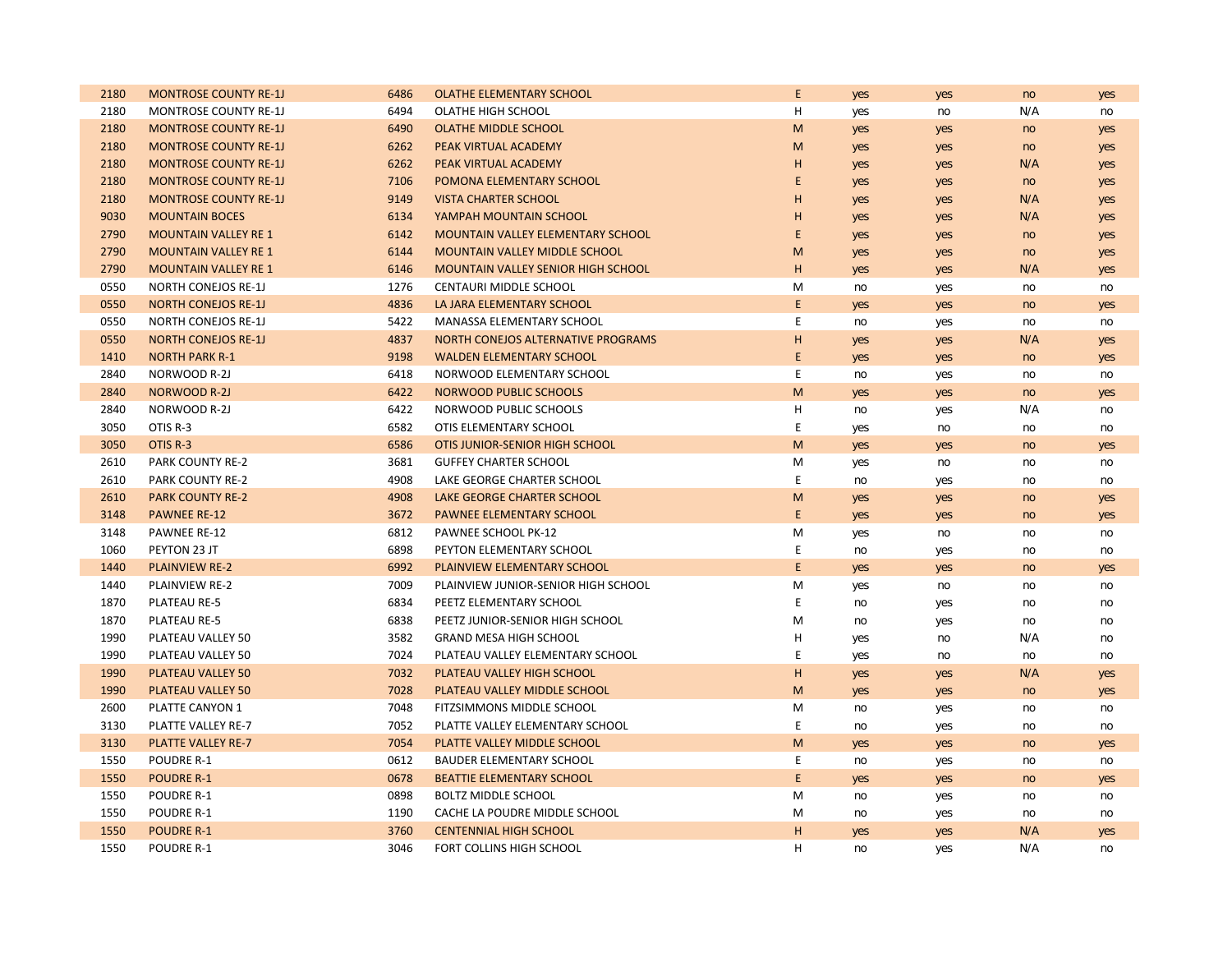| 1550 | POUDRE R-1                   | 4282 | IRISH ELEMENTARY SCHOOL                     | Ε           | yes | no  | no  | no  |
|------|------------------------------|------|---------------------------------------------|-------------|-----|-----|-----|-----|
| 1550 | <b>POUDRE R-1</b>            | 3791 | LAB ELEMENTARY SCHOOL FOR CREATIVE LEARNING | E           | yes | yes | no  | yes |
| 1550 | <b>POUDRE R-1</b>            | 5014 | LAUREL ELEMENTARY SCHOOL                    | E           | yes | yes | no  | yes |
| 1550 | <b>POUDRE R-1</b>            | 5168 | LINCOLN MIDDLE SCHOOL                       | ${\sf M}$   | yes | yes | no  | yes |
| 1550 | POUDRE R-1                   | 7104 | POLARIS EXPEDITIONARY LEARNING SCHOOL       | н           | no  | yes | N/A | no  |
| 1550 | <b>POUDRE R-1</b>            | 7127 | POUDRE COMMUNITY ACADEMY                    | H           | yes | yes | N/A | yes |
| 1550 | POUDRE R-1                   | 7124 | POUDRE HIGH SCHOOL                          | н           | no  | yes | N/A | no  |
| 1550 | <b>POUDRE R-1</b>            | 7198 | <b>PSD GLOBAL ACADEMY</b>                   | M           | yes | yes | no  | yes |
| 1550 | POUDRE R-1                   | 7198 | PSD GLOBAL ACADEMY                          | Η           | no  | yes | N/A | no  |
| 1550 | POUDRE R-1                   | 7218 | PUTNAM ELEMENTARY SCHOOL                    | E           | yes | no  | no  | no  |
| 1550 | POUDRE R-1                   | 0146 | RIDGEVIEW CLASSICAL CHARTER SCHOOLS         | E           | yes | no  | no  | no  |
| 1550 | POUDRE R-1                   | 7470 | ROCKY MOUNTAIN HIGH SCHOOL                  | н           | no  | yes | N/A | no  |
| 3147 | <b>PRAIRIE RE-11</b>         | 7154 | PRAIRIE ELEMENTARY SCHOOL                   | E           | no  | yes | no  | no  |
| 1590 | PRIMERO REORGANIZED 2        | 7160 | PRIMERO ELEMENTARY SCHOOL                   | $\mathsf E$ | yes | no  | no  | no  |
| 1590 | <b>PRIMERO REORGANIZED 2</b> | 7164 | PRIMERO JUNIOR-SENIOR HIGH SCHOOL           | M           | yes | yes | no  | yes |
| 1590 | <b>PRIMERO REORGANIZED 2</b> | 7164 | PRIMERO JUNIOR-SENIOR HIGH SCHOOL           | н           | yes | yes | N/A | yes |
| 0240 | PRITCHETT RE-3               | 7174 | PRITCHETT ELEMENTARY SCHOOL                 | E           | no  | yes | no  | no  |
| 0240 | PRITCHETT RE-3               | 7180 | PRITCHETT HIGH SCHOOL                       | Н           | yes | no  | N/A | no  |
| 0240 | <b>PRITCHETT RE-3</b>        | 7176 | PRITCHETT MIDDLE SCHOOL                     | M           | no  | yes | no  | no  |
| 2690 | <b>PUEBLO CITY 60</b>        | 0756 | BENJAMIN FRANKLIN ELEMENTARY SCHOOL         | E           | yes | yes | no  | yes |
| 2690 | <b>PUEBLO CITY 60</b>        | 0822 | <b>BESSEMER ELEMENTARY SCHOOL</b>           | E           | yes | yes | yes | yes |
| 2690 | PUEBLO CITY 60               | 0822 | <b>BESSEMER ELEMENTARY SCHOOL</b>           | M           | yes | yes | no  | yes |
| 2690 | PUEBLO CITY 60               | 0860 | BEULAH HEIGHTS ELEMENTARY SCHOOL            | Ε           | yes | yes | no  | yes |
| 2690 | PUEBLO CITY 60               | 0954 | <b>BRADFORD ELEMENTARY SCHOOL</b>           | E           | yes | yes | yes | yes |
| 2690 | PUEBLO CITY 60               | 1304 | <b>CARLILE ELEMENTARY SCHOOL</b>            | E           | yes | yes | no  | yes |
| 2690 | <b>PUEBLO CITY 60</b>        | 1402 | <b>CENTENNIAL HIGH SCHOOL</b>               | H           | yes | yes | N/A | yes |
| 2690 | PUEBLO CITY 60               | 1454 | <b>CENTRAL HIGH SCHOOL</b>                  | н           | yes | yes | N/A | yes |
| 2690 | PUEBLO CITY 60               | 1488 | CHAVEZ/HUERTA K-12 PREPARATORY ACADEMY      | E           | yes | yes | no  | yes |
| 2690 | <b>PUEBLO CITY 60</b>        | 1488 | CHAVEZ/HUERTA K-12 PREPARATORY ACADEMY      | M           | yes | yes | no  | yes |
| 2690 | PUEBLO CITY 60               | 1488 | CHAVEZ/HUERTA K-12 PREPARATORY ACADEMY      | н           | yes | yes | N/A | yes |
| 2690 | PUEBLO CITY 60               | 1828 | <b>COLUMBIAN ELEMENTARY SCHOOL</b>          | E           | yes | yes | yes | yes |
| 2690 | PUEBLO CITY 60               | 2096 | CORWIN INTERNATIONAL MAGNET SCHOOL          | M           | no  | yes | no  | no  |
| 2690 | PUEBLO CITY 60               | 2394 | <b>EAST HIGH SCHOOL</b>                     | н           | yes | yes | N/A | yes |
| 2690 | PUEBLO CITY 60               | 2438 | EVA R BACA ELEMENTARY SCHOOL                | E           | yes | yes | no  | yes |
| 2690 | PUEBLO CITY 60               | 1504 | <b>GOODNIGHT ELEMENTARY SCHOOL</b>          | E           | no  | yes | no  | no  |
| 2690 | PUEBLO CITY 60               | 1504 | <b>GOODNIGHT ELEMENTARY SCHOOL</b>          | M           | no  | yes | no  | no  |
| 2690 | PUEBLO CITY 60               | 3724 | <b>HAAFF ELEMENTARY SCHOOL</b>              | E           | yes | yes | no  | yes |
| 2690 | <b>PUEBLO CITY 60</b>        | 3924 | <b>HERITAGE ELEMENTARY SCHOOL</b>           | E           | yes | yes | no  | yes |
| 2690 | <b>PUEBLO CITY 60</b>        | 8030 | <b>HEROES ACADEMY PREK-5</b>                | E           | yes | yes | yes | yes |
| 2690 | PUEBLO CITY 60               | 3206 | <b>HEROES MIDDLE SCHOOL</b>                 | M           | yes | yes | yes | yes |
| 2690 | PUEBLO CITY 60               | 3976 | HIGHLAND PARK ELEMENTARY SCHOOL             | Ε           | yes | yes | no  | yes |
| 2690 | PUEBLO CITY 60               | 4302 | <b>IRVING ELEMENTARY SCHOOL</b>             | E           | yes | yes | no  | yes |
| 2690 | PUEBLO CITY 60               | 5916 | MINNEQUA ELEMENTARY SCHOOL                  | E           | yes | yes | yes | yes |
| 2690 | PUEBLO CITY 60               | 6132 | <b>MORTON ELEMENTARY SCHOOL</b>             | E           | yes | yes | no  | yes |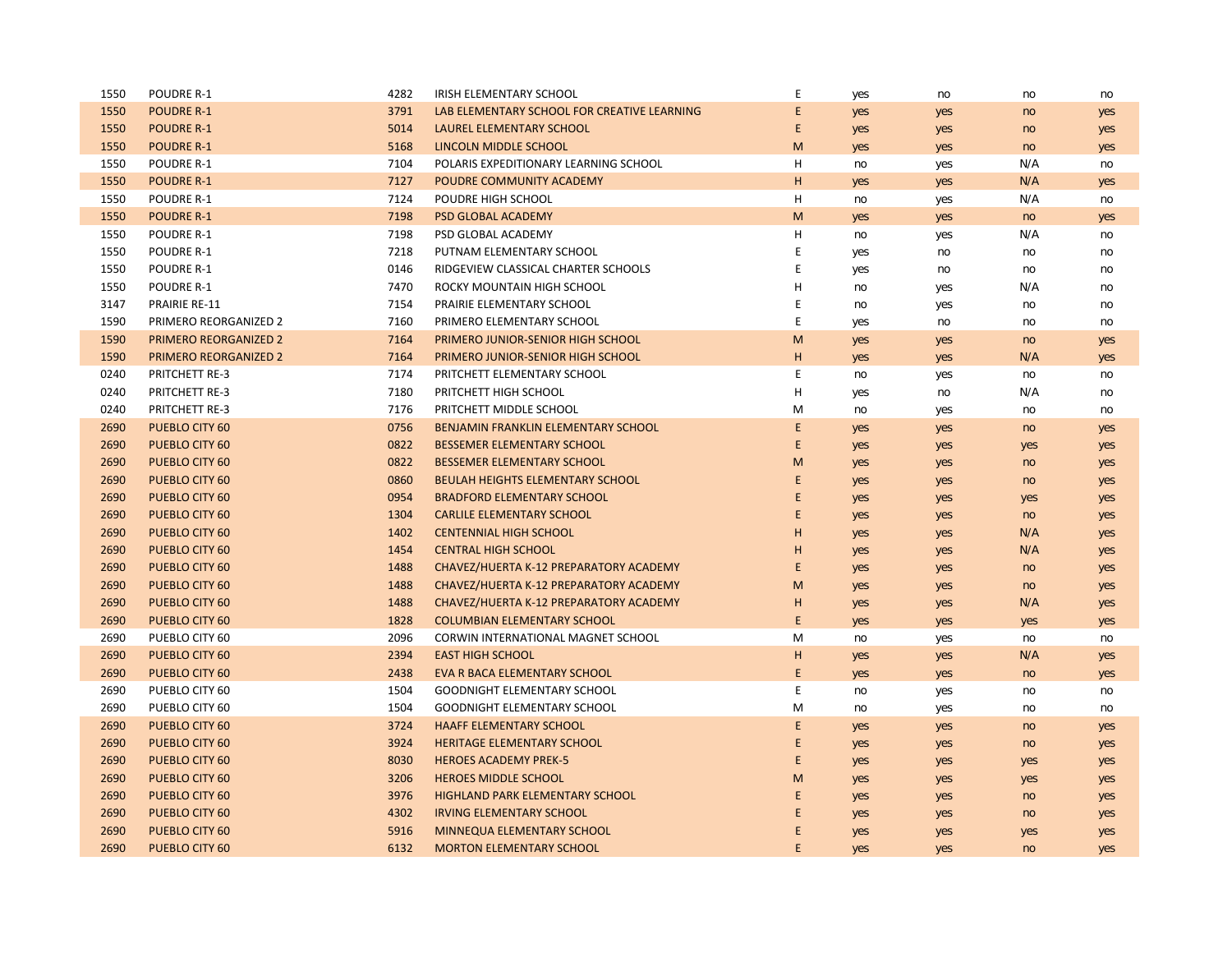| 2690 | PUEBLO CITY 60                | 6770 | PARK VIEW ELEMENTARY SCHOOL                   | E  | yes | yes | yes | yes |
|------|-------------------------------|------|-----------------------------------------------|----|-----|-----|-----|-----|
| 2690 | PUEBLO CITY 60                | 5048 | <b>PUEBLO ACADEMY OF ARTS</b>                 | M  | yes | yes | no  | yes |
| 2690 | PUEBLO CITY 60                | 7209 | PUEBLO CHARTER SCHOOL FOR THE ARTS & SCIENCES | E  | yes | yes | no  | yes |
| 2690 | PUEBLO CITY 60                | 7209 | PUEBLO CHARTER SCHOOL FOR THE ARTS & SCIENCES | M  | yes | yes | no  | yes |
| 2690 | PUEBLO CITY 60                | 4376 | RISLEY INTERNATIONAL ACADEMY OF INNOVATION    | M  | yes | yes | no  | yes |
| 2690 | PUEBLO CITY 60                | 7481 | RONCALLI STEM ACADEMY                         | M  | yes | yes | yes | yes |
| 2690 | PUEBLO CITY 60                | 8082 | <b>SOUTH HIGH SCHOOL</b>                      | н  | yes | yes | N/A | yes |
| 2690 | PUEBLO CITY 60                | 8116 | SOUTH PARK ELEMENTARY SCHOOL                  | E. | yes | yes | no  | yes |
| 2690 | PUEBLO CITY 60                | 8402 | SUNSET PARK ELEMENTARY SCHOOL                 | E  | no  | yes | no  | no  |
| 2690 | PUEBLO CITY 60                | 9188 | W H HEATON MIDDLE SCHOOL                      | M  | yes | yes | no  | yes |
| 2700 | <b>PUEBLO COUNTY 70</b>       | 5990 | 70 ONLINE                                     | M  | yes | yes | no  | yes |
| 2700 | <b>PUEBLO COUNTY 70</b>       | 5990 | 70 ONLINE                                     | H  | yes | yes | N/A | yes |
| 2700 | PUEBLO COUNTY 70              | 0472 | AVONDALE ELEMENTARY SCHOOL                    | E  | yes | yes | no  | yes |
| 2700 | PUEBLO COUNTY 70              | 0852 | BEULAH ELEMENTARY SCHOOL                      | E  | no  | yes | no  | no  |
| 2700 | PUEBLO COUNTY 70              | 0856 | <b>BEULAH MIDDLE SCHOOL</b>                   | M  | yes | yes | no  | yes |
| 2700 | <b>PUEBLO COUNTY 70</b>       | 7532 | <b>CRAVER MIDDLE SCHOOL</b>                   | M  | yes | yes | no  | yes |
| 2700 | PUEBLO COUNTY 70              | 0026 | DESERT SAGE ELEMENTARY SCHOOL                 | E  | no  | yes | no  | no  |
| 2700 | PUEBLO COUNTY 70              | 7210 | LIBERTY POINT ELEMENTARY SCHOOL               | E. | yes | yes | no  | yes |
| 2700 | PUEBLO COUNTY 70              | 7212 | LIBERTY POINT INTERNATIONAL SCHOOL            | M  | yes | yes | no  | yes |
| 2700 | PUEBLO COUNTY 70              | 6354 | NORTH MESA ELEMENTARY SCHOOL                  | E  | no  | yes | no  | no  |
| 2700 | PUEBLO COUNTY 70              | 7086 | PLEASANT VIEW MIDDLE SCHOOL                   | М  | no  | yes | no  | no  |
| 2700 | PUEBLO COUNTY 70              | 7153 | PRAIRIE WINDS ELEMENTARY SCHOOL               | E  | no  | yes | no  | no  |
| 2700 | PUEBLO COUNTY 70              | 7208 | PUEBLO COUNTY HIGH SCHOOL                     | H  | yes | yes | N/A | yes |
| 2700 | PUEBLO COUNTY 70              | 7214 | <b>PUEBLO WEST HIGH SCHOOL</b>                | н  | yes | yes | N/A | yes |
| 2700 | PUEBLO COUNTY 70              | 7534 | <b>RYE HIGH SCHOOL</b>                        | н  | no  | yes | N/A | no  |
| 2700 | PUEBLO COUNTY 70              | 7886 | SIERRA VISTA ELEMENTARY SCHOOL                | E  | no  | yes | no  | no  |
| 2700 | PUEBLO COUNTY 70              | 0025 | SKY VIEW MIDDLE SCHOOL                        | M  | no  | yes | no  | no  |
| 2700 | PUEBLO COUNTY 70              | 8110 | SOUTH MESA ELEMENTARY SCHOOL                  | E  | no  | yes | no  | no  |
| 2700 | PUEBLO COUNTY 70              | 8420 | <b>SWALLOWS CHARTER ACADEMY</b>               | E  | no  | yes | no  | no  |
| 2700 | PUEBLO COUNTY 70              | 8420 | SWALLOWS CHARTER ACADEMY                      | M  | no  | yes | no  | no  |
| 2700 | PUEBLO COUNTY 70              | 7879 | SWALLOWS CHARTER ACADEMY HIGH SCHOOL          | н  | no  | yes | N/A | no  |
| 2700 | <b>PUEBLO COUNTY 70</b>       | 9130 | <b>VINELAND ELEMENTARY SCHOOL</b>             | E  | yes | yes | no  | yes |
| 2700 | <b>PUEBLO COUNTY 70</b>       | 9134 | <b>VINELAND MIDDLE SCHOOL</b>                 | M  | yes | yes | no  | yes |
| 2720 | <b>RANGELY RE-4</b>           | 7268 | PARKVIEW ELEMENTARY SCHOOL                    | E. | yes | yes | no  | yes |
| 2720 | <b>RANGELY RE-4</b>           | 7276 | RANGELY JUNIOR/SENIOR HIGH SCHOOL             | M  | yes | yes | no  | yes |
| 2720 | <b>RANGELY RE-4</b>           | 7276 | RANGELY JUNIOR/SENIOR HIGH SCHOOL             | н  | yes | no  | N/A | no  |
| 2865 | REVERE SCHOOL DISTRICT        | 7050 | REVERE ELEMENTARY                             | E  | no  | yes | no  | no  |
| 2865 | <b>REVERE SCHOOL DISTRICT</b> | 7322 | <b>REVERE JUNIOR-SENIOR HIGH SCHOOL</b>       | M  | yes | yes | no  | yes |
| 1180 | <b>ROARING FORK RE-1</b>      | 0560 | <b>BASALT ELEMENTARY SCHOOL</b>               | E  | no  | yes | no  | no  |
| 1180 | <b>ROARING FORK RE-1</b>      | 1006 | <b>BRIDGES</b>                                | H  | yes | yes | N/A | yes |
| 1180 | <b>ROARING FORK RE-1</b>      | 0429 | CARBONDALE COMMUNITY CHARTER SCHOOL           | M  | no  | yes | no  | no  |
| 1180 | <b>ROARING FORK RE-1</b>      | 1296 | <b>CARBONDALE MIDDLE SCHOOL</b>               | E  | yes | yes | no  | yes |
| 1180 | <b>ROARING FORK RE-1</b>      | 1296 | CARBONDALE MIDDLE SCHOOL                      | М  | yes | no  | no  | no  |
| 1180 | <b>ROARING FORK RE-1</b>      | 2063 | <b>CRYSTAL RIVER ELEMENTARY SCHOOL</b>        | E  | yes | yes | no  | yes |
|      |                               |      |                                               |    |     |     |     |     |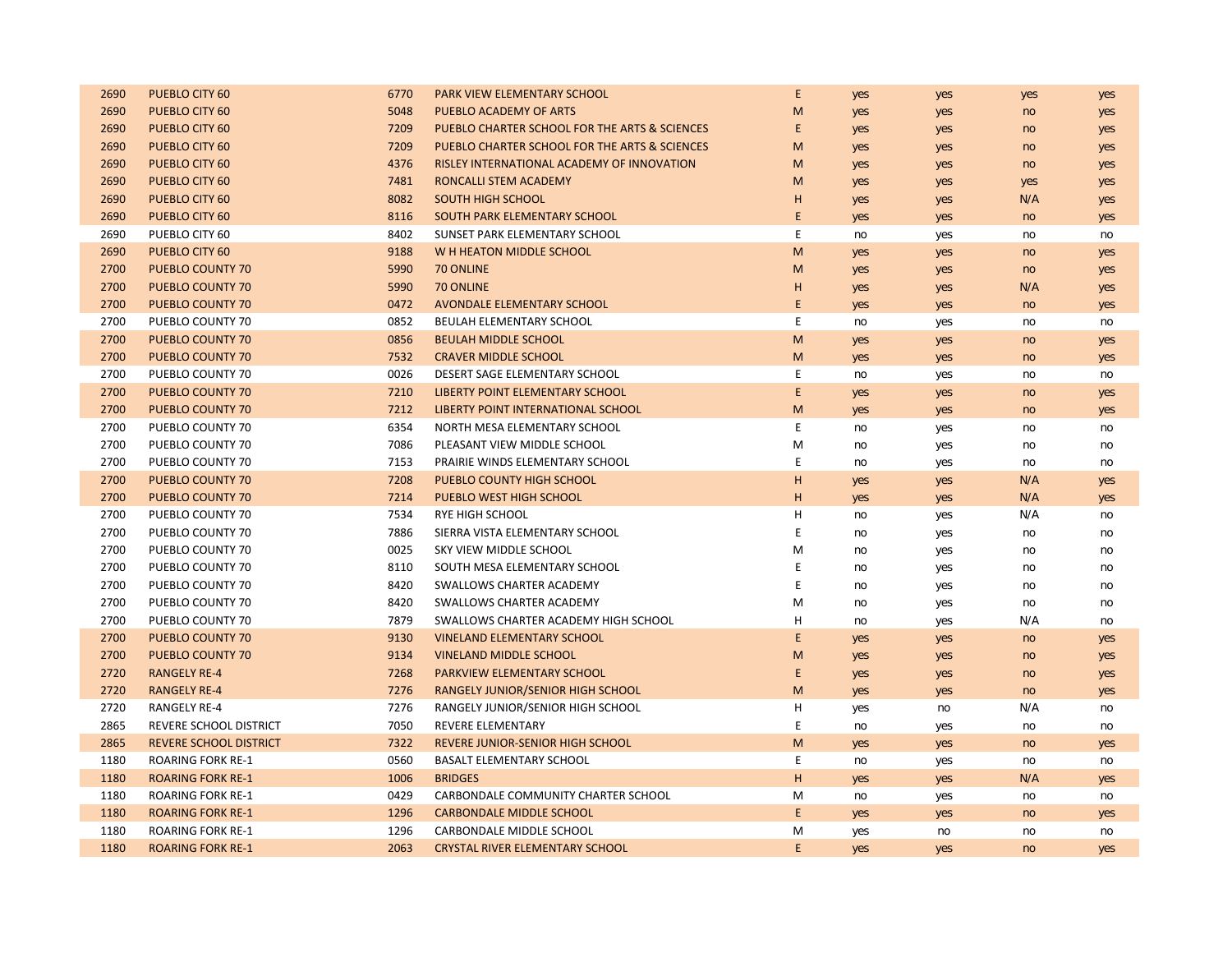| 1180 | <b>ROARING FORK RE-1</b>       | 3460 | <b>GLENWOOD SPRINGS ELEMENTARY SCHOOL</b> | Ε           | yes | yes | no  | yes |
|------|--------------------------------|------|-------------------------------------------|-------------|-----|-----|-----|-----|
| 1180 | <b>ROARING FORK RE-1</b>       | 3464 | <b>GLENWOOD SPRINGS MIDDLE SCHOOL</b>     | M           | yes | yes | no  | yes |
| 1180 | <b>ROARING FORK RE-1</b>       | 7422 | ROARING FORK HIGH SCHOOL                  | н           | yes | no  | N/A | no  |
| 1180 | <b>ROARING FORK RE-1</b>       | 8038 | SOPRIS ELEMENTARY SCHOOL                  | E           | no  | yes | no  | no  |
| 2530 | <b>ROCKY FORD R-2</b>          | 5114 | JEFFERSON INTERMEDIATE SCHOOL             | E           | yes | yes | no  | yes |
| 2530 | <b>ROCKY FORD R-2</b>          | 7442 | ROCKY FORD JUNIOR/SENIOR HIGH SCHOOL      | M           | yes | yes | no  | yes |
| 2530 | <b>ROCKY FORD R-2</b>          | 7442 | ROCKY FORD JUNIOR/SENIOR HIGH SCHOOL      | H           | yes | yes | N/A | yes |
| 0500 | SALIDA R-32                    | 4085 | HORIZONS EXPLORATORY ACADEMY              | н           | yes | no  | N/A | no  |
| 0500 | SALIDA R-32                    | 4680 | SALIDA MIDDLE SCHOOL                      | M           | no  | yes | no  | no  |
| 9050 | <b>SAN JUAN BOCES</b>          | 8121 | SOUTHWEST COLORADO E-SCHOOL               | H           | yes | yes | N/A | yes |
| 0560 | SANFORD 6J                     | 7616 | SANFORD JUNIOR/SENIOR HIGH SCHOOL         | M           | no  | yes | no  | no  |
| 0560 | SANFORD 6J                     | 7616 | SANFORD JUNIOR/SENIOR HIGH SCHOOL         | H           | no  | yes | N/A | no  |
| 0110 | <b>SANGRE DE CRISTO RE-22J</b> | 7630 | SANGRE DE CRISTO UNDIVIDED HIGH SCHOOL    | M           | yes | yes | no  | yes |
| 2750 | <b>SARGENT RE-33J</b>          | 7660 | <b>SARGENT ELEMENTARY SCHOOL</b>          | E           | yes | yes | no  | yes |
| 2750 | SARGENT RE-33J                 | 7668 | SARGENT JUNIOR HIGH SCHOOL                | M           | no  | yes | no  | no  |
| 2750 | SARGENT RE-33J                 | 7664 | SARGENT SENIOR HIGH SCHOOL                | н           | no  | yes | N/A | no  |
| 0040 | <b>SCHOOL DISTRICT 27J</b>     | 0700 | <b>BELLE CREEK CHARTER SCHOOL</b>         | E           | yes | yes | no  | yes |
| 0040 | <b>SCHOOL DISTRICT 27J</b>     | 0700 | BELLE CREEK CHARTER SCHOOL                | M           | yes | no  | no  | no  |
| 0040 | <b>SCHOOL DISTRICT 27J</b>     | 1021 | <b>BRIGHTON HERITAGE ACADEMY</b>          | M           | yes | no  | no  | no  |
| 0040 | <b>SCHOOL DISTRICT 27J</b>     | 1021 | <b>BRIGHTON HERITAGE ACADEMY</b>          | H           | yes | yes | N/A | yes |
| 0040 | <b>SCHOOL DISTRICT 27J</b>     | 1022 | <b>BRIGHTON HIGH SCHOOL</b>               | Н           | yes | yes | N/A | yes |
| 0040 | <b>SCHOOL DISTRICT 27J</b>     | 1052 | <b>BROMLEY EAST CHARTER SCHOOL</b>        | E           | yes | no  | no  | no  |
| 0040 | <b>SCHOOL DISTRICT 27J</b>     | 1052 | <b>BROMLEY EAST CHARTER SCHOOL</b>        | M           | yes | yes | no  | yes |
| 0040 | <b>SCHOOL DISTRICT 27J</b>     | 2399 | <b>EAGLE RIDGE ACADEMY</b>                | н           | no  | yes | N/A | no  |
| 0040 | <b>SCHOOL DISTRICT 27J</b>     | 3900 | HENDERSON ELEMENTARY SCHOOL               | $\mathsf E$ | yes | yes | no  | yes |
| 0040 | <b>SCHOOL DISTRICT 27J</b>     | 8032 | JOHN W THIMMIG ELEMENTARY SCHOOL          | E           | yes | yes | no  | yes |
| 0040 | <b>SCHOOL DISTRICT 27J</b>     | 4950 | LANDMARK ACADEMY AT REUNION               | M           | no  | yes | no  | no  |
| 0040 | <b>SCHOOL DISTRICT 27J</b>     | 5615 | MARY E PENNOCK ELEMENTARY SCHOOL          | $\mathsf E$ | yes | no  | no  | no  |
| 0040 | <b>SCHOOL DISTRICT 27J</b>     | 6294 | <b>NORTH ELEMENTARY SCHOOL</b>            | E           | yes | yes | yes | yes |
| 0040 | <b>SCHOOL DISTRICT 27J</b>     | 6395 | NORTHEAST ELEMENTARY SCHOOL               | E           | yes | yes | no  | yes |
| 0040 | <b>SCHOOL DISTRICT 27J</b>     | 6702 | OTHO E STUART MIDDLE SCHOOL               | M           | yes | yes | no  | yes |
| 0040 | <b>SCHOOL DISTRICT 27J</b>     | 6638 | <b>OVERLAND TRAIL MIDDLE SCHOOL</b>       | M           | yes | yes | no  | yes |
| 0040 | <b>SCHOOL DISTRICT 27J</b>     | 7129 | PRAIRIE VIEW HIGH SCHOOL                  | H           | yes | yes | N/A | yes |
| 0040 | <b>SCHOOL DISTRICT 27J</b>     | 7131 | PRAIRIE VIEW MIDDLE SCHOOL                | M           | yes | yes | no  | yes |
| 0040 | <b>SCHOOL DISTRICT 27J</b>     | 7714 | SECOND CREEK ELEMENTARY SCHOOL            | E           | yes | yes | no  | yes |
| 0040 | <b>SCHOOL DISTRICT 27J</b>     | 8060 | <b>SOUTH ELEMENTARY SCHOOL</b>            | E           | yes | yes | no  | yes |
| 0040 | <b>SCHOOL DISTRICT 27J</b>     | 8130 | SOUTHEAST ELEMENTARY SCHOOL               | E           | yes | no  | no  | no  |
| 0040 | <b>SCHOOL DISTRICT 27J</b>     | 9230 | <b>VIKAN MIDDLE SCHOOL</b>                | M           | yes | yes | no  | yes |
| 0123 | <b>SHERIDAN 2</b>              | 7837 | <b>FORT LOGAN NORTHGATE</b>               | M           | yes | yes | no  | yes |
| 0123 | <b>SHERIDAN 2</b>              | 3054 | SHERIDAN ELEMENTARY                       | E           | yes | yes | no  | yes |
| 0123 | <b>SHERIDAN 2</b>              | 7842 | <b>SHERIDAN HIGH SCHOOL</b>               | H           | yes | yes | N/A | yes |
| 0740 | <b>SIERRA GRANDE R-30</b>      | 7880 | SIERRA GRANDE K-12 SCHOOL                 | Ε           | no  | yes | yes | yes |
| 0740 | <b>SIERRA GRANDE R-30</b>      | 7880 | <b>SIERRA GRANDE K-12 SCHOOL</b>          | M           | yes | yes | no  | yes |
| 0740 | SIERRA GRANDE R-30             | 7880 | SIERRA GRANDE K-12 SCHOOL                 | H           | yes | no  | N/A | no  |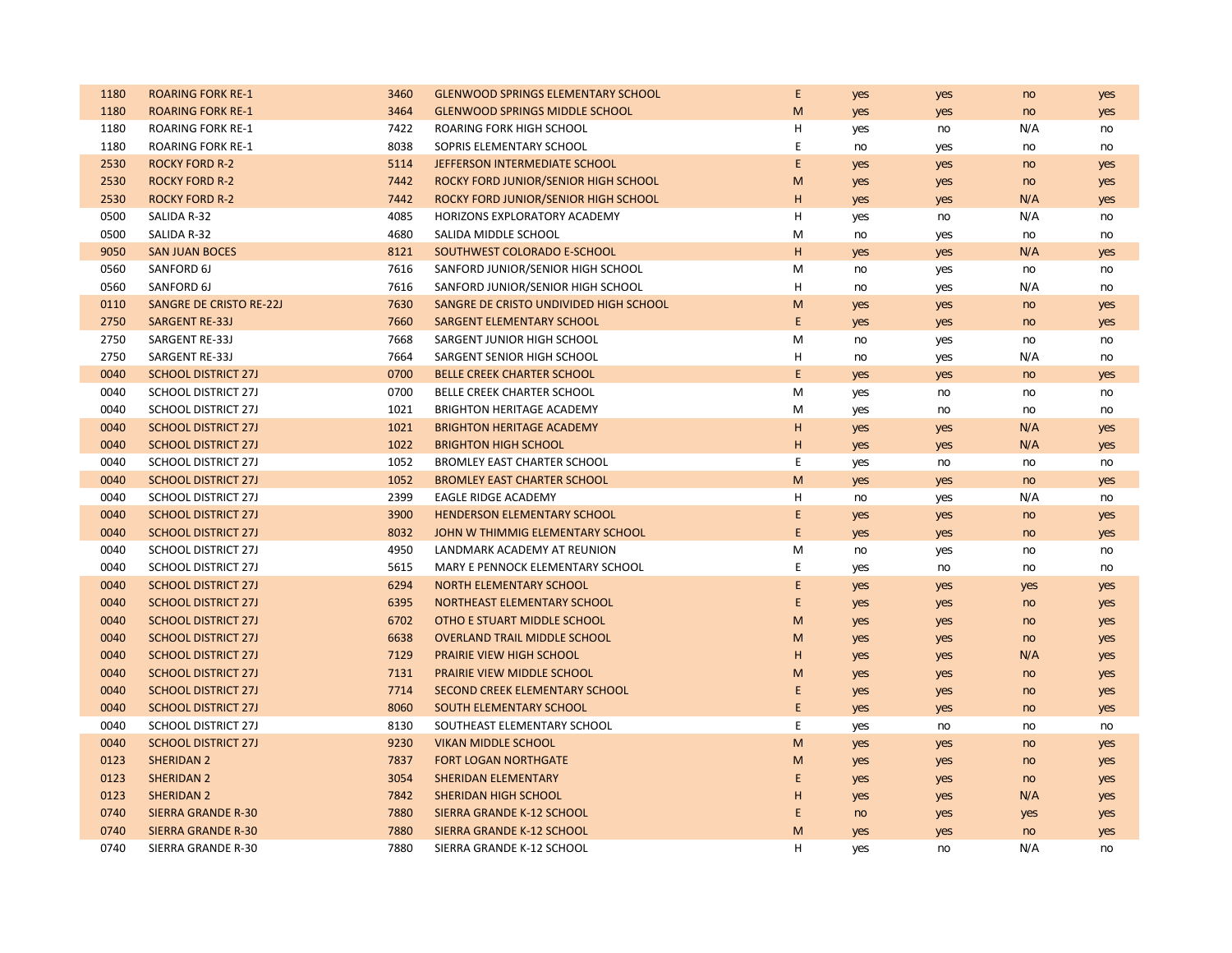| 0580 | <b>SOUTH CONEJOS RE-10</b>   | 0252 | <b>ANTONITO HIGH SCHOOL</b>            | н | yes | yes | N/A | yes |
|------|------------------------------|------|----------------------------------------|---|-----|-----|-----|-----|
| 0580 | <b>SOUTH CONEJOS RE-10</b>   | 0250 | <b>ANTONITO MIDDLE SCHOOL</b>          | M | yes | yes | no  | yes |
| 0580 | <b>SOUTH CONEJOS RE-10</b>   | 0248 | <b>GUADALUPE ELEMENTARY SCHOOL</b>     | E | yes | yes | no  | yes |
| 2780 | <b>SOUTH ROUTT RE3</b>       | 8048 | <b>SOROCO MIDDLE SCHOOL</b>            | M | yes | yes | no  | yes |
| 2780 | <b>SOUTH ROUTT RE3</b>       | 8120 | SOUTH ROUTT ELEMENTARY SCHOOL          | E | yes | yes | no  | yes |
| 0250 | SPRINGFIELD RE-4             | 8160 | SPRINGFIELD ELEMENTARY SCHOOL          | Ε | no  | yes | no  | no  |
| 0250 | <b>SPRINGFIELD RE-4</b>      | 8168 | SPRINGFIELD JUNIOR/SENIOR HIGH SCHOOL  | M | yes | yes | no  | yes |
| 0470 | ST VRAIN VALLEY RE 1J        | 1284 | <b>CARBON VALLEY ACADEMY</b>           | E | yes | yes | no  | yes |
| 0470 | ST VRAIN VALLEY RE 1J        | 1284 | <b>CARBON VALLEY ACADEMY</b>           | M | yes | yes | no  | yes |
| 0470 | ST VRAIN VALLEY RE 1J        | 1245 | <b>CENTENNIAL ELEMENTARY</b>           | E | yes | yes | no  | yes |
| 0470 | ST VRAIN VALLEY RE 1J        | 1434 | <b>CENTRAL ELEMENTARY SCHOOL</b>       | E | yes | yes | no  | yes |
| 0470 | <b>ST VRAIN VALLEY RE 1J</b> | 3194 | <b>COAL RIDGE MIDDLE SCHOOL</b>        | M | yes | yes | no  | yes |
| 0470 | <b>ST VRAIN VALLEY RE 1J</b> | 1844 | <b>COLUMBINE ELEMENTARY SCHOOL</b>     | E | yes | yes | no  | yes |
| 0470 | ST VRAIN VALLEY RE 1J        | 2761 | <b>ERIE HIGH SCHOOL</b>                | H | no  | yes | N/A | no  |
| 0470 | ST VRAIN VALLEY RE 1J        | 2912 | FALL RIVER ELEMENTARY SCHOOL           | E | no  | yes | no  | no  |
| 0470 | <b>ST VRAIN VALLEY RE 1J</b> | 3196 | <b>FREDERICK SENIOR HIGH SCHOOL</b>    | H | yes | yes | N/A | yes |
| 0470 | ST VRAIN VALLEY RE 1J        | 4333 | <b>IMAGINE CHARTER</b>                 | Ε | no  | yes | no  | no  |
| 0470 | ST VRAIN VALLEY RE 1J        | 4333 | <b>IMAGINE CHARTER</b>                 | M | no  | yes | no  | no  |
| 0470 | <b>ST VRAIN VALLEY RE 1J</b> | 4278 | <b>INDIAN PEAKS ELEMENTARY SCHOOL</b>  | E | yes | yes | no  | yes |
| 0470 | ST VRAIN VALLEY RE 1J        | 5284 | LONGMONT ESTATES ELEMENTARY SCHOOL     | E | no  | yes | no  | no  |
| 0470 | ST VRAIN VALLEY RE 1J        | 5288 | LONGS PEAK MIDDLE SCHOOL               | M | yes | no  | no  | no  |
| 0470 | ST VRAIN VALLEY RE 1J        | 5722 | MEAD HIGH SCHOOL                       | н | no  | yes | N/A | no  |
| 0470 | ST VRAIN VALLEY RE 1J        | 6156 | <b>MOUNTAIN VIEW ELEMENTARY SCHOOL</b> | E | yes | yes | no  | yes |
| 0470 | ST VRAIN VALLEY RE 1J        | 6404 | NORTHRIDGE ELEMENTARY SCHOOL           | E | yes | yes | no  | yes |
| 0470 | <b>ST VRAIN VALLEY RE 1J</b> | 6498 | <b>OLDE COLUMBINE HIGH SCHOOL</b>      | H | yes | yes | N/A | yes |
| 0470 | <b>ST VRAIN VALLEY RE 1J</b> | 7464 | ROCKY MOUNTAIN ELEMENTARY SCHOOL       | E | yes | yes | no  | yes |
| 0470 | <b>ST VRAIN VALLEY RE 1J</b> | 7584 | <b>SANBORN ELEMENTARY SCHOOL</b>       | E | yes | yes | no  | yes |
| 0470 | ST VRAIN VALLEY RE 1J        | 7789 | SILVER CREEK HIGH SCHOOL               | H | no  | yes | N/A | no  |
| 0470 | ST VRAIN VALLEY RE 1J        | 7954 | <b>SKYLINE HIGH SCHOOL</b>             | н | yes | yes | N/A | yes |
| 0470 | ST VRAIN VALLEY RE 1J        | 7839 | ST. VRAIN GLOBAL ONLINE ACADEMY        | H | yes | yes | N/A | yes |
| 0470 | ST VRAIN VALLEY RE 1J        | 5286 | SUNSET MIDDLE SCHOOL                   | M | no  | yes | no  | no  |
| 0470 | <b>ST VRAIN VALLEY RE 1J</b> | 3192 | <b>THUNDER VALLEY PK-8</b>             | E | yes | yes | no  | yes |
| 0470 | <b>ST VRAIN VALLEY RE 1J</b> | 3192 | <b>THUNDER VALLEY PK-8</b>             | M | yes | yes | no  | yes |
| 0470 | ST VRAIN VALLEY RE 1J        | 8903 | <b>TRAIL RIDGE MIDDLE SCHOOL</b>       | M | yes | yes | no  | yes |
| 0470 | ST VRAIN VALLEY RE 1J        | 8927 | TWIN PEAKS CHARTER ACADEMY             | М | no  | yes | no  | no  |
| 2770 | STEAMBOAT SPRINGS RE-2       | 6363 | NORTH ROUTT CHARTER SCHOOL             | Е | no  | yes | no  | no  |
| 2770 | STEAMBOAT SPRINGS RE-2       | 6363 | NORTH ROUTT CHARTER SCHOOL             | M | no  | yes | no  | no  |
| 0060 | <b>STRASBURG 31J</b>         | 8332 | <b>HEMPHILL MIDDLE SCHOOL</b>          | M | yes | yes | no  | yes |
| 0060 | STRASBURG 31J                | 8328 | STRASBURG ELEMENTARY SCHOOL            | Е | no  | yes | no  | no  |
| 0060 | STRASBURG 31J                | 8334 | <b>STRASBURG HIGH SCHOOL</b>           | н | yes | no  | N/A | no  |
| 1480 | <b>STRATTON R-4</b>          | 8351 | STRATTON MIDDLE SCHOOL                 | м | no  | yes | no  | no  |
| 3000 | <b>SUMMIT RE-1</b>           | 8376 | SILVERTHORNE ELEMENTARY SCHOOL         | Ε | yes | no  | no  | no  |
| 3000 | <b>SUMMIT RE-1</b>           | 8375 | SNOWY PEAKS HIGH SCHOOL                | н | yes | no  | N/A | no  |
| 2570 | SWINK 33                     | 8452 | SWINK ELEMENTARY SCHOOL                | F | no  | yes | no  | no  |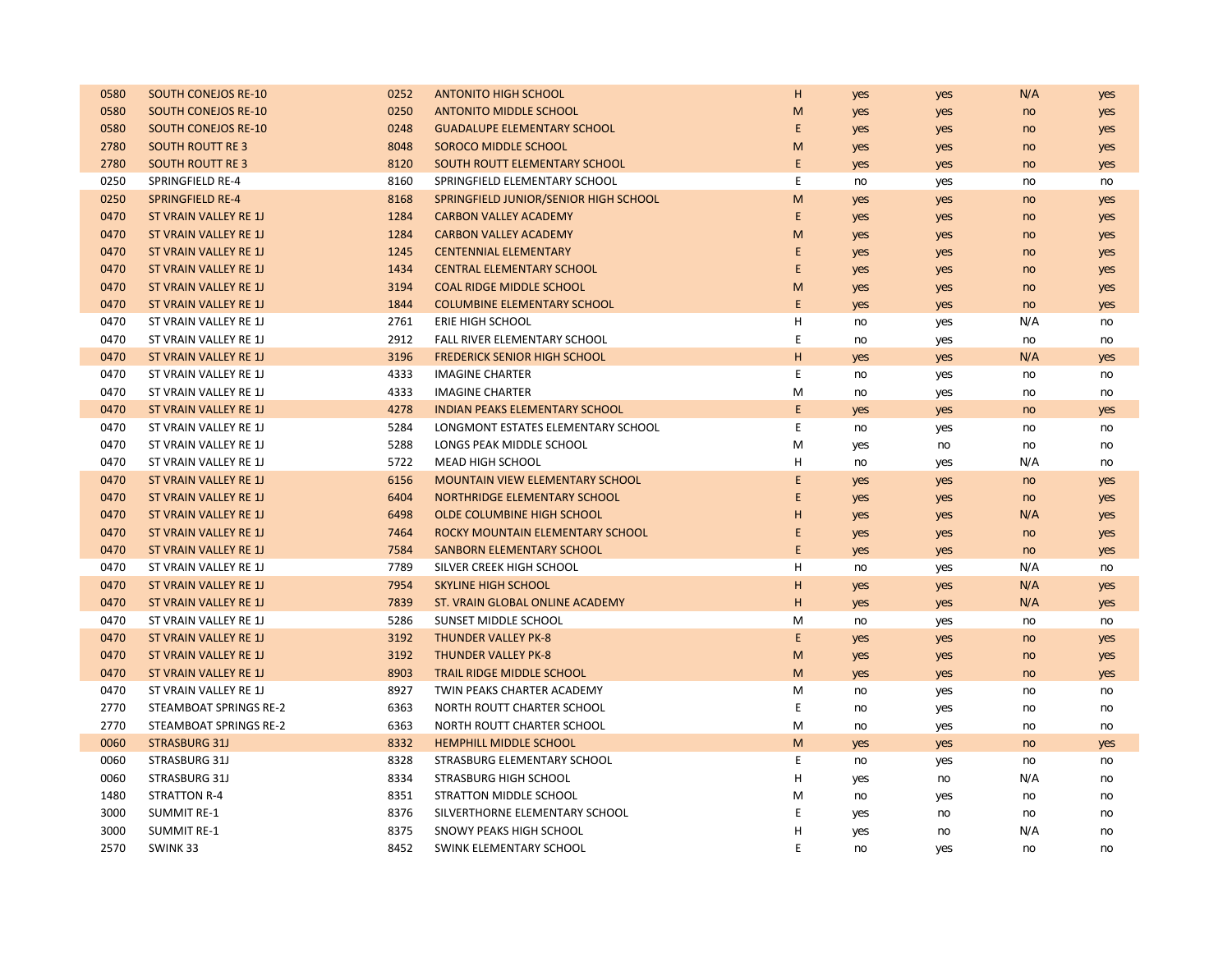| 2570 | SWINK 33                    | 8456 | SWINK JUNIOR-SENIOR HIGH SCHOOL        | M           | no  | yes | no  | no  |
|------|-----------------------------|------|----------------------------------------|-------------|-----|-----|-----|-----|
| 2570 | SWINK 33                    | 8456 | SWINK JUNIOR-SENIOR HIGH SCHOOL        | Н           | no  | yes | N/A | no  |
| 2830 | <b>TELLURIDE R-1</b>        | 8786 | TELLURIDE ELEMENTARY SCHOOL            | E           | no  | yes | no  | no  |
| 1560 | <b>THOMPSON R2-J</b>        | 0865 | <b>B F KITCHEN ELEMENTARY SCHOOL</b>   | E           | yes | yes | no  | yes |
| 1560 | THOMPSON R2-J               | 5312 | BILL REED MIDDLE SCHOOL                | M           | no  | yes | no  | no  |
| 1560 | THOMPSON R2-J               | 1323 | CARRIE MARTIN ELEMENTARY SCHOOL        | Ε           | no  | yes | no  | no  |
| 1560 | THOMPSON R2-J               | 1385 | CENTENNIAL ELEMENTARY SCHOOL           | $\mathsf E$ | no  | yes | no  | no  |
| 1560 | <b>THOMPSON R2-J</b>        | 0510 | <b>CONRAD BALL MIDDLE SCHOOL</b>       | M           | yes | yes | no  | yes |
| 1560 | THOMPSON R2-J               | 5018 | LAURENE EDMONDSON ELEMENTARY SCHOOL    | E           | no  | yes | no  | no  |
| 1560 | <b>THOMPSON R2-J</b>        | 5170 | LINCOLN ELEMENTARY SCHOOL              | E           | yes | yes | no  | yes |
| 1560 | THOMPSON R2-J               | 5235 | LOVELAND CLASSICAL SCHOOL              | E           | yes | yes | no  | yes |
| 1560 | <b>THOMPSON R2-J</b>        | 5235 | LOVELAND CLASSICAL SCHOOL              | M           | yes | yes | no  | yes |
| 1560 | THOMPSON R2-J               | 5316 | LOVELAND HIGH SCHOOL                   | н           | no  | yes | N/A | no  |
| 1560 | THOMPSON R2-J               | 5335 | LUCILE ERWIN MIDDLE SCHOOL             | м           | no  | yes | no  | no  |
| 1560 | THOMPSON R2-J               | 0890 | MARY BLAIR ELEMENTARY SCHOOL           | E           | no  | yes | no  | no  |
| 1560 | <b>THOMPSON R2-J</b>        | 5992 | <b>MONROE ELEMENTARY SCHOOL</b>        | E           | yes | yes | no  | yes |
| 1560 | THOMPSON R2-J               | 6163 | MOUNTAIN VIEW HIGH SCHOOL              | Η           | no  | yes | N/A | no  |
| 1560 | THOMPSON R2-J               | 7640 | SARAH MILNER ELEMENTARY SCHOOL         | E           | no  | yes | no  | no  |
| 1560 | THOMPSON R2-J               | 7650 | STANSBERRY ELEMENTARY SCHOOL           | F           | no  | yes | no  | no  |
| 1560 | THOMPSON R2-J               | 8855 | <b>THOMPSON ONLINE</b>                 | Η           | yes | no  | N/A | no  |
| 1560 | THOMPSON R2-J               | 8824 | THOMPSON VALLEY HIGH SCHOOL            | H           | no  | yes | N/A | no  |
| 1560 | <b>THOMPSON R2-J</b>        | 8918 | <b>TRUSCOTT ELEMENTARY SCHOOL</b>      | E           | yes | yes | no  | yes |
| 1560 | <b>THOMPSON R2-J</b>        | 9055 | <b>VAN BUREN ELEMENTARY SCHOOL</b>     | E           | yes | yes | no  | yes |
| 1560 | THOMPSON R2-J               | 9228 | WALT CLARK MIDDLE SCHOOL               | M           | no  | yes | no  | no  |
| 1560 | <b>THOMPSON R2-J</b>        | 9674 | <b>WINONA ELEMENTARY SCHOOL</b>        | E           | yes | yes | no  | yes |
| 1580 | <b>TRINIDAD 1</b>           | 2944 | <b>FISHER'S PEAK ELEMENTARY SCHOOL</b> | E           | yes | yes | no  | yes |
| 1580 | <b>TRINIDAD 1</b>           | 8906 | <b>TRINIDAD HIGH SCHOOL</b>            | н           | yes | yes | N/A | yes |
| 1580 | <b>TRINIDAD 1</b>           | 1386 | <b>TRINIDAD MIDDLE SCHOOL</b>          | M           | yes | yes | no  | yes |
| 1828 | VALLEY RE-1                 | 1224 | CALICHE JUNIOR-SENIOR HIGH SCHOOL      | M           | no  | yes | no  | no  |
| 1828 | VALLEY RE-1                 | 1321 | CAMPBELL ELEMENTARY SCHOOL             | E           | no  | yes | no  | no  |
| 1828 | <b>VALLEY RE-1</b>          | 8260 | STERLING HIGH SCHOOL                   | H           | no  | yes | N/A | no  |
| 1828 | <b>VALLEY RE-1</b>          | 8256 | STERLING MIDDLE SCHOOL                 | М           | no  | yes | no  | no  |
| 0260 | <b>VILAS RE-5</b>           | 9085 | V.I.L.A.S. ONLINE SCHOOL               | E           | yes | yes | no  | yes |
| 0260 | <b>VILAS RE-5</b>           | 9085 | V.I.L.A.S. ONLINE SCHOOL               | M           | yes | yes | no  | yes |
| 0260 | VILAS RE-5                  | 9100 | VILAS UNDIVIDED HIGH SCHOOL            | Η           | yes | no  | N/A | no  |
| 0230 | <b>WALSH RE-1</b>           | 9222 | WALSH ELEMENTARY SCHOOL                | E           | no  | yes | no  | no  |
| 0230 | WALSH RE-1                  | 9226 | WALSH HIGH SCHOOL                      | M           | no  | yes | no  | no  |
| 3080 | <b>WELD COUNTY RE-1</b>     | 3398 | <b>GILCREST ELEMENTARY SCHOOL</b>      | E           | yes | yes | no  | yes |
| 3080 | <b>WELD COUNTY RE-1</b>     | 4854 | NORTH VALLEY MIDDLE SCHOOL             | M           | yes | yes | no  | yes |
| 3080 | <b>WELD COUNTY RE-1</b>     | 4852 | PETE MIRICH ELEMENTARY SCHOOL          | E           | yes | yes | no  | yes |
| 3080 | <b>WELD COUNTY RE-1</b>     | 7056 | PLATTEVILLE ELEMENTARY SCHOOL          | E           | no  | yes | no  | no  |
| 3080 | <b>WELD COUNTY RE-1</b>     | 7058 | SOUTH VALLEY MIDDLE SCHOOL             | M           | yes | yes | no  | yes |
| 3080 | <b>WELD COUNTY RE-1</b>     | 9032 | <b>VALLEY HIGH SCHOOL</b>              | н           | yes | yes | N/A | yes |
| 3140 | <b>WELD COUNTY S/D RE-8</b> | 3070 | <b>FORT LUPTON HIGH SCHOOL</b>         | H           | yes | yes | N/A | yes |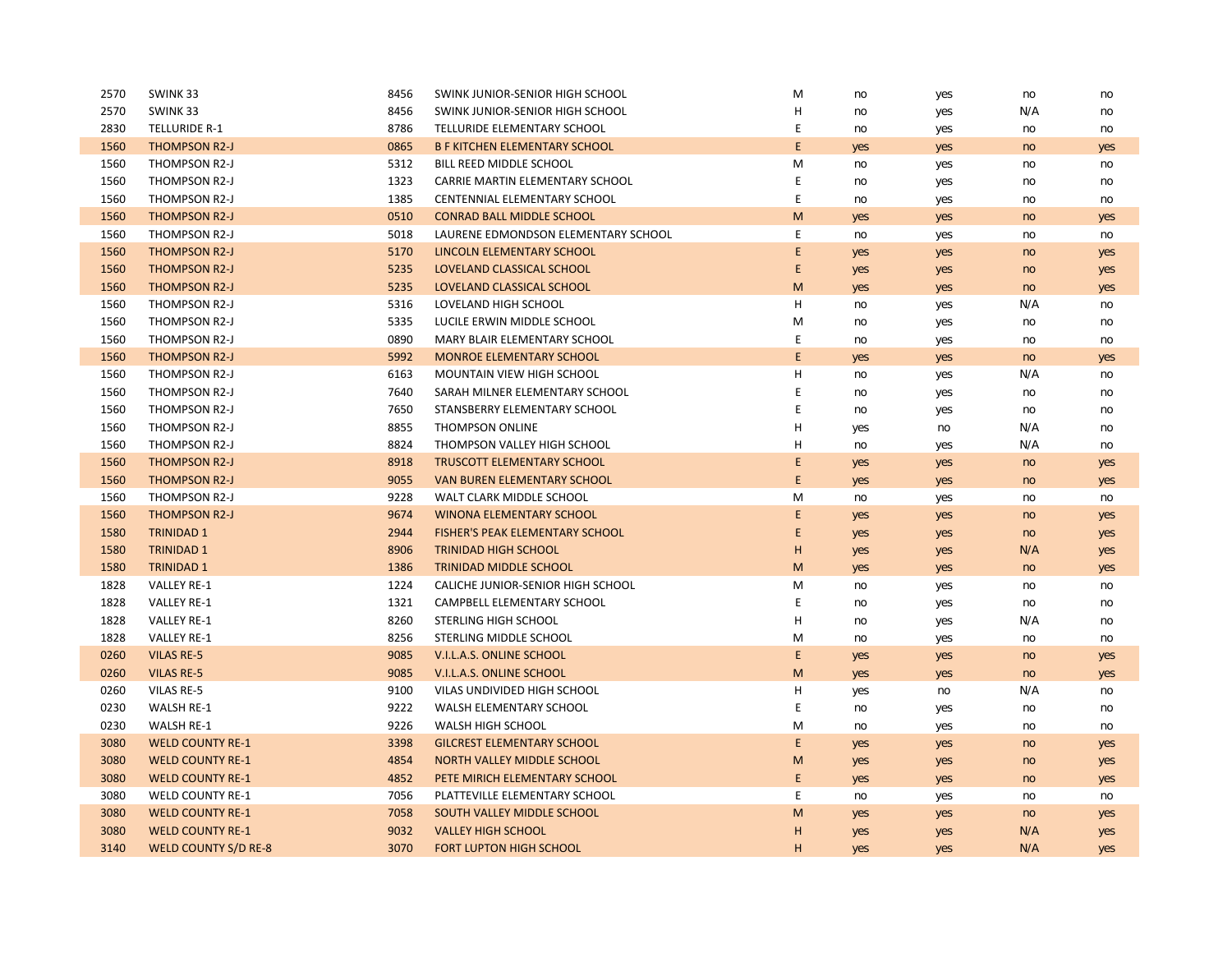| 3140 | <b>WELD COUNTY S/D RE-8</b>              | 3066 | <b>FORT LUPTON MIDDLE SCHOOL</b>          | M           | yes    | yes    | yes            | yes |
|------|------------------------------------------|------|-------------------------------------------|-------------|--------|--------|----------------|-----|
| 3140 | WELD COUNTY S/D RE-8                     | 5050 | LEO WILLIAM BUTLER ELEMENTARY SCHOOL      | E           | yes    | no     | no             | no  |
| 3140 | <b>WELD COUNTY S/D RE-8</b>              | 8930 | <b>TWOMBLY ELEMENTARY SCHOOL</b>          | E           | yes    | yes    | no             | yes |
| 3090 | WELD COUNTY SCHOOL DISTRICT RE-3J        | 1299 | CARDINAL COMMUNITY ACADEMY CHARTER SCHOOL | E           | no     | yes    | no             | no  |
| 3090 | WELD COUNTY SCHOOL DISTRICT RE-3J        | 1299 | CARDINAL COMMUNITY ACADEMY CHARTER SCHOOL | M           | no     | yes    | no             | no  |
| 3090 | <b>WELD COUNTY SCHOOL DISTRICT RE-3J</b> | 3090 | LOCHBUIE ELEMENTARY SCHOOL                | E           | yes    | yes    | no             | yes |
| 3090 | <b>WELD COUNTY SCHOOL DISTRICT RE-3J</b> | 9347 | <b>WELD CENTRAL MIDDLE SCHOOL</b>         | M           | yes    | yes    | no             | yes |
| 3090 | <b>WELD COUNTY SCHOOL DISTRICT RE-3J</b> | 1446 | WELD CENTRAL SENIOR HIGH SCHOOL           | H           | yes    | yes    | N/A            | yes |
| 2505 | <b>WELDON VALLEY RE-20(J)</b>            | 9352 | <b>WELDON VALLEY ELEMENTARY SCHOOL</b>    | E           | yes    | yes    | no             | yes |
| 2505 | <b>WELDON VALLEY RE-20(J)</b>            | 9356 | WELDON VALLEY JUNIOR HIGH SCHOOL          | M           | yes    | yes    | no             | yes |
| 2190 | <b>WEST END RE-2</b>                     | 6196 | NATURITA ELEMENTARY & MIDDLE SCHOOL       | E           | yes    | yes    | no             | yes |
| 2190 | <b>WEST END RE-2</b>                     | 6196 | NATURITA ELEMENTARY & MIDDLE SCHOOL       | M           | no     | yes    | no             | no  |
| 2190 | <b>WEST END RE-2</b>                     | 6436 | <b>NUCLA HIGH SCHOOL</b>                  | H           | yes    | yes    | N/A            | yes |
| 2190 | <b>WEST END RE-2</b>                     | 6718 | PARADOX VALLEY CHARTER SCHOOL             | $\mathsf E$ | yes    | no     | no             | no  |
| 2190 | <b>WEST END RE-2</b>                     | 6718 | PARADOX VALLEY CHARTER SCHOOL             | M           | no     | yes    | no             | no  |
| 1340 | WEST GRAND 1-JT.                         | 9416 | WEST GRAND ELEMENTARY SCHOOL              | E           | no     | yes    | no             | no  |
| 1340 | <b>WEST GRAND 1-JT.</b>                  | 9420 | <b>WEST GRAND HIGH SCHOOL</b>             | н           | yes    | no     | N/A            | no  |
| 1340 | <b>WEST GRAND 1-JT.</b>                  | 9422 | <b>WEST GRAND MIDDLE SCHOOL</b>           | M           | yes    | yes    | no             | yes |
| 0070 | <b>WESTMINSTER 50</b>                    | 1622 | <b>CLARA E. METZ ELEMENTARY SCHOOL</b>    | E           | yes    | yes    | no             | yes |
| 0070 | <b>WESTMINSTER 50</b>                    | 4334 | COLORADO STEM ACADEMY*                    | M           | $\sim$ | $\sim$ | $\blacksquare$ | no  |
| 0070 | <b>WESTMINSTER 50</b>                    | 2035 | CROWN POINTE CHARTER ACADEMY              | M           | no     | yes    | no             | no  |
| 0070 | <b>WESTMINSTER 50</b>                    | 2876 | <b>FAIRVIEW ELEMENTARY SCHOOL</b>         | E           | yes    | no     | no             | no  |
| 0070 | <b>WESTMINSTER 50</b>                    | 7810 | <b>FLYNN ELEMENTARY SCHOOL</b>            | E           | yes    | yes    | no             | yes |
| 0070 | <b>WESTMINSTER 50</b>                    | 3144 | <b>FRANCIS M. DAY ELEMENTARY SCHOOL</b>   | E           | yes    | no     | yes            | yes |
| 0070 | <b>WESTMINSTER 50</b>                    | 3792 | <b>HARRIS PARK ELEMENTARY SCHOOL</b>      | E           | yes    | yes    | no             | yes |
| 0070 | <b>WESTMINSTER 50</b>                    | 3931 | <b>HIDDEN LAKE HIGH SCHOOL</b>            | H           | yes    | yes    | N/A            | yes |
| 0070 | <b>WESTMINSTER 50</b>                    | 7305 | <b>IVER C. RANUM MIDDLE SCHOOL</b>        | M           | yes    | yes    | no             | yes |
| 0070 | <b>WESTMINSTER 50</b>                    | 4465 | JOSEPHINE HODGKINS ELEMENTARY SCHOOL      | E           | yes    | yes    | no             | yes |
| 0070 | <b>WESTMINSTER 50</b>                    | 5388 | M. SCOTT CARPENTER MIDDLE SCHOOL          | M           | yes    | yes    | no             | yes |
| 0070 | <b>WESTMINSTER 50</b>                    | 5834 | MESA ELEMENTARY SCHOOL                    | E           | yes    | no     | no             | no  |
| 0070 | <b>WESTMINSTER 50</b>                    | 7812 | <b>SHAW HEIGHTS MIDDLE SCHOOL</b>         | M           | yes    | yes    | no             | yes |
| 0070 | <b>WESTMINSTER 50</b>                    | 7860 | SHERRELWOOD ELEMENTARY SCHOOL             | E           | yes    | yes    | no             | yes |
| 0070 | <b>WESTMINSTER 50</b>                    | 7952 | SKYLINE VISTA ELEMENTARY SCHOOL           | E           | yes    | yes    | no             | yes |
| 0070 | <b>WESTMINSTER 50</b>                    | 8406 | SUNSET RIDGE ELEMENTARY SCHOOL            | E           | yes    | no     | no             | no  |
| 0070 | <b>WESTMINSTER 50</b>                    | 8798 | TENNYSON KNOLLS ELEMENTARY SCHOOL         | E           | yes    | no     | no             | no  |
| 0070 | <b>WESTMINSTER 50</b>                    | 9462 | <b>WESTMINSTER ELEMENTARY SCHOOL</b>      | E           | yes    | yes    | no             | yes |
| 0070 | <b>WESTMINSTER 50</b>                    | 9466 | <b>WESTMINSTER HIGH SCHOOL</b>            | H           | yes    | yes    | N/A            | yes |
| 0990 | WIDEFIELD 3                              | 9560 | <b>DISCOVERY HIGH SCHOOL</b>              | н           | yes    | no     | N/A            | no  |
| 0990 | <b>WIDEFIELD 3</b>                       | 3234 | <b>FRENCH ELEMENTARY SCHOOL</b>           | E           | yes    | yes    | no             | yes |
| 0990 | <b>WIDEFIELD 3</b>                       | 5033 | JAMES MADISON CHARTER ACADEMY SCHOOL      | E           | yes    | yes    | no             | yes |
| 0990 | <b>WIDEFIELD 3</b>                       | 5602 | MARTIN LUTHER KING JR ELEMENTARY SCHOOL   | E           | yes    | yes    | no             | yes |
| 0990 | <b>WIDEFIELD 3</b>                       | 5841 | <b>MESA RIDGE HIGH SCHOOL</b>             | н           | yes    | yes    | N/A            | yes |
| 0990 | <b>WIDEFIELD 3</b>                       | 6952 | PINELLO ELEMENTARY SCHOOL                 | E           | yes    | yes    | no             | yes |
| 0990 | <b>WIDEFIELD 3</b>                       | 8392 | <b>SUNRISE ELEMENTARY SCHOOL</b>          | E           | yes    | no     | no             | no  |